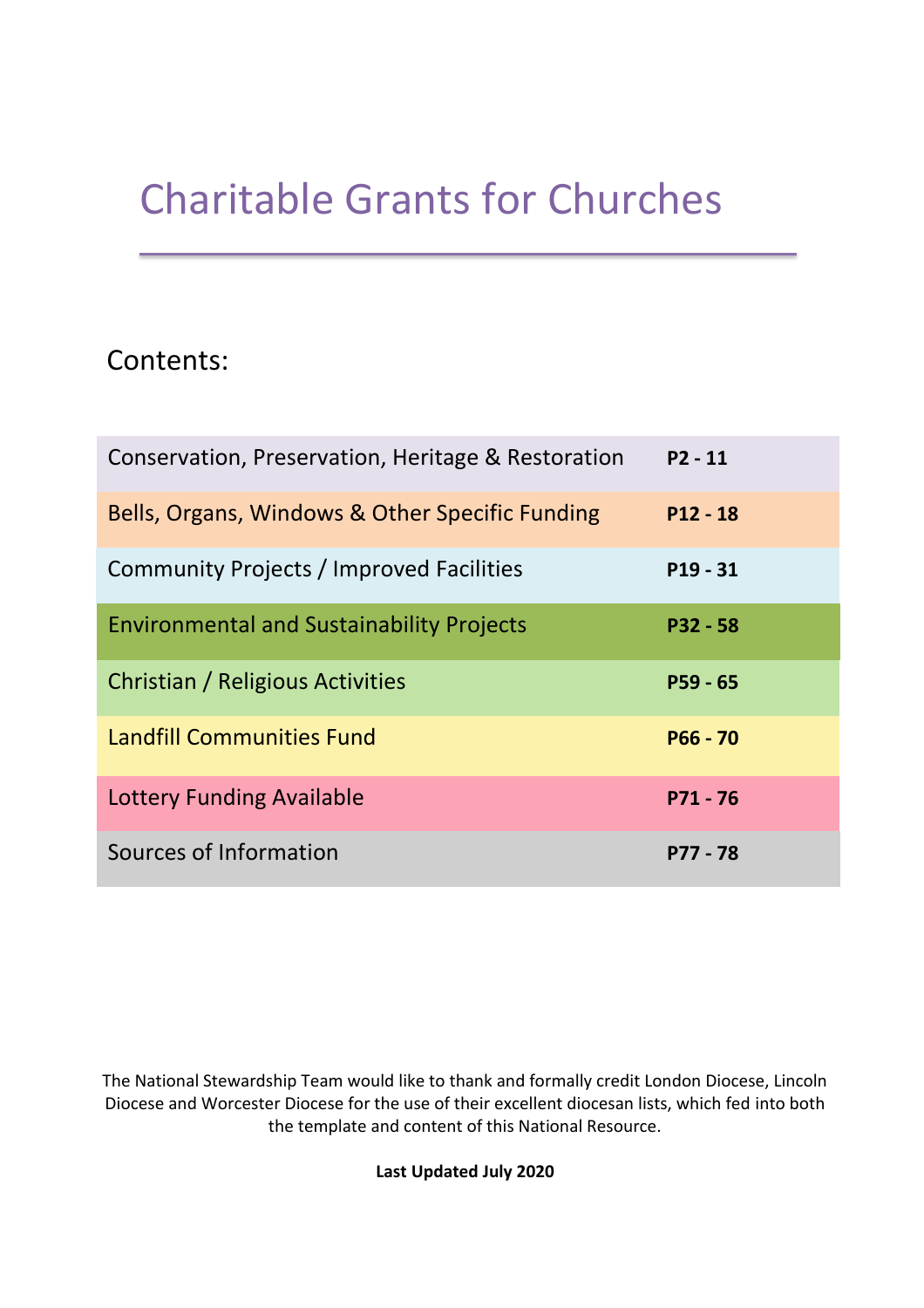# Conservation, Preservation Heritage & Restoration

## Allchurches Trust Ltd.

**Contact Details:** 01452 873189

Iain Hearn All Churches Trust Beaufort House Brunswick Road Gloucester, GL1 1JZ

**Email:** [atl@allchurches.co.uk](mailto:atl@allchurches.co.uk) **Web:** [www.allchurches.co.uk](http://www.allchurches.co.uk/)

**Grant potential:**  Small Grants £0 - £15,000 (total project cost up to £1m)

Large Grants £0 - £100,000 (total project cost over £1m)

Strategic Grants over £100,000

**Interests:** The Trust funds projects that demonstrate a focus on the impact on people and communities and promotes the Christian faith. Their funding focus includes: Building communities, helping people in need to flourish, and growing churches spiritually and numerically.

Funding has been used to support:

- Repairs, renovations, reordering & new builds
- Community outreach
- Protection of heritage

**How to Apply:** Applications should be submitted using an online application form, available on their website. No Submission deadlines.

**Exclusions:** Running costs and salaries.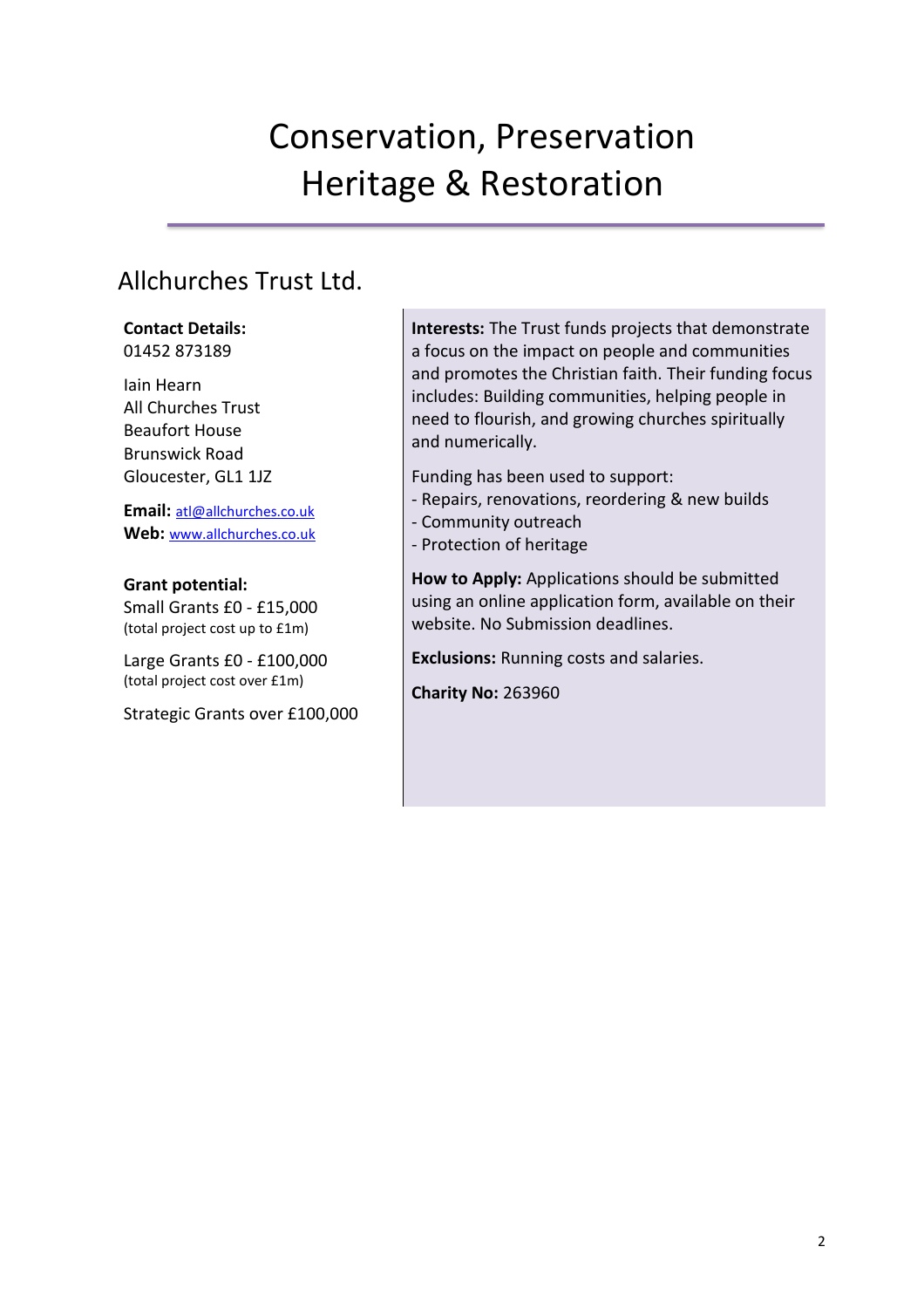## The Alan Evans Memorial Trust

**Contact Details:** 01793 847777

Withy King LLP 34 Regent Circus Swindon SN1 1PY

**Email:** [aevans@withyking.co.uk](mailto:aevans@withyking.co.uk)

#### **Grant potential:** £1,000-£5,000

### Cello Pilgrimage

#### **Contact Details:**

**Email:** [info@cellopilgrimage.co.uk](mailto:info@cellopilgrimage.co.uk) **Web:** http://cellopilgrimage.blogspot.com/

**Grant potential:** Free Concert

#### NB currently closed for applications, whilst it transfers to Wiltshire Community Foundation.

**Interests:** Grants promoting the permanent preservation for the benefit of the nation. Areas of beauty or historic interest including countryside, churchyards & historic buildings.

**How to Apply:** In writing, outlining the project with a cost breakdown, information about the size of the community & the community benefit.

**Exclusions:**  No grants for 'updating'.

**Charity No:** 326263

**Interests:** helping restore and repair our beautiful parish churches by filling them with music. Churches can book a concert of Bach's Cello Suites and benefit from the proceeds.

**How to Apply:** If you are interested in Orlando giving a recital, contact him via the website.

## CEMEX Community Fund

**Contact Details:** 07557 318038

Harriet Aisthorpe CEMEX House Evreux Way Rugby, CV21 2DT

**Email:** communityfund@cemex.com **Web:** [www.churchcare.co.uk](http://www.churchcare.co.uk/)

**Grant potential:**  Contact the Fund Directly

**Interests:** Grants to improve or enhance the social, built or natural environment, public space, facility or building for leisure or entertainment, & to improve or enhance buildings or structures of religious, historical or architectural interest.

**How to Apply:** Via the website. Funding to year end 2020

**Exclusions:** Must be within 3 miles of a CEMEX site & have community & stakeholder engagement during planning process.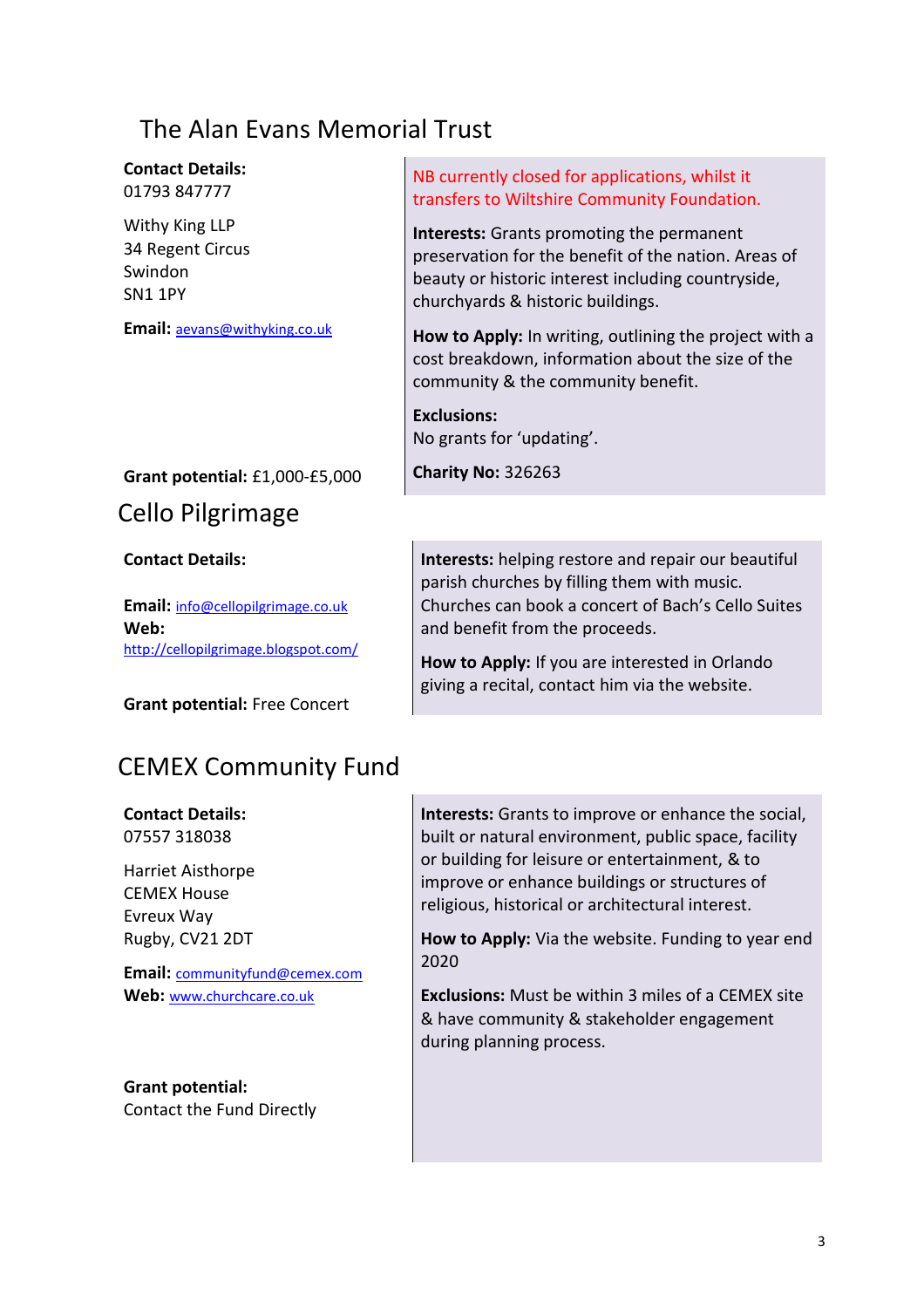## Church Buildings Council

### **Contact Details:**

020 7898 1872

John Webster Church Buildings Council (CBC) Church House Great Smith Street London, SW1P 3AZ

**Email:** [john.webster@churchofengland.org](mailto:john.webster@churchofengland.org) **Web:** [www.churchcare.co.uk](http://www.churchcare.co.uk/)

**Grant potential:** £8,000 (Some awards give larger grants)

## Historic Churches Trust (HCT)

**Interests:** Grants for historic furnishings and artworks. Grants for fabric repairs: sculpture and furnishings, glass, paintings and wall paintings, bells and bell frames, organs and organ cases, clocks, books and manuscripts, Grants for Repairs.

Grants are offered from The Pilgrim Trust, The Radcliffe Trust, The Goldsmiths' Company and its Founder's Fund.

**How to Apply:** All grants are administered through the Church Building Council. Apply via the website Churchcare.

**Exclusions:** Grants support PCCs in the conservation of listed church buildings and their historic contents deemed to have artistic, historical or cultural significance.

| <b>Contact Details:</b>                        | Interests: The majority of counties have their own                                                      |
|------------------------------------------------|---------------------------------------------------------------------------------------------------------|
| Contact your local Historic<br>Churches Trust. | Historic Churches Trust, supporting repairs and<br>restoration projects.                                |
|                                                | How to Apply: Applications should be submitted in<br>writing. Forms are available on most HCT websites. |
| Grant potential: £2,000 - £15,000              | <b>Exclusions:</b> Each HCT will outline what they will and<br>will not fund.                           |
| (But can make larger grants)                   | <b>Charity No: Contact your local HCT</b>                                                               |

### The Georgian Group – The Cleary Fund

#### **Contact Details:**

020 7529 8920

David Mckinstry The Georgian Group 6 Fitzroy Square London, W1T 5DX

**Email:** [office@georgiangroup.org.uk](mailto:office@georgiangroup.org.uk) **Web:** [www.georgiangroup.org.uk](http://www.georgiangroup.org.uk/)

**Grant potential:** £250 - £1,000

**Interests:** The Georgian Group gives small grants each year towards Georgian buildings and monuments.

**How to Apply:** Applications should be made in writing.

**Exclusions:** Must be a Georgian Building or Monument. NB - they fund 10 projects a year.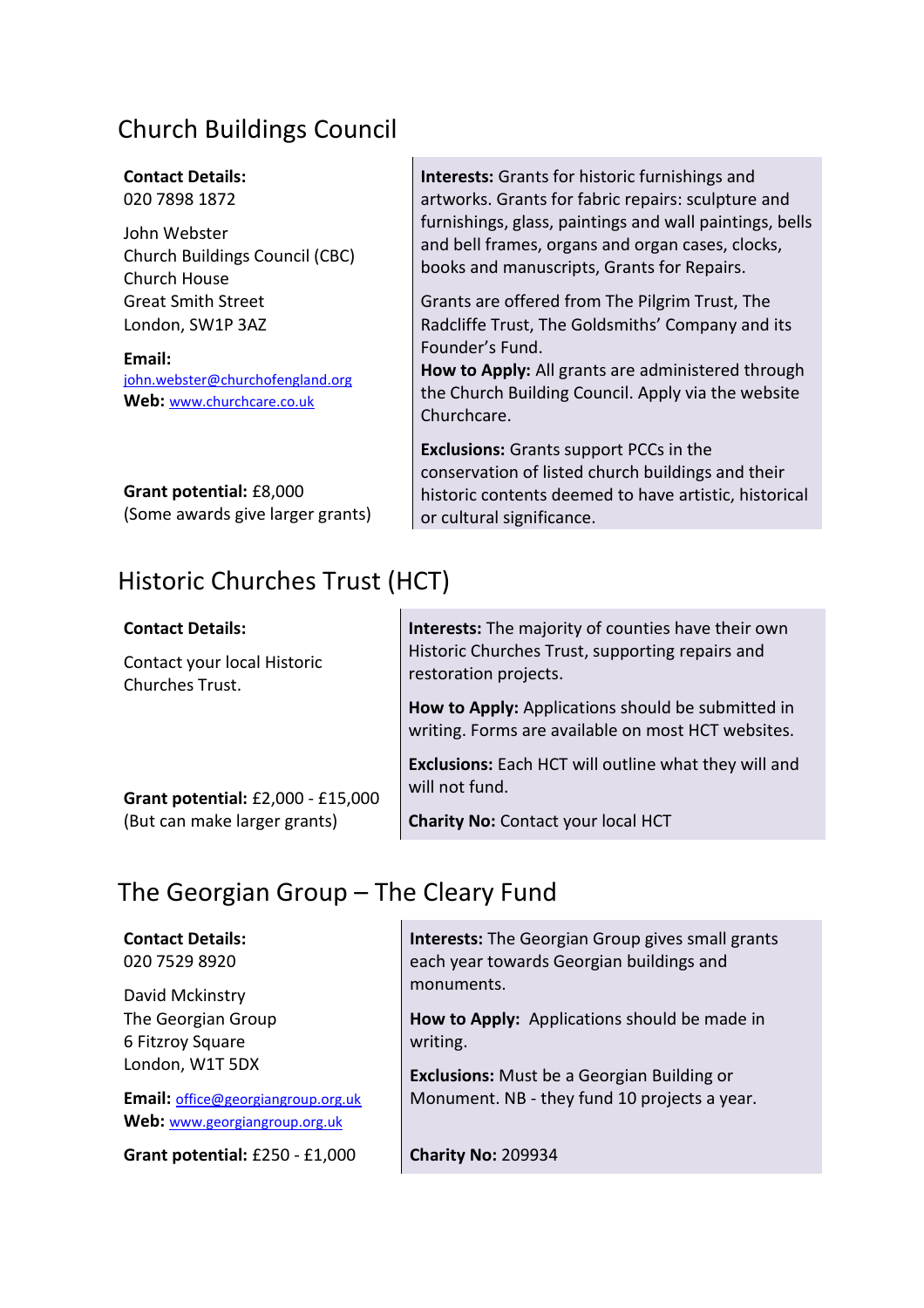## Garfield Weston Foundation

### **Contact Details:**

020 7399 6565

Garfield Weston Foundation Weston Centre 10 Grosvenor Street London, W1K 4QY

**Email:** [gdarocha@garfieldweston.org](mailto:dendicott@se-law.co.uk) **Web:** www.garfieldweston.org

#### **Grant potential:**

Average Grant £5,000 - £30,000 Regular Grants up to £100,000 Major Grants £100,000 plus

**Interests:** The Foundation supports a broad range of capital projects, especially providing new facilities that will have a positive impact on the community. Capital Grants include funds towards basic amenities and for restoration works to historic buildings such as roof repairs. The Trustees favour projects that benefit large numbers of people and are inclusive.

**How to Apply:** Applications should be submitted using an online application form, available on their website. No deadlines, applications take around 4-6 months to turn around.

**Exclusions:** Apply when at least 50% of budget has been secured.

**Charity No:** 230260

## The Headley Trust

### **Contact Details:**

020 7410 0330

Mr Alan Bookbinder The Sainsbury Family Charitable Trusts The Peak 5 Wilton Road London, SW1V 1AP

**Email:** [info@sfct.org.uk](mailto:info@sfct.org.uk) **Web:** [www.sfct.org.uk](http://www.sfct.org.uk/)

**Grant potential:** Major Churches: £40,000 Parish Churches: £5,000

**Interests:** Funding is given for:

Cathedrals and Major Churches: Restoration or repair work to the fabric of ancient cathedrals, parish church cathedrals and large churches of exceptional architectural merit.

Parish Churches: Fabric repairs to listed medieval parish churches in sparsely populated and less prosperous rural areas. Provision or upgrade of parish church toilet facilities and disabled access.

**How to Apply:** There is no Application Form or deadline. Apply by post (no more than two sides of A4) or by email to[: proposals@sfct.org.uk](mailto:proposals@sfct.org.uk)

You should receive an answer within 8 weeks of your application being acknowledged.

**Exclusions:** Urban churches are not eligible, and funding is available for fabric only (including windows).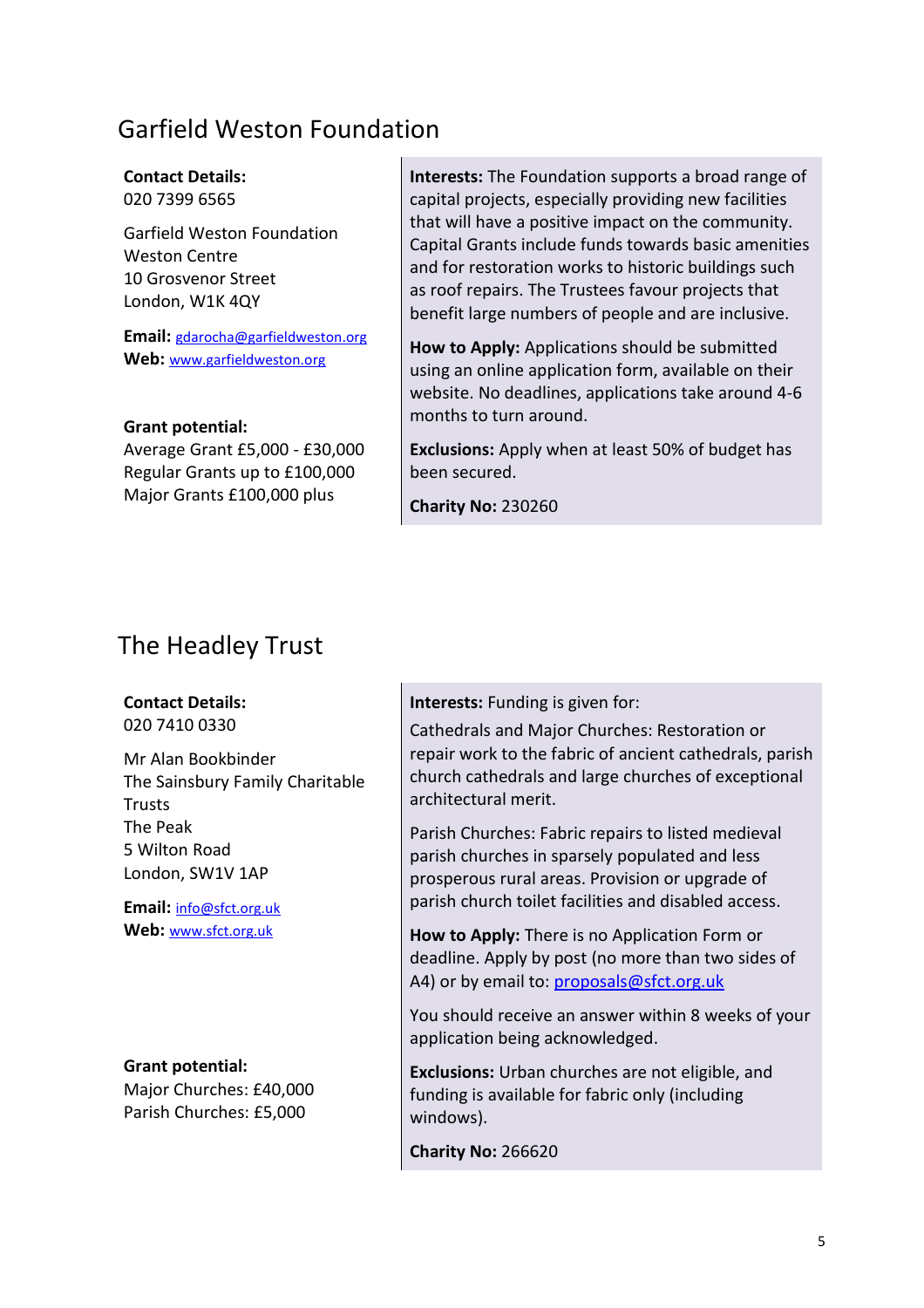## The Hintze Family Charitable Foundation

**Contact Details:** 020 7201 2444

Kate Rees-Doherty 4<sup>th</sup> Floor One Strand London, WC2N 5HR

**Email:** [enquiries@hfcf.org.uk](mailto:enquiries@hfcf.org.uk) **Web:** [http://michael-hintze.com](mailto:enquiries@hfcf.org.uk)

**Grant potential:** Contact the Foundation **Interests:** To advance the work of Christian churches in England and Wales. For the repair and maintenance of Christian Churches in England and Wales and in particular in the Diocese of Southwark.

**How to Apply:** Contact Foundation directly.

**Charity No:** 1101842

### The Idlewild Trust

**Contact Details:** 020 8772 3155

Rachel Oglethorpe Director The Idlewild Trust 1a Taylors Yard 67 Alderbrook Road London, SW12 8AD

**Email:** [info@idlewildtrust.org.uk](mailto:info@idlewildtrust.org.uk) **Web:** [www.idlewildtrust.org.uk](http://www.idlewildtrust.org.uk/)

**Grant potential:** £2,000-£5,000

**Interests:** Conservation – they will consider projects that aim to conserve historic or artistically important objects and works of art including artefacts, textiles, furniture, metalwork, manuscripts, wall paintings, tombs and stained glass of high quality. Works must be accessible to the public.

**How to Apply:** Applications should be submitted using an online application form, available on their website.

**Exclusions:** Prefer projects of national importance. Structural repairs, Capital projects, community facilities, fund bells or organs.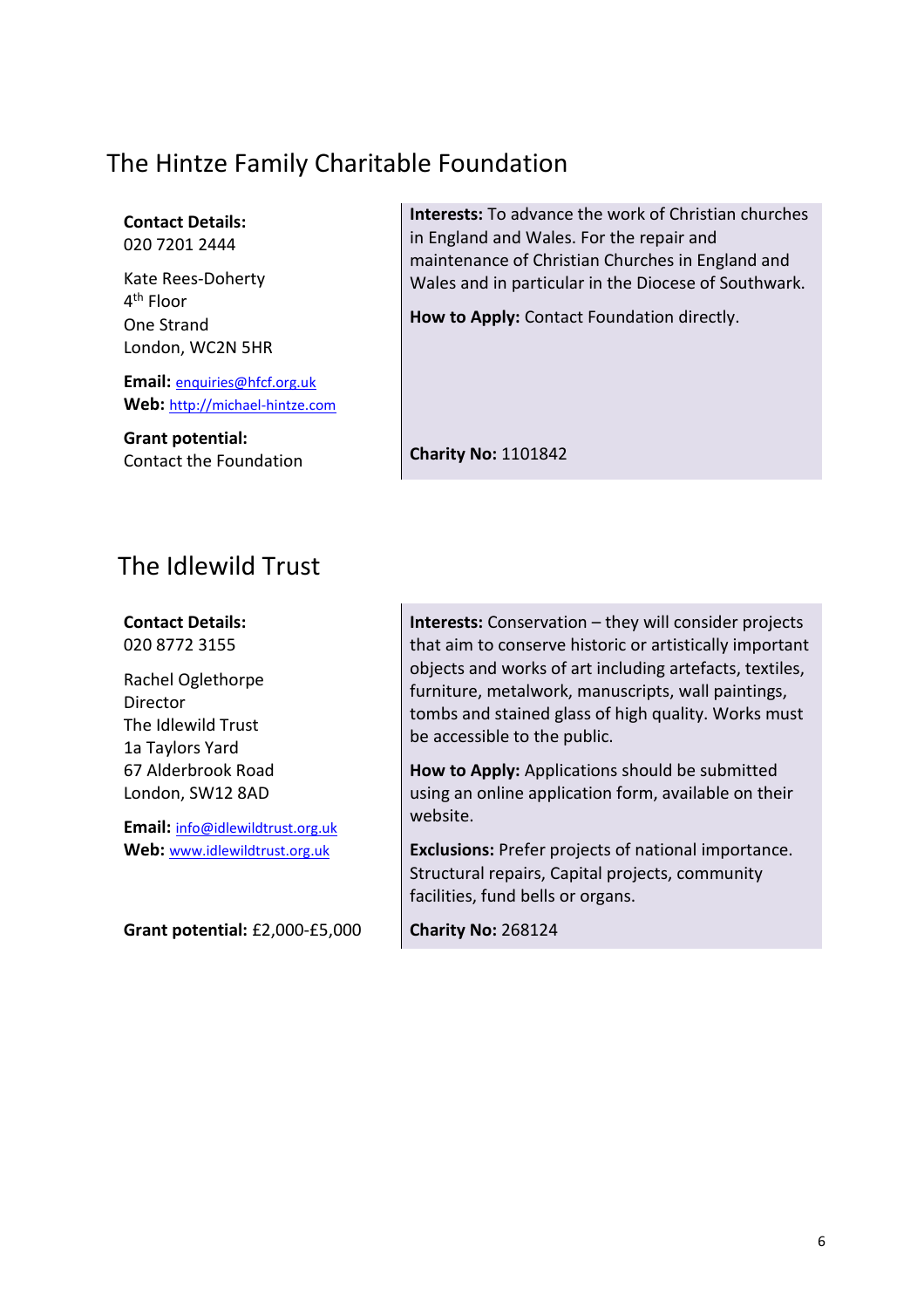### The Jill Franklin Charitable Trust

| <b>Contact Details:</b>                                                           | <b>Interests:</b> The Trust funds repair and restoration (not                                                                                                                  |
|-----------------------------------------------------------------------------------|--------------------------------------------------------------------------------------------------------------------------------------------------------------------------------|
| 020 7722 4543                                                                     | improvement) of architecturally significant churches                                                                                                                           |
| Norman Franklin<br>Jill Franklin Charitable Trust<br>Flat 5, 17-19 Elsworthy Road | (half a page in Pevsner's Buildings or Grade 1 listed).<br>How to Apply: Contact the Trust first, then fill in<br>their Online Application Form                                |
| London, NW3 3DS                                                                   | <b>Exclusions:</b> They do not fund church improvements.                                                                                                                       |
| Email: jft@jill-franklin-trust.org.uk                                             | Churches need to be Grade I or exceptionally Grade                                                                                                                             |
| Web: www.jill-franklin-trust.org.uk                                               | II* listed. The Trustees look more favourably on a<br>simply and economically prepared appeal i.e. no<br>glossy brochures. The church should be open to<br>visitors every day. |
| Grant potential: £500 - £1,000                                                    | <b>Charity No: 1000175</b>                                                                                                                                                     |

### The John S Cohen Foundation

**Contact Details:** 020 7286 6921

Diana Helme PO Box 21277 London, W9 2YH

**Grant potential:** £500 - £3,000

**Interests:** One area of focus is to support the built and natural environment, as well as music, the arts and higher education. Will give grants to charities focusing on heritage and conservation.

**How to Apply:** Telephone first and then apply in writing. NB fund only a handful of churches.

**Charity No:** 241598

## The Laing Family Trust: Beatrice Laing Trust

#### **Contact Details:**

020 8238 8890

Ms Belgin Wingrove Grants Manager 33 Bunns Lane Mill Hill London, NW7 2DX

**Email:** [info@lainfamilytrusts.org.uk](mailto:info@lainfamilytrusts.org.uk) **Web:** [www.laingfamilytrusts.org.uk](http://www.laingfamilytrusts.org.uk/) **Interests:** The Laing Family Trusts are a group of four grant making trusts (Beatrice Laing Trust, Kirby Laing Foundation, Maurice & Hilda Laing Charitable Trust and Martin Laing Foundation) sharing a single administration. Therefore, an application to one is considered an application to them all. Religion is one of the principal objectives of the Trust, as is the advancement of the evangelical Christian faith. Funds are available for new church buildings, extensions or redevelopments or church mission activities with a focus on involvement in the local community – both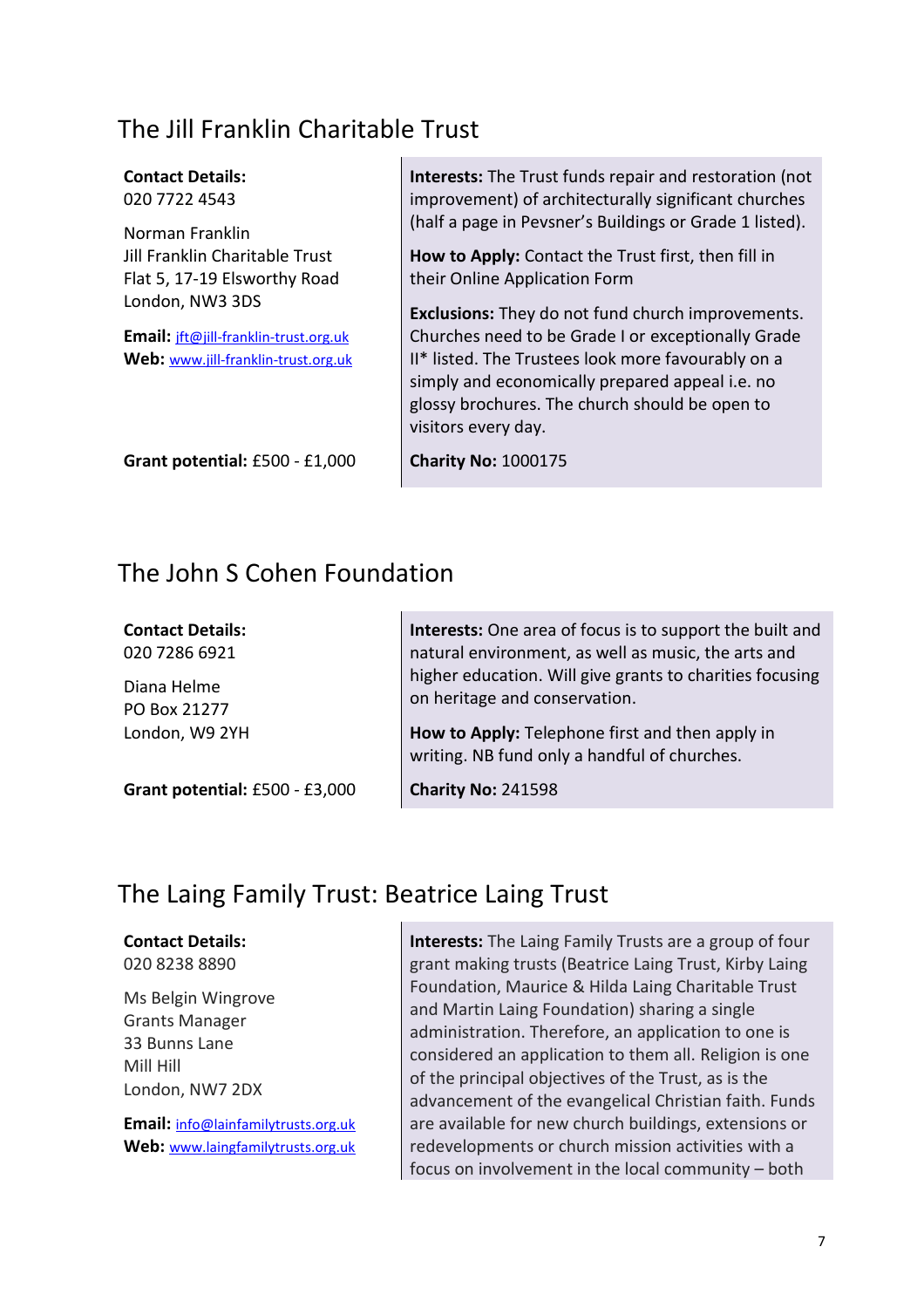communicating the Christian message and meeting social need.

**How to Apply:** There is no formal application form. Application is by letter, accompanied by a concise proposal (usually about 3 - 4 pages). Information to include is available on their website.

**Exclusions:** Restoration or Repairs

**Charity No:** 211884

**Grant potential:** £1,000-£5,000 (But can make larger grants)

### The Leche Trust

**Contact Details:** 020 3233 0023

Rosemary Ewles Grants Director 105 Greenway Avenue London, E17 3QL

**Email:** [info@lechetrust.org](mailto:info@lechetrust.org) **Web:** [www.lechetrust.org](http://www.lechetrust.org/)

**Grant potential:** £2,000-£5,000

**Interests:** Preservation of buildings and their contents; monuments, wall paintings, stained glass and historic furniture and fittings with particular emphasis on the Georgian period (1714-1820).

**How to Apply:** There is no application form and applications may be made by post or by email. See website for further details.

**Exclusions:** The Trustees do not support structural repairs, organs or bells.

**Charity No:** 225659

## Listed Places of Worship Grants Scheme (LPOWGS)

**Contact Details:** 0845 013 6601

Topmark (LPOW) 160 Bath Street Glasgow, G2 4TB

**Email:** [dcms@topmarkadjusters.co.uk](mailto:dcms@topmarkadjusters.co.uk) **Web:** [www.lpwscheme.org.uk](http://www.lpwscheme.org.uk/)

**Grant potential:** Maximum potential is full VAT rate (20%) on eligible expenditure.

**Interests:** LPOWGS give grants that cover the VAT incurred in making repairs, maintenance and alterations to listed places of worship.

**How to Apply:** The application form can be completed by hand and posted along with other documentation, or completed online, or emailed with electronic copies of any supporting documentation.

**Exclusions:** See website for updated list on Eligibility Criteria. Must be a listed place of worship.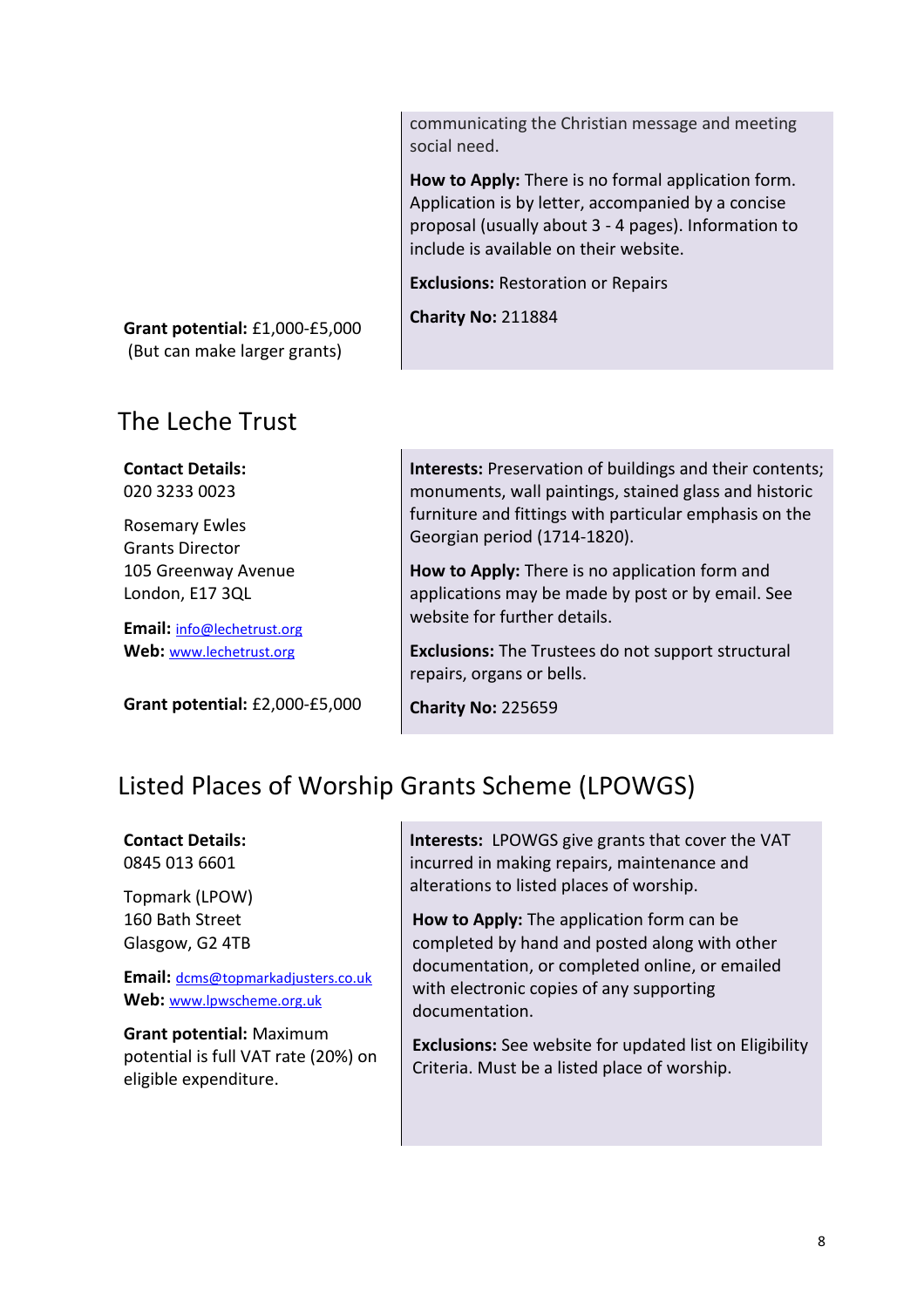### Local Authorities

#### **Contact Details:**

Contact your Local Authority Planning Department

**Grant potential:** Unknown

**Interests:** Local Authorities are enabled by the Local Authorities (Historic Building) Act 1962 to contribute grants or loans towards repairs and maintenance of churches. Support from your local councillors is useful.

**How to Apply:** Contact your Local Authority Planning Department for further information and to identify if any funds are available.

## National Churches Trust – Cornerstone Grants

#### **Contact Details:** 020 7222 0605 National Churches Trust 7 Tufton Street London, SW1P 3QB **Email:** [info@nationalchurchestrust.org](mailto:info@nationalchurchestrust.org) Web: [www.nationalchurchestrust.org](http://www.nationalchurchestrust.org/) **Grant potential:** £10,000-£50,000 **Interests:** The Cornerstone Grant Programme offers grants between £10,000 and £50,000 towards the cost of urgent structural repair projects costed at more than £100,000 including VAT. The Trust will also consider projects that introduce kitchens and accessible toilets to enable increased community use, costed at more than £30,000 including VAT. **How to Apply:** Applications should be submitted using an online application form, available on their website. Next deadline is 6th July 2020. **Exclusions:** Grants will never exceed 50% of the project cost. **Charity No:** 1119845

## National Churches Trust – Foundation Grants

### **Contact Details:**

020 7222 0605

National Churches Trust 7 Tufton Street London, SW1P 3QB

**Email:** [info@nationalchurchestrust.org](mailto:info@nationalchurchestrust.org) Web: [www.nationalchurchestrust.org](http://www.nationalchurchestrust.org/)

**Grant potential:** £500-£3,000

**Interests:** The Foundation Grant Programme will offer grants of between £500 and £3,000 towards urgent maintenance works and small repairs identified as high priority within a recent Quinquennial Inspection or Survey Report. Also, small investigative works and surveys.

**How to Apply:** Applications should be submitted using an online application form, available on their website.

**Exclusions:** Project costs should not exceed £10,000.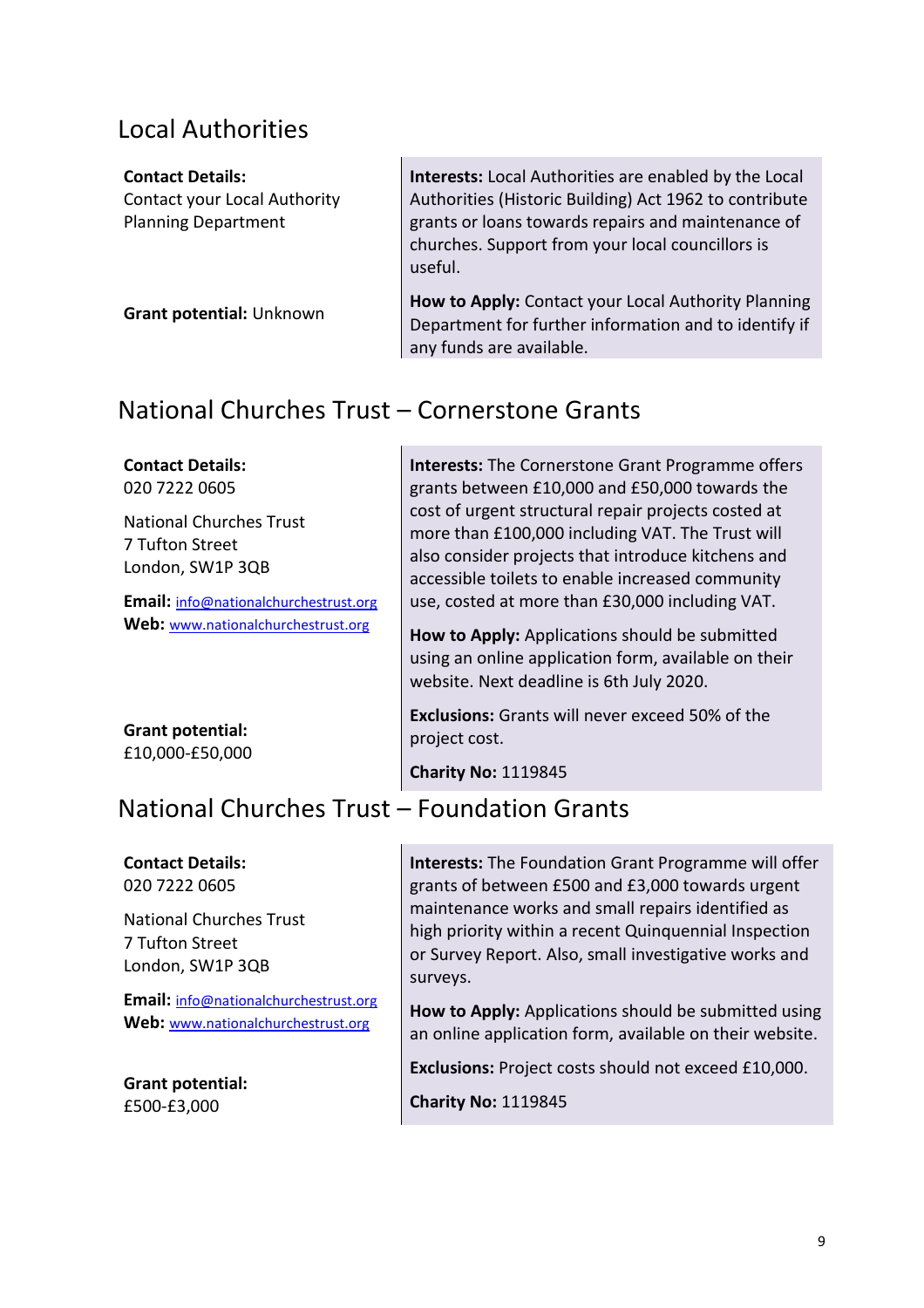## National Churches Trust – Gateway Grants

### **Contact Details:**

020 7222 0605

National Churches Trust 7 Tufton Street London, SW1P 3QB

**Email:** [info@nationalchurchestrust.org](mailto:info@nationalchurchestrust.org) Web: [www.nationalchurchestrust.org](http://www.nationalchurchestrust.org/)

**Grant potential:** £3,000-£10,000

## The Pilgrim Trust

**Contact Details:** 020 7834 6510

See: Churches Building Council See: National Churches Trust

**Email:** [info@thepilgrimtrust.org](mailto:info@thepilgrimtrust.org) **Web**: [www.thepilgrimtrust.org.uk](http://www.thepilgrimtrust.org.uk/)

**Grant potential:** £1,000-£5,000

## The Prince of Wales's Charitable Foundation

### **Contact Details:**

020 7930 4832

Company Secretary St. James's London SW1A 1BA

**Web**: [www.pwcf.org.uk](http://www.pwcf.org.uk/)

**Grant potential:** Small grants = £1,000 - £5,000 Avg. size of grant  $=$  £1,500

**Interests:** The Gateway Grant Programme offers grants of between £3,000 and £10,000 towards project development and investigative work up to RIBA planning stage 1, to support churches preparing for a major project, and in developing their project to the point at which they can approach a major grant funder.

**How to Apply:** Applications should be submitted using an online application form, available on their website. The first deadline will be 14 May 2020 for a decision in July and 10 September 2020 for a decision In November.

**Exclusions:** Grants will never exceed 50% of the project costs for this phase.

**Charity No:** 1119845

**Interests:** Emphasis is placed on projects that seek to conserve historical buildings, monuments and collections. Grants are available for fabric repairs and for the conservation of historic contents – including structures in the churchyard.

**How to Apply:** Apply for fabric repairs through the National Churches Trust. Apply for conservation of historic contents through the Church Building Council.

**Charity No:** 206602

**Interests:** Funding areas include: The built environment and young people, conservation, arts

and culture, welfare of the elderly and religion.

**How to Apply:** Via their online application form. Include details about the history of the church and a photograph of the church via the post.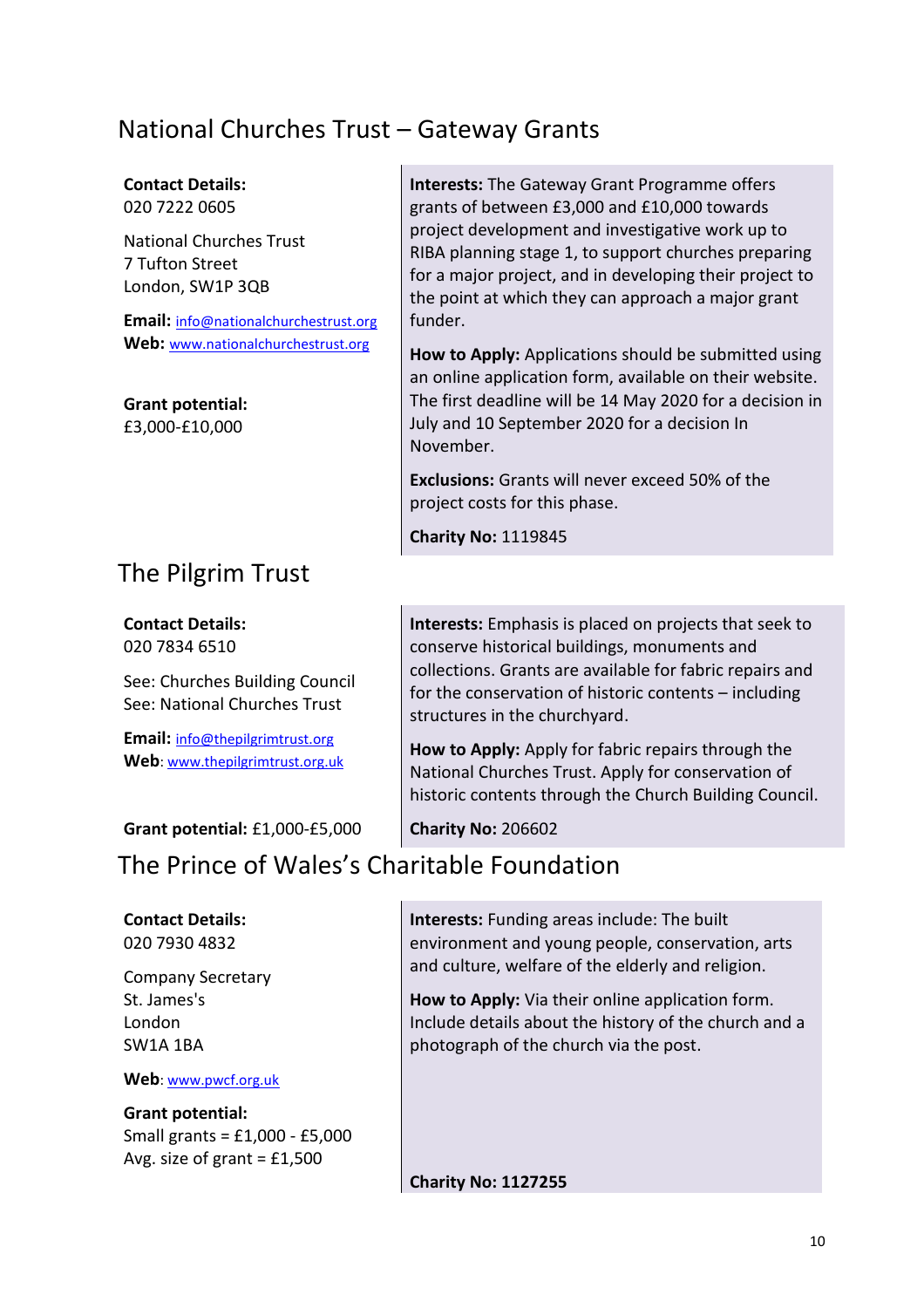## Section 106 Funding

| <b>Contact Details:</b><br>Contact your District Council for<br>further information. | <b>Interests:</b> Under Section 106 of the Town and Country<br>Planning Act 1990, as amended, contributions can be<br>sought from developers towards the costs of providing<br>community and social infrastructure, the need for<br>which has arisen as a result of a new development<br>taking place.                       |
|--------------------------------------------------------------------------------------|------------------------------------------------------------------------------------------------------------------------------------------------------------------------------------------------------------------------------------------------------------------------------------------------------------------------------|
|                                                                                      | Funding is available for upgrading facilities, which are<br>available for anyone in the community to use. The<br>funding can also support works such as a new build,<br>extensions, refurbishment, provision of disabled<br>facilities and provision of facilities to enable the<br>community building to diversify its use. |
| Grant potential: £10,000 +                                                           | How to Apply: Contact your District Council                                                                                                                                                                                                                                                                                  |

## The Skinners' Company: Lady Neville Charity

### **Contact Details:**

020 236 5629

The Grants Administrator Skinners' Hall 8 Dowgate Hill London, EC4R 2SP

**Email:** [charitiesadmin@skinners.org.uk](mailto:charitiesadmin@skinners.org.uk) **Web:** [www.skinnershall.co.uk/charities](http://www.skinnershall.co.uk/charities)

**Grant potential:** £500 - £1,000

**Interests:** The provision of grants to organisations, offering a diverse range of activities and interests within one of the Charity's areas of priority. Local Heritage includes projects helping local groups to conserve and restore their landmarks, landscape, traditions and culture.

Grants can be made for non-recurring expenditure, e.g. equipment, an event, a particular element of capital building works.

**How to Apply:** Applications should be submitted using an online application form, available on their website and returned via the post.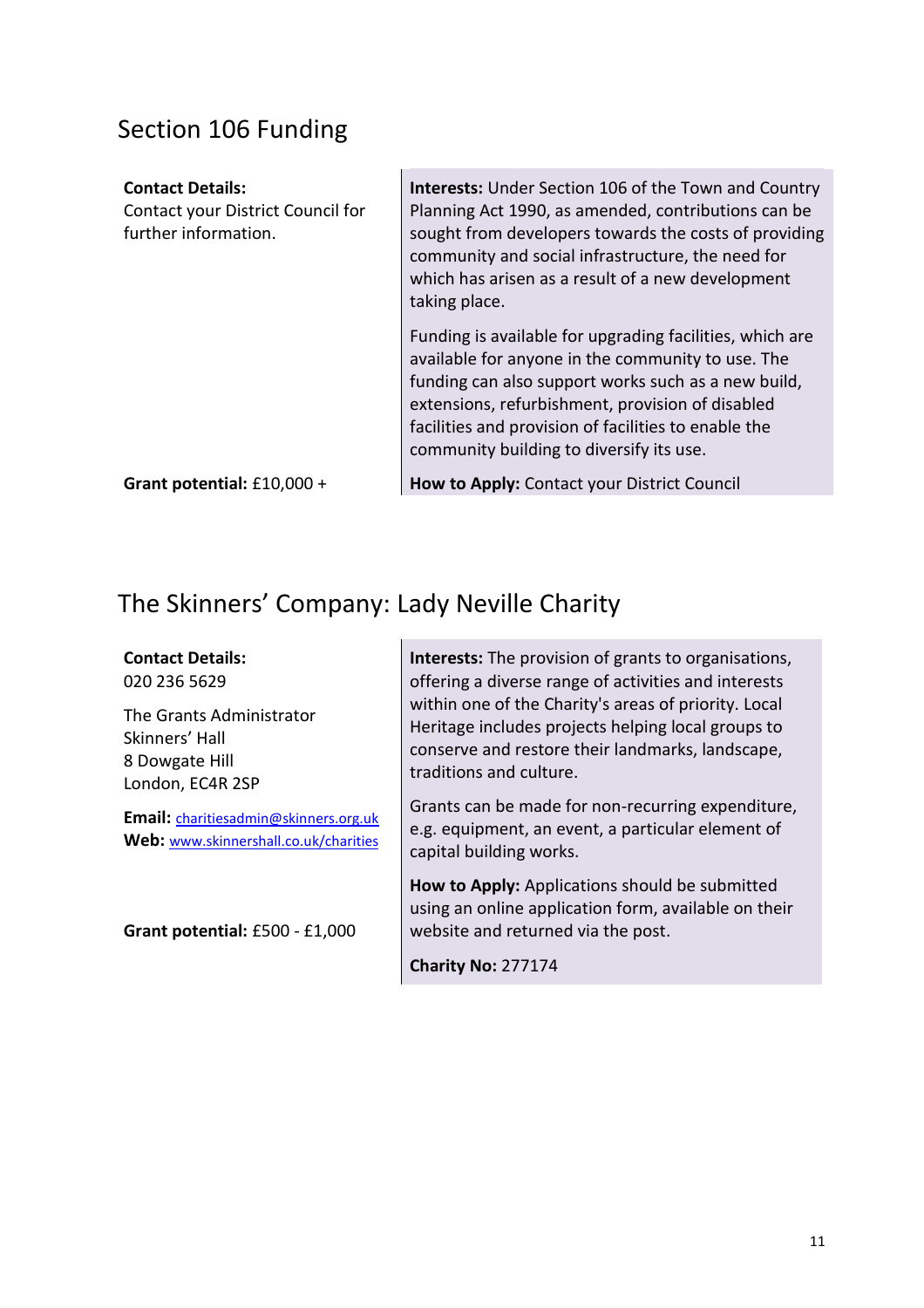# Bells, Organs, Windows & Other Specific Items

## The Barron Bell Trust

**Contact Details:** 01892 823289 (private number)

Ian Walrond c/o 71 Lower Green Road Pembury, Tunbridge Wells TN2 4EB

**Email:** [barronbelltrust@hotmail.co.uk](mailto:barronbelltrust@hotmail.co.uk)

**Grant potential:** £1,000-£3,000

**Interests:** The Trust makes grants towards the provision, installation, inspection, repair and maintenance of carillons of bells in churches.

**How to Apply:** Contact Ian Walrond for information on how to apply. Trustees meet twice a year

**Exclusions:** 50% of funding already secured.

**Charity No:** 228846

## Church Buildings Council

### **Contact Details:**

020 7898 1872

John Webster Church Buildings Council (CBC) Church House Great Smith Street London, SW1P 3AZ

**Email:** [john.webster@churchofengland.org](mailto:john.webster@churchofengland.org) **Web:** [www.churchofengland.org/more/church](https://eur02.safelinks.protection.outlook.com/?url=https%3A%2F%2Fwww.churchofengland.org%2Fmore%2Fchurch-resources%2Fchurchcare&data=02%7C01%7CJonathan.debernhardtwood%40churchofengland.org%7Ca369535a63a2407502a708d6e699bc6d%7C95e2463b3ab047b49ac1587c77ee84f0%7C0%7C0%7C636949945305761502&sdata=B%2FdFfMd%2F6dso9HTwdy8B%2FP88xe%2FD1GVEB3EDPJEnZj8%3D&reserved=0)[resources/churchcare](https://eur02.safelinks.protection.outlook.com/?url=https%3A%2F%2Fwww.churchofengland.org%2Fmore%2Fchurch-resources%2Fchurchcare&data=02%7C01%7CJonathan.debernhardtwood%40churchofengland.org%7Ca369535a63a2407502a708d6e699bc6d%7C95e2463b3ab047b49ac1587c77ee84f0%7C0%7C0%7C636949945305761502&sdata=B%2FdFfMd%2F6dso9HTwdy8B%2FP88xe%2FD1GVEB3EDPJEnZj8%3D&reserved=0)

### **Grant potential:** £8,000 (Some awards give larger grants)

**Interests:** Grants for historic furnishings and artworks. Grants for fabric repairs: sculpture and furnishings, glass, paintings and wall paintings, bells and bell frames, organs and organ cases, clocks, books and manuscripts, Grants for Repairs.

Grants are offered from The Pilgrim Trust, The Radcliffe Trust, The Goldsmiths' Company and its Founder's Fund.

**How to Apply:** All grants are administered through the Church Building Council. Apply via the website Churchcare.

**Exclusions:** Grants support PCCs in the conservation of listed church buildings and their historic contents deemed to have artistic, historical or cultural significance.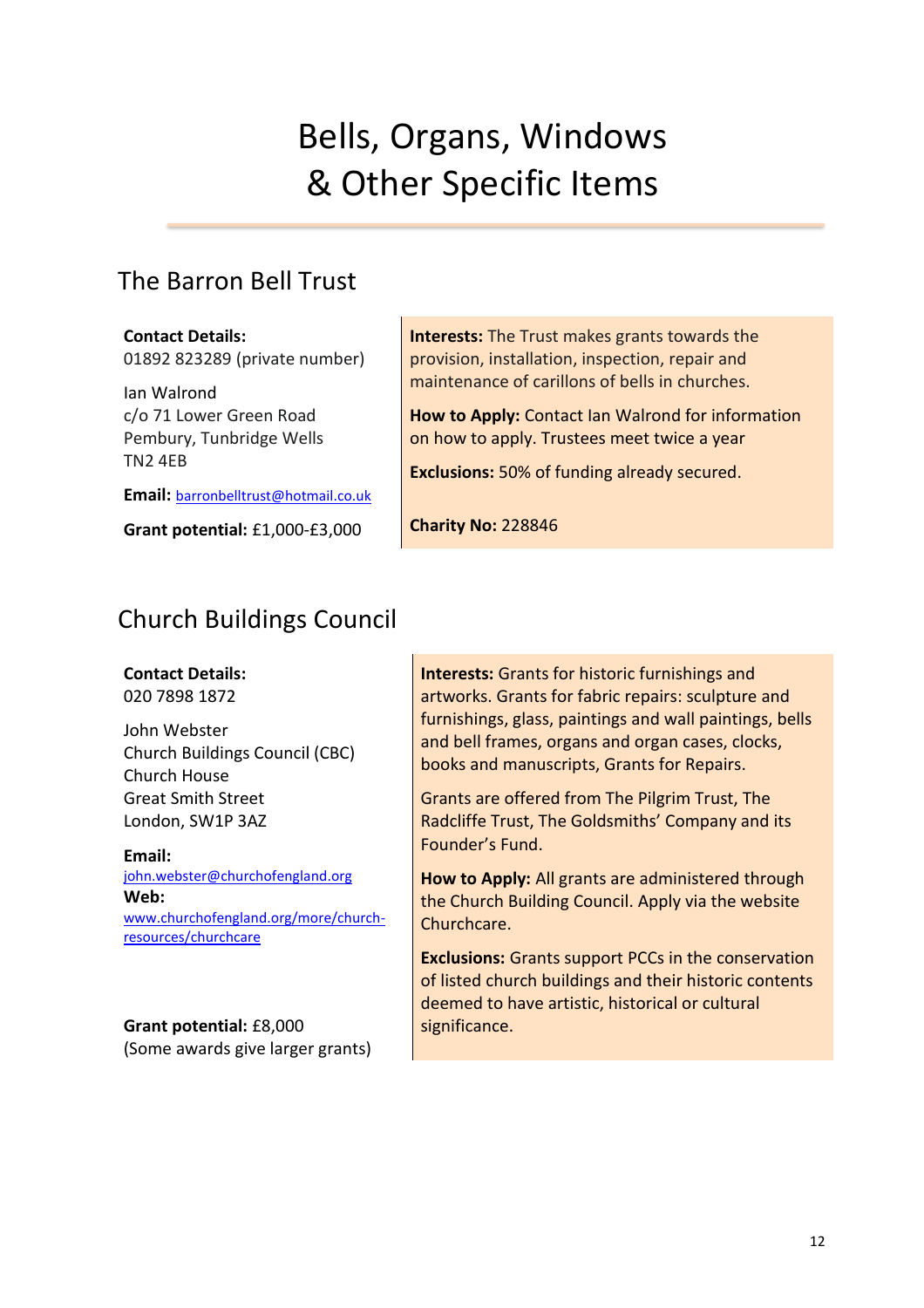## Historic Churches Trust (HCT)

#### **Contact Details:**

Contact your local Historic Churches Trust.

**Interests:** The majority of counties have their own Historic Churches Trust, supporting repairs and restoration projects including bells, windows and organs.

**How to Apply:** Applications should be submitted in writing. Forms are available on most HCT websites.

**Exclusions:** Each HCT will outline what they will and will not fund.

**Charity No:** Contact your local HCT

**Grant potential:** £2,000-£15,000 (But can make larger grants)

## Cottam Will Trust: The Friends of Friendless Churches

**Contact Details:**

020 7236 3934

Distributed by the Friends of Friendless Churches St Ann's Vestry Hall 2 Church Entry London, EC4V 5HB

**Email:** 

[office@friendsoffriendlesschurches.org.uk](mailto:office@friendsoffriendlesschurches.org.uk) **Web:** [http://www.friendsoffriendlesschurches.org](http://www.friendsoffriendlesschurches.org.uk/) [.uk/](http://www.friendsoffriendlesschurches.org.uk/)

**Grant potential:** £1,000-£20,0000 **Interests:** The Trust give grants for new works of art in medieval churches. Grants can be made for items such as: bells, statues, murals, paintings, paschal candlesticks, vestments, Commandment Boards, stained glass, altars and altar frontals. Grants are normally made for new works of art, but they have funded the purchase of salvaged items.

**How to Apply:** Applications should be made in writing. Contact the Secretary first.

**Exclusions:** They use the phrase 'ancient Gothic' churches to rule out the exclusively post-medieval but as long as the building is recognisably medieval, even if restored, they are likely to accept it as a candidate.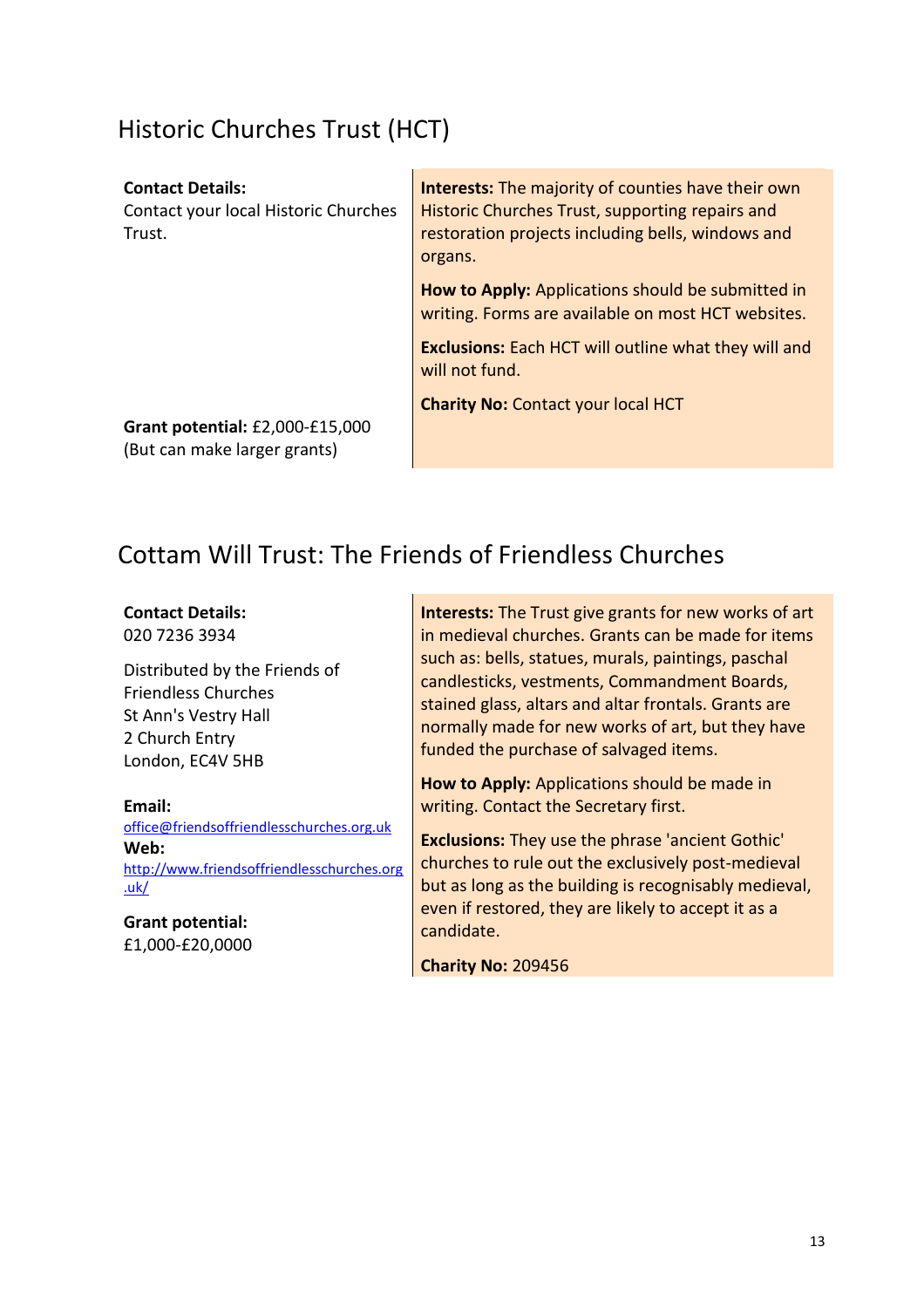## The Central Council of Bell Ringers

### **Contact Details:**

01279 726159

Mary Bone 11 Bullfields Sawbridgeworth CM21 9DB

**Email:** [secretary@cccbr.org.uk](mailto:secretary@cccbr.org.uk) **Web:**  www.cccbr.org.uk/bellrestoration/fund

**Grant potential:** £1,000

**Interests:** Bell restoration: prioritise urgent repairs costing over £5000, and, where augmentation is proposed, rings of five or six bells.

**How to Apply:** Contact Secretary to apply for funds. **Exclusions:** Churches where a band of ringers is not in place or hoping to continue.

**Charity No:** 270036

## The Ironmongers' Trust Company

**Contact Details:**

020 7776 2311

Helen Sant Ironmongers' Hall Shaftesbury Place, Barbican London, EC2Y 8AA

**Email:** [Helen@ironmongers.org](mailto:Helen@ironmongers.org) **Web:** [www.ironmongers.org](http://www.ironmongers.org/)

**Grant potential:** £2,000-£10,000

**Interests:** Support is given primarily for the conservation of historic ironwork or the creation of new decorative iron or steel work. They prefer to fund the entire project.

**How to Apply:** Instructions for application are provided on their website. Applicants should contact the Charities Manager.

**Exclusions:** Building work, restoration projects.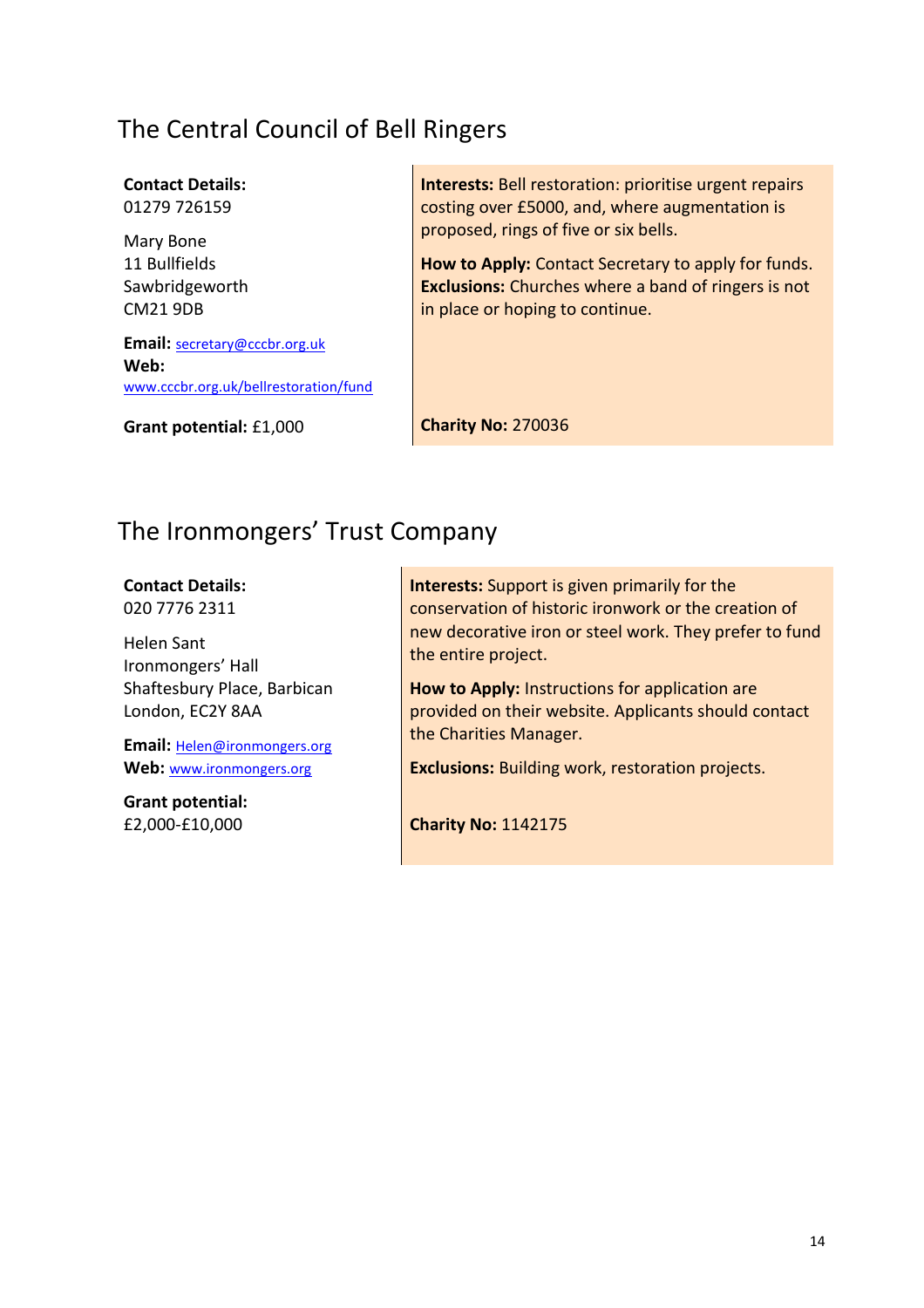### The Memorials Grant Scheme

### **Contact Details:**

0845 013 6601

Topmark (MGS) 160 Bath Street Glasgow, G2 4TB

**Email:** [dcms@topmarkadjusters.co.uk](mailto:dcms@topmarkadjusters.co.uk) **Web:**  [http://www.memorialgrant.org.uk](http://www.memorialgrant.org.uk/)

**Grant potential:** Maximum potential is full VAT rate (20%) on eligible expenditure.

The ON Organ Fund

**Contact Details:** 01243 533092

Alan Thurlow The On Organ Fund 8 Old Bakery Gardens Chichester PO19 8AJ

**Email:** [alanjthurlow@btinternet.com](mailto:alanjthurlow@btinternet.com) Web: www.onorganfund.org.uk

**Grant potential:** £100 - £1,000

**Interests:** The Memorials Grant Scheme makes grants towards the VAT incurred by registered charities and faith groups excepted from registering as charities, in the construction, repair and maintenance of public memorial structures.

**How to Apply:** Application form downloadable from the website and either return it via email or post. Applications will be processed quarterly. Grants will be made according to available funds and may be lower than the sum of VAT, which was originally spent.

**Exclusions:** Consult 'eligibility checklist' on website; applications must be made in arrears.

**Interests:** The ON Organ Fund makes grants to places of worship for the provision, restoration or rebuilding of pipe organs.

**How to Apply:** Download the application forms available on the website and return via post. Applications are considered in May and November of each year and the final dates for receipt of application by the Secretary are 30 April and 30 September respectively.

**Exclusions:** At least 50% of the project costs must be raised prior to applying. Faculty must be in place and it must be the main organ of the church.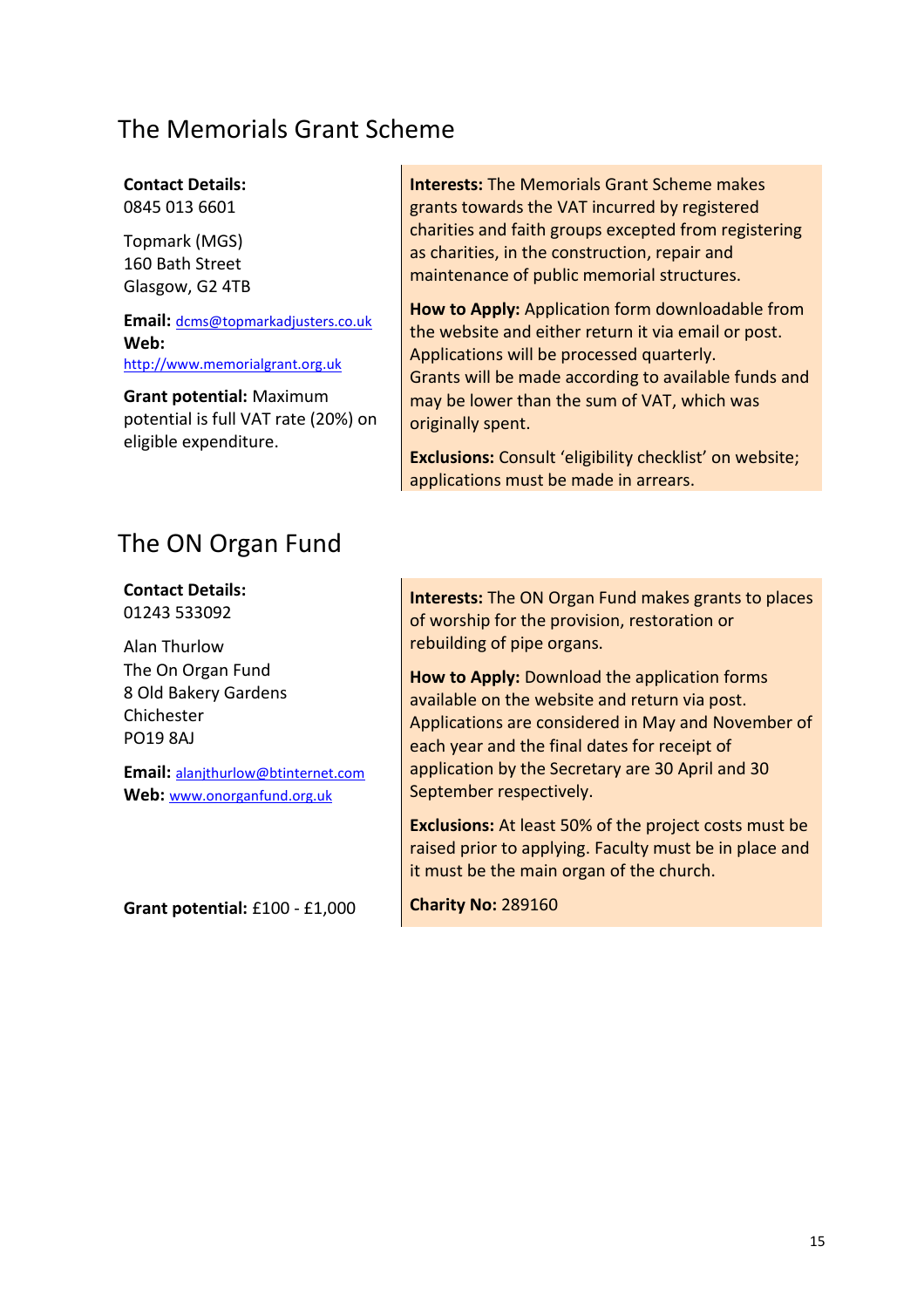## The Ouseley Church Music Trust

#### **Contact Details:** 01780 752 266

Martin Williams PO Box 281 **Stamford** Lincolnshire, PE9 9BU

**Email:** [ouseleytrust@btinternet.com](mailto:ouseleytrust@btinternet.com) Web: [www.ouseleytrust.org.uk](http://www.ouseleytrust.org.uk/)

**Grant potential:** £5,000 (But can make larger grants) **Interests:** Choral courses for groups/individuals; scholarships; purchase of liturgical music; promoting and maintaining choral services at a high standard.

**How to Apply:** Applications must be submitted on the Trust's official form, which you must request from the Clerk. The Trustees meet twice in each year - usually in March and October.

**Exclusions:** Building projects, recordings, or objects and furniture.

**Charity No:** 527519

## The Pilling Trust Fund

**Contact Details:** 01254 686600

Alan Thomas Rowntree c/o Beever and Struthers Central Buildings Richmond Terrace Blackburn, BB1 7AP

**Email:**  [alan.rowntree@beeverstruthers.co.uk](mailto:alan.rowntree@beeverstruthers.co.uk)

**Grant potential:** £1,000-£10,000

**Interests:** Grants for Anglican churches for achieving and maintaining a high standard of church music, including major repair or replacement of the church organ. They will consider new organs and electronic instruments.

**How to Apply:** Contact The Pilling Trust directly.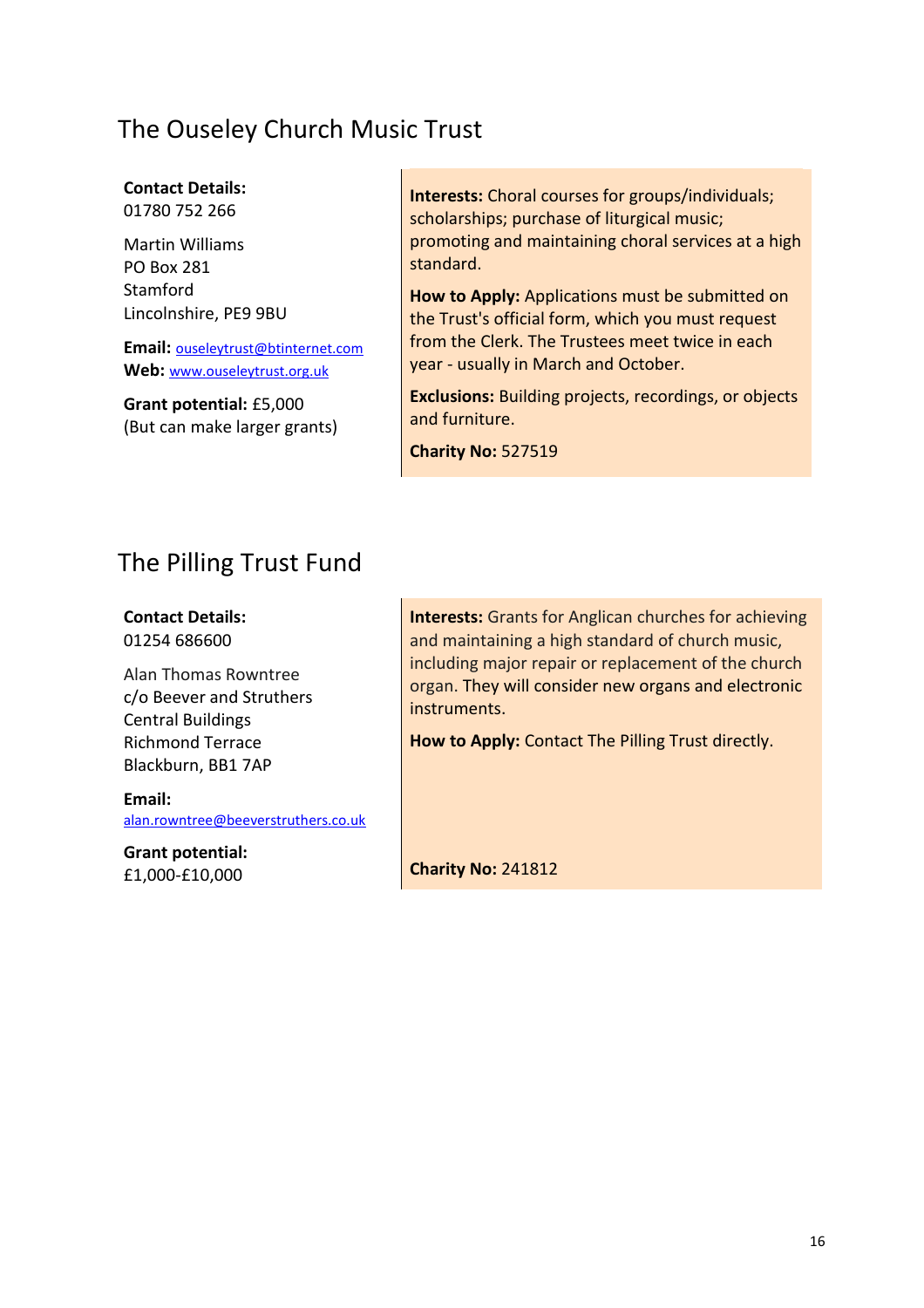## The Sharpe Trust

#### **Contact Details:** 01285 885734

Alan R Strickland Grants Secretary 71 North Home Road Cirencester Gloucestershire, GL7 1DS

**Email:** [alan.strickland4@btinternet.com](mailto:alan.strickland4@btinternet.com) **Web:** [www.sharpetrustees.org.uk](http://www.sharpetrustees.org.uk/)

**Grant potential:** £50 - £500

**Interests:** Grants for the maintenance and restoration of church bells in England and Wales.

**How to Apply:** Application forms are available on the website and must be addressed to the Grant Secretary of the Trustees.

Applications will normally be acknowledged within one month of receipt, but are only considered at the twice-yearly meetings of the Trustees (usually mid-March and mid-October).

**Charity No:** 277727

## War Memorials Trust

**Contact Details:**

020 7233 7356 020 7834 0200

The Conservation Team War Memorials Trust 2<sup>nd</sup> Floor 42a Buckingham Palace Road London, SW1W 0RE

**Email:** [info@warmemorials.org](mailto:info@warmemorials.org) Web: <http://www.warmemorials.org/>

**Grant potential:** Grants are currently available up to 75% of eligible costs with a normal maximum grant of £30,000.

**Interests:** War memorials Trust administers a number of grant schemes. The Trust works for the conservation, preservation, protection and access for war memorials. Work is prioritised according to importance and urgency.

**How to Apply:** You must submit a Grants Pre-Application Form via the website.

**Exclusions:** Freestanding war memorials in England with no other functional purpose than as a war memorial (plaques, bridges and buildings, for example are ineligible). Graves are also ineligible. Projects must be over £3,000 to be eligible. Creating new war memorials or memorials under 15 years old.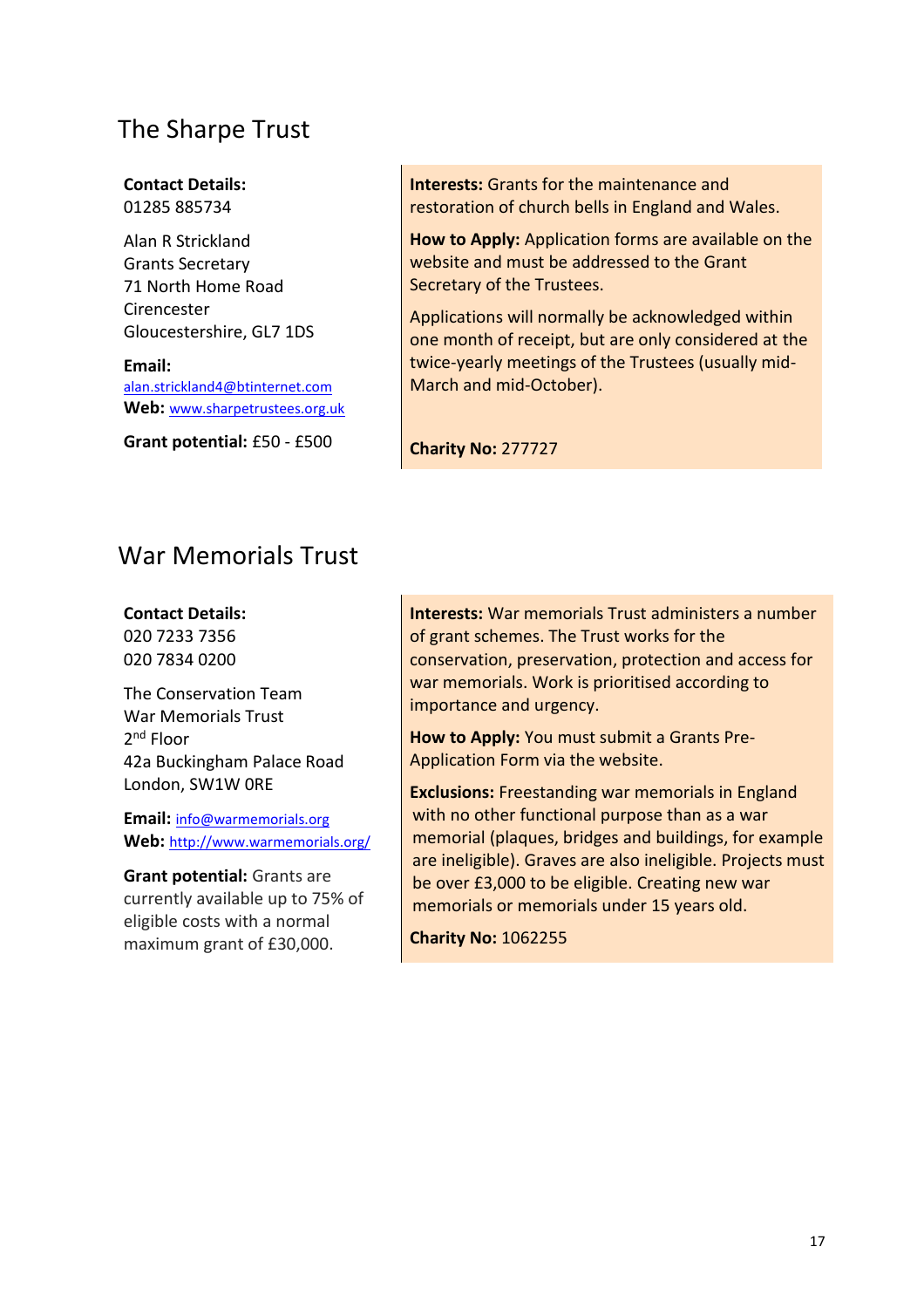### William and Jane Morris Fund

#### **Contact Details:**

020 7479 7080

Burlington House Piccadilly London, WJ1 0BE

**Email:** [admin@sal.org.uk](mailto:admin@sal.org.uk) **Web:** <https://www.sal.org.uk/grants/>

**Grant potential:** £500 - £5,000

**Interests:** Grants are awarded to churches, chapels and other places of worship in the United Kingdom for the conservation of decorative features; stained glass windows, sculpture, furniture, internal monuments and tombs, and wall paintings.

**How to Apply:** A short application form is available online via the website. Apply before 31st March for consideration in May, or 31st August for consideration in November.

**Exclusions:** Anything after 1896, bells, organs, decoration, alteration, electrical or heating installations, structural repairs.

**Charity No:** 207237-3

## The Worshipful Company of Glaziers

**Contact Details:** 07811 106264

Marie Groll Glaziers Hall 9 Montague Close London Bridge, London SE1 9DD

**Email:** info@worshipfulglaziers.com **Web:** [www.worshipfulglaziers.com](http://www.worshipfulglaziers.com/)

**Grant potential:** £500 - £3,000

**Interests:** Grants to churches and public buildings exclusively for the restoration and conservation of historic and important stained glass.

**How to Apply:** Application form is available via the website. The Glaziers Trust meets four times a year. Applications must be received at 3 weeks before these meetings are held. Ensure glaziers report is prepared before application is sent in.

**Exclusions:** See website for Eligibility Criteria.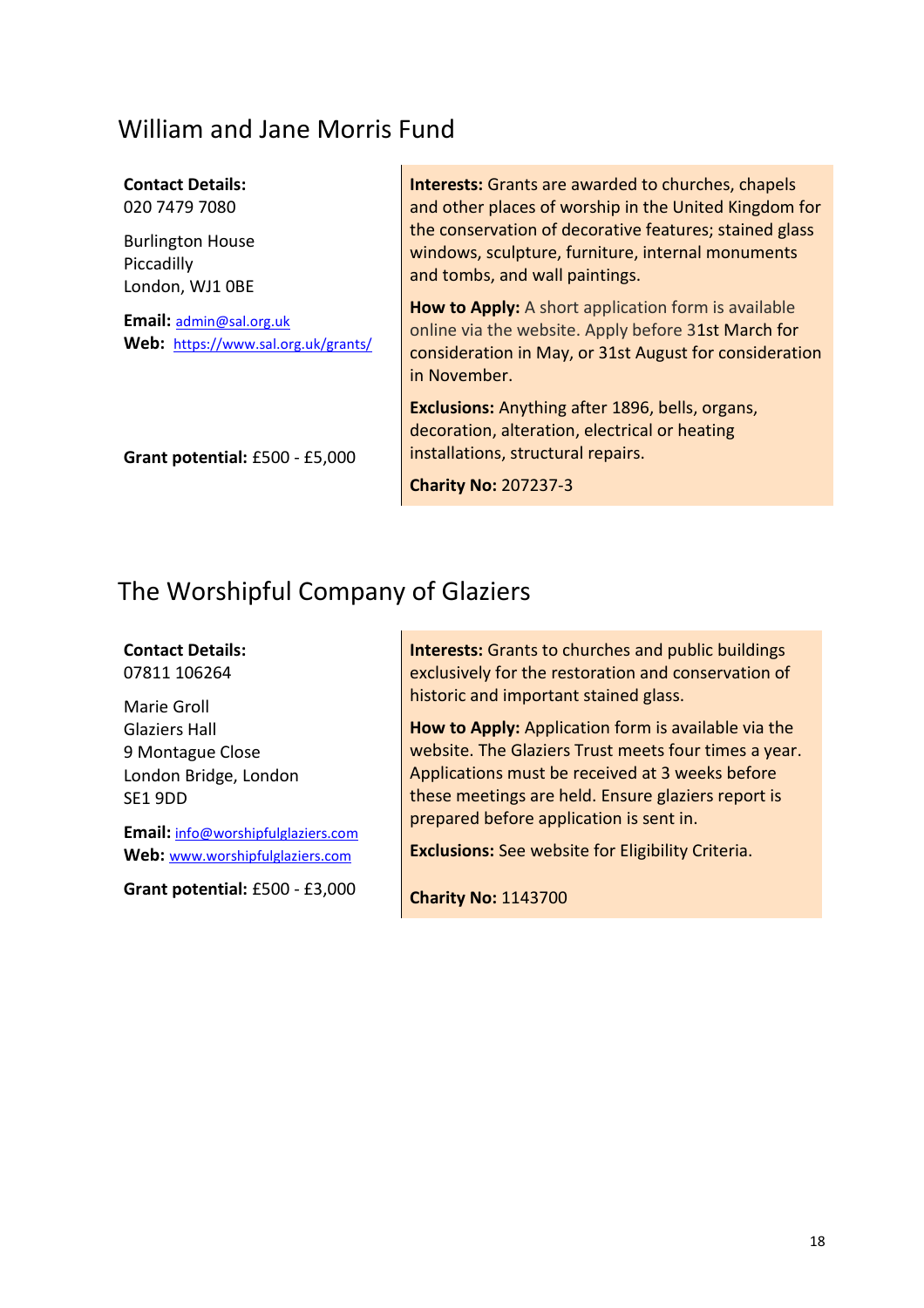# Community Projects & Improving Community Facilities

## Allchurches Trust Ltd.

#### **Contact Details:** 01452 873189

Iain Hearn All Churches Trust Beaufort House Brunswick Road Gloucester, GL1 1JZ

**Email:** [atl@allchurches.co.uk](mailto:atl@allchurches.co.uk) **Web:** [www.allchurches.co.uk](http://www.allchurches.co.uk/)

**Grant potential:**  Small Grants £0 - £15,000 (total project cost up to £1m)

Large Grants £0 - £100,000 (total project cost over £1m)

Strategic Grants over £100,000

## The Archer Trust

### **Contact Details:**

The Secretary The Archer Trust Bourne House Wadesmill, Ware Herts, SG12 0TT

**Web:** www.archertrust.org.uk/

**Grant potential:** £250 - £3,000

**Interests:** The Trust funds projects that demonstrate a focus on the impact on people and communities and promotes the Christian faith. Their funding focus includes: Building communities, helping people in need to flourish, and growing churches spiritually and numerically.

Funding has been used to support:

- Repairs, renovations, reordering & new builds
- Community outreach
- Protection of heritage

**How to Apply:** Applications should be submitted using an online application form, available on their website. No Submission deadlines.

**Exclusions:** Running costs and salaries.

**Charity No:** 263960

**Interests:** The Archer Trust is a UK Christian charitable grant-making trust and makes grants to organisations which, in one way or another provide aid or support to a defined group of needy or deserving people, for instance those with physical or mental disabilities or the disadvantaged. They prefer to support organisations working in areas of high unemployment and deprivation.

**How to Apply:** Applications should be sent by post. The Trustees meet twice a year, normally in March and September.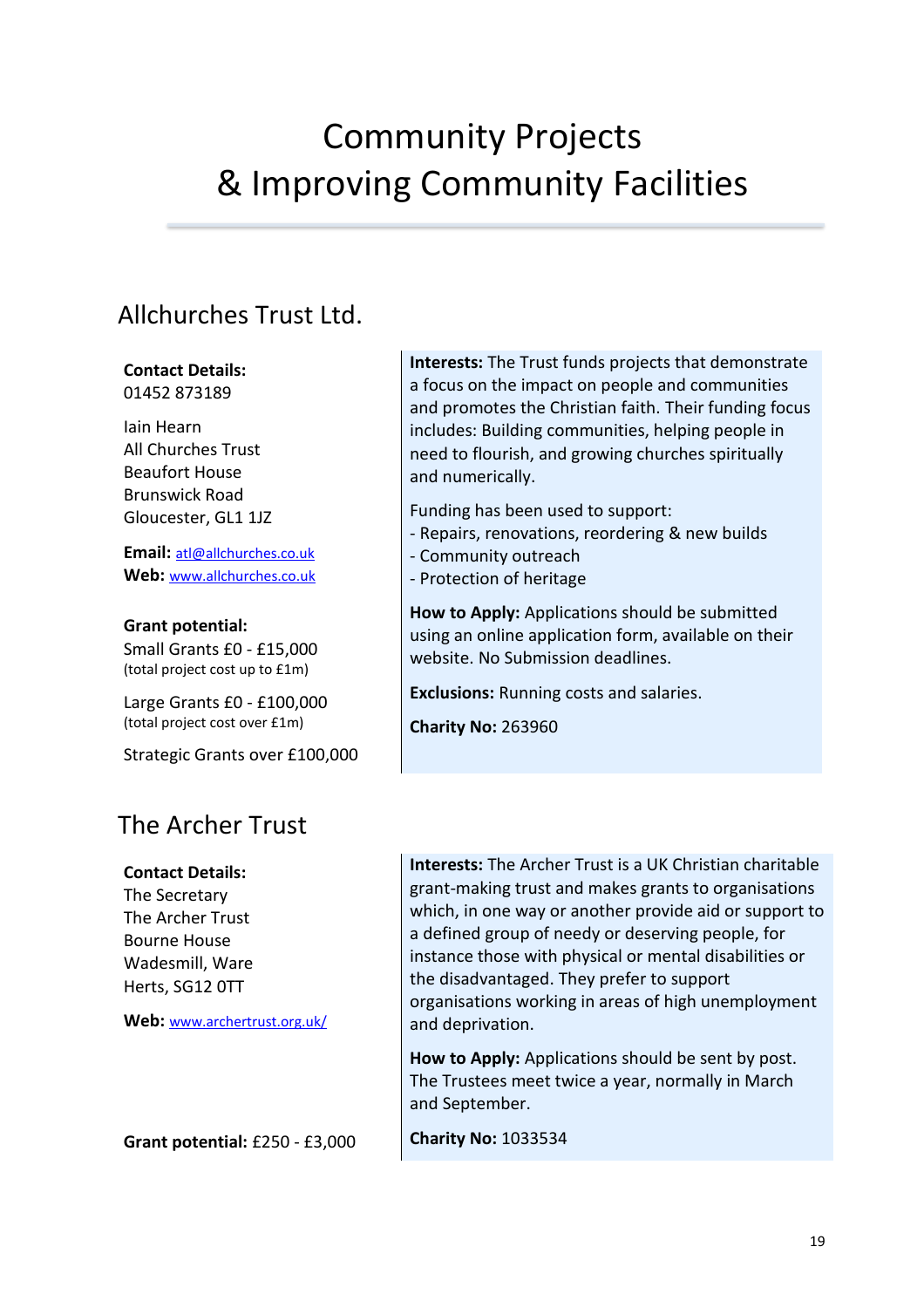## The ASDA Foundation – Transforming Communities

#### **Contact Details:** 0113 243 5435

ASDA House **Southbank** Great Wilson Street Leeds, LE11 5AP

#### **Web:** [www.asdafoundation.org](http://www.asdafoundation.org/)

**Grant potential:** £1,000 - £30,000 **Interests:** To provide financial support to local good causes that have direct support and involvement of ASDA colleagues, locally in stores, depots, George House and ASDA House.

**How to Apply:** Visit their website for further information on their programmes. Applications should go through your local store or depot.

**Interests:** To give grants to charitable institutions. Majority of grants are for community projects to raise

the quality of life, particularly for those who are young, disadvantaged, deprived, disabled or elderly.

Your application must have a high proportion of secular activities that are open access to the local community. It needs to provide strong evidence of the

range of secular activities and numbers involved.

**How to Apply:** Via their online application form.

of under £5,000 are also not eligible.

**Exclusions:** Running costs are not eligible as grants are for capital projects only. Projects with a total budget

**Charity No:** 1124268

### The Bernard Sunley Charitable Foundation

**Contact Details:** 020 7408 2198

20 Berkeley Square London, W1J 6LH

**Email:** [office@bernardsunley.org](mailto:office@bernardsunley.org) Web: [www.bernardsunley.org](http://www.bernardsunley.org/)

**Grant potential:** 3 Levels Average size = £5,000 Largest size  $=$  £25,000

### B&Q Community Reuse

| <b>Contact Details:</b>                                     | <b>Interests:</b> B&Q operates a community re-use scheme                                                                                                                                                                                         |
|-------------------------------------------------------------|--------------------------------------------------------------------------------------------------------------------------------------------------------------------------------------------------------------------------------------------------|
| Web:<br>www.diy.com/corporate/community/wast<br>e-donation/ | through all stores. The scheme is in place to donate<br>unsellable products and materials for re-use by local<br>schools, other educational institutions and community<br>groups, for the benefit of the local community and the<br>environment. |
|                                                             | These items are donated on the understanding that<br>they will be re-used or disposed of responsibly if they<br>aren't used.                                                                                                                     |
| <b>Grant potential:</b> Gifts in kind.                      | How to Apply: Contact your local store and ask to<br>speak to a Duty Manager.                                                                                                                                                                    |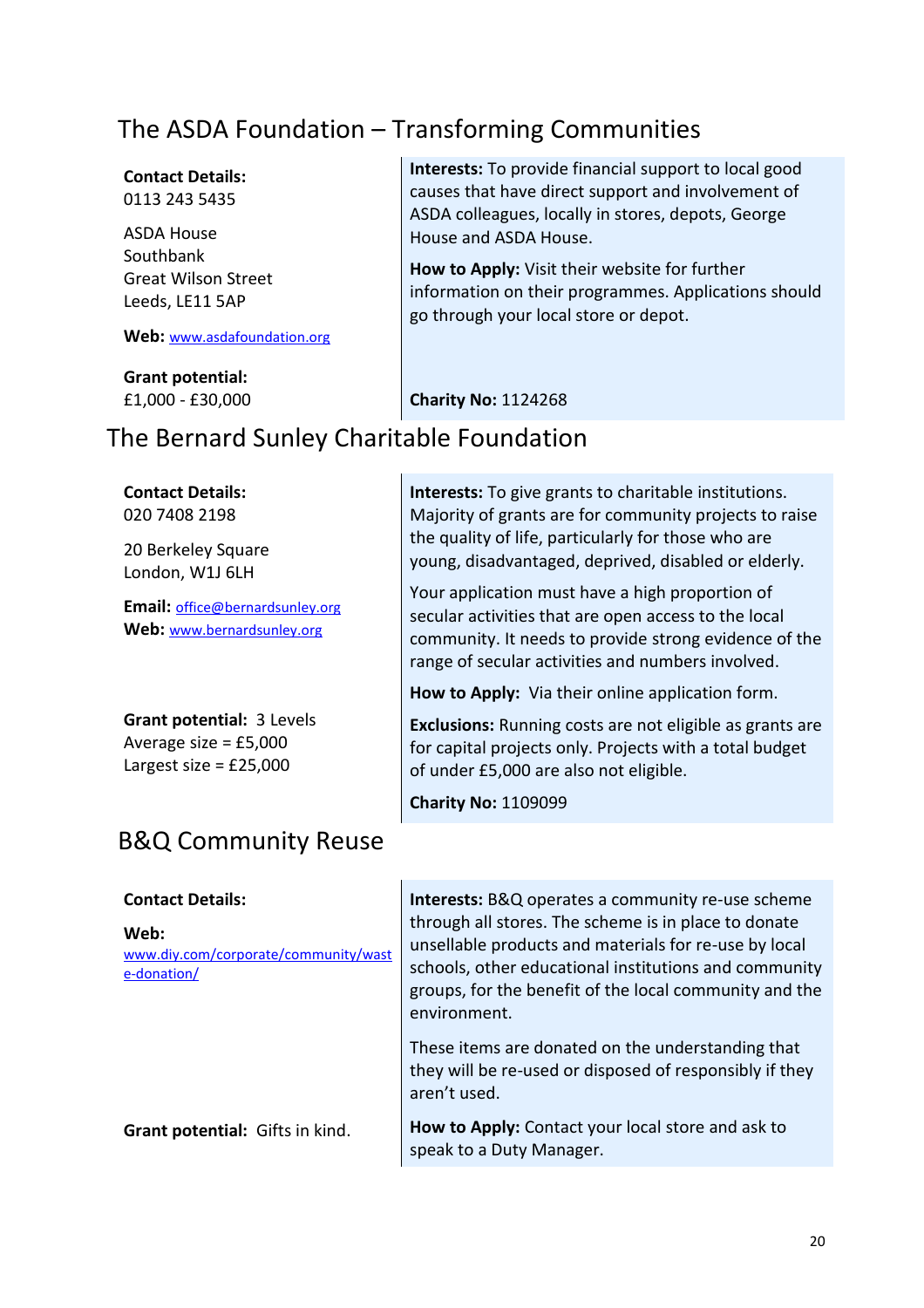## Community Foundations / Chests

#### **Contact Details:**

[www.ukcommunityfoundations.org/our](http://www.ukcommunityfoundations.org/our-network)[network](http://www.ukcommunityfoundations.org/our-network)

**Web:** [www.ukcommunityfoundations.org/](http://www.ukcommunityfoundations.org/)  **Interests:** There are 46 Community Foundations across the UK who provide grants to organisations investing in local communities. Foundations / Chests usually fund community buildings providing support to local people via various programmes and initiatives.

**How to Apply:** Applications should be submitted using an online application form, available on their website.

**Exclusions:** Providers will outline what they will and will not fund.

**Grant potential**: £10,000 + (Grant amounts will vary)

**Charity No:** Contact your local provider

## The Co-op Local Community Fund

| <b>Contact Details:</b><br>0800 023 4708<br>Email: membershipcontactus@co-<br>operative.coop<br>Web: www.asdafoundation.org | <b>Interests:</b> The Community Fund gives back to millions<br>of members in their community $-$ providing funding to<br>local causes that their members care about.<br>The Co-op will not fund projects which promote<br>religious belief, however they will consider<br>applications from religious organisations, if they're for<br>the good of the whole community. |
|-----------------------------------------------------------------------------------------------------------------------------|-------------------------------------------------------------------------------------------------------------------------------------------------------------------------------------------------------------------------------------------------------------------------------------------------------------------------------------------------------------------------|
| Grant potential: visit website.                                                                                             | How to Apply: Online application form available on<br>their website. They have 2 Giving Periods (usually 6<br>months) each year. Applications are currently closed<br>and will next open in Spring 2020.                                                                                                                                                                |
|                                                                                                                             | <b>Charity No: 1124268</b>                                                                                                                                                                                                                                                                                                                                              |

## The D'Oyly Carte Charitable Trust

### **Contact Details:**

0203 637 3003

6 Trull Farm Buildings **Tetbury** Gloucestershire GL8 8SQ

**Email:**  [info@doylycartecharitabletrust.org](mailto:info@doylycartecharitabletrust.org) **Web:** [www.asdafoundation.org](http://www.asdafoundation.org/)

**Interests:** Performing Arts - particular emphasis on choral singing for children and young people to encourage recruitment into choirs, access to the arts for elderly people, provision of music and art therapy to improve quality of life.

Medical Welfare – for those who care for others through the provision of breaks for carers without regular support.

The Environment – heritage conservation within the UK based on value to and use by the local community. The Trust favours projects that seek to create a new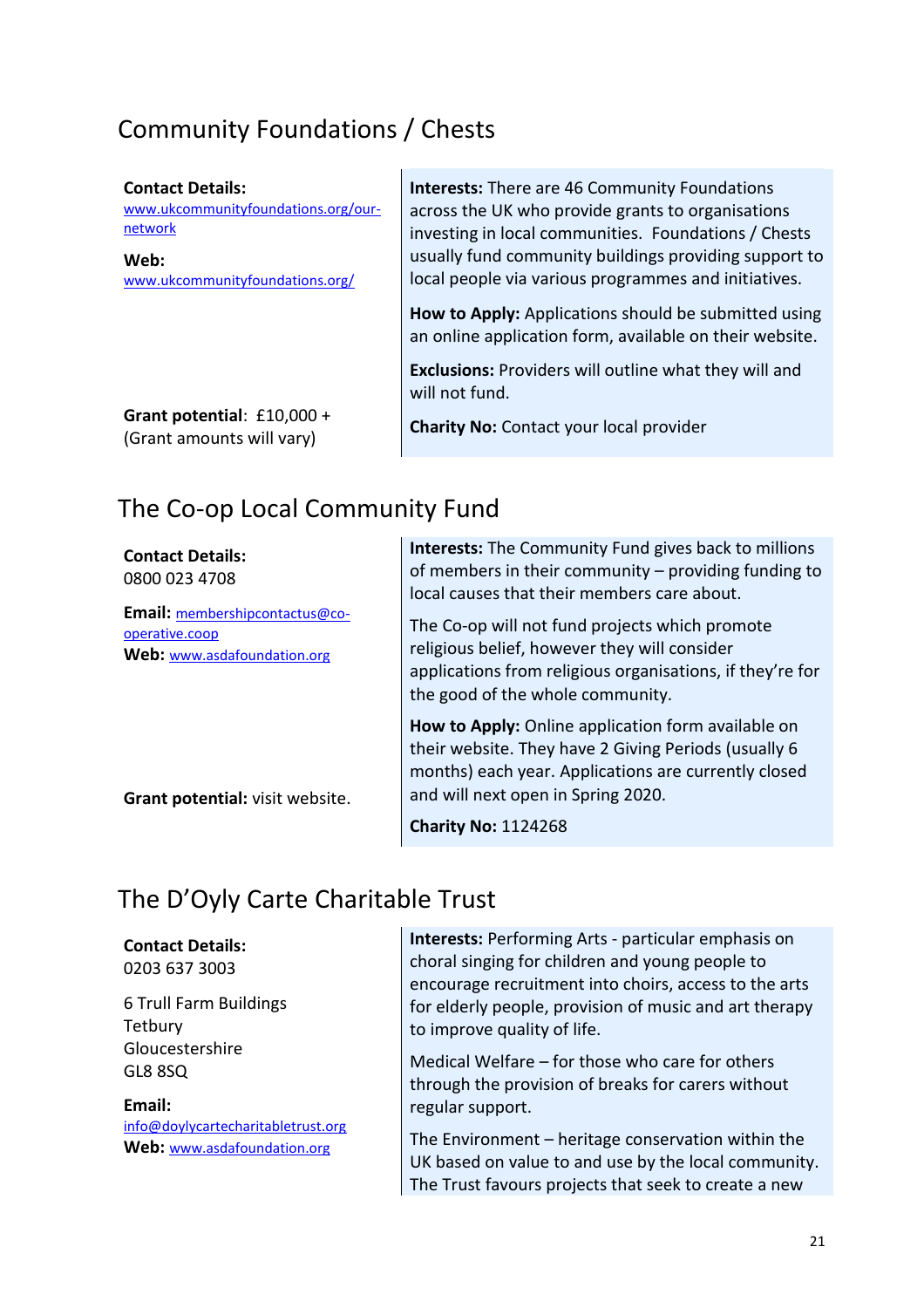use for fine buildings of architectural and historic merit to encourage the widest possible cross-section of use. Rural crafts and skills in heritage conservation, with emphasis on increasingly rare skills. **How to Apply:** Online application form available on their website.

**Grant potential:** £2,000-£5,000

**Charity No:** 1112457

## Historic Churches Trust (HCT)

| <b>Contact Details:</b><br>Contact your local Historic<br>Churches Trust. | Interests: The majority of counties have their own<br>Historic Churches Trust, supporting repairs and<br>restoration projects including community facilities.<br>You may also be able to apply to your local HCT for<br>partnership grants with the National Churches Trust<br>(NOT).<br>How to Apply: Applications should be submitted in<br>writing. Forms are available on most HCT websites. |
|---------------------------------------------------------------------------|--------------------------------------------------------------------------------------------------------------------------------------------------------------------------------------------------------------------------------------------------------------------------------------------------------------------------------------------------------------------------------------------------|
| Grant potential:                                                          | <b>Exclusions:</b> Each HCT will outline what they will and                                                                                                                                                                                                                                                                                                                                      |
| £2,000 - £15,000                                                          | will not fund.                                                                                                                                                                                                                                                                                                                                                                                   |
| (But can make larger grants)                                              | <b>Charity No: Contact your local HCT</b>                                                                                                                                                                                                                                                                                                                                                        |

## Church Urban Fund – Near Neighbours

#### **Contact Details:** 020 7898 1647

Near Neighbours 27 Great Smith Street London, SW1P 3AZ

**Email:** hello@nearneighbours.org.uk **Web:** www.near-neighbours.org.uk

**Grant potential:** £250 - £5,000

**Interests:** Grants are available to local groups or organisations who are working to bring communities together. Grants cover a broad range of work; environmental, social, cultural, artistic and sporting to encourage social interaction and social action.

**How to Apply:** Visit Church Urban Fund website to view Guidance Notes. Contact your local Diocesan Link Officer.

**Charity No:** 297483 and 1142426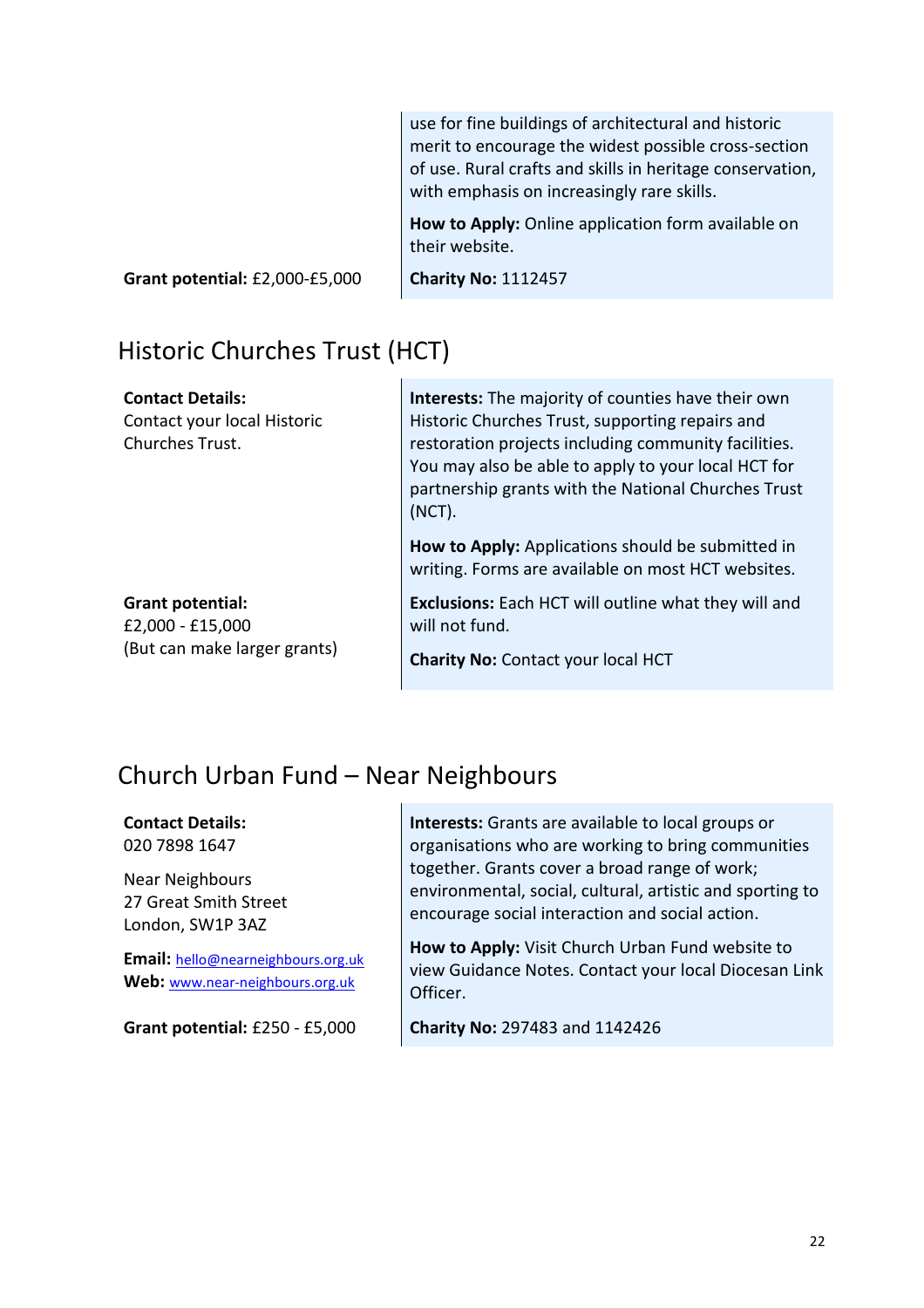## The Cinnamon Network – Micro Grants

| <b>Contact Details:</b><br>Kate Wright | <b>Interests:</b> The provision of grant funding to facilitate<br>churches and charities in effecting community                                        |
|----------------------------------------|--------------------------------------------------------------------------------------------------------------------------------------------------------|
| Web: www.cinnamonnetwork.co.uk         | transformation.<br>The Cinnamon Network invites local churches in<br>England to start a Cinnamon Network recognised<br>church based community project. |
|                                        | How to Apply: Complete an initial enquiry form on<br>their website.                                                                                    |
|                                        | <b>Exclusions:</b> £2,000 match funding is required.                                                                                                   |
| Grant potential: £2,000                | <b>Charity No: 1156985</b>                                                                                                                             |

The Clothworkers' Foundation

**Contact Details:** 020 7623 7041 Clothworkers Hall Dunster Court London, EC3R 7AH **Email:** [foundation@clothworkers.co.uk](mailto:foundation@clothworkers.co.uk) **Web:**  [www.foundation.clothworkers.co.uk](http://www.foundation.clothworkers.co.uk/) **Grant potential:** Small Grants = £10,000 Main Grants = No max size Average grant £25,000 **Interests:** Provide grants to improve the lives of people and communities. The Foundation supports a number of areas including Alcohol and substance misuse, disadvantaged young people, disadvantaged minority communities, People with disabilities, Older people, homelessness, prisoner and ex-offenders, domestic and sexual violence and visual impairment. They fund Buildings, Fittings, Fixtures and Equipment and Vehicles. **How to Apply:** Apply online. There are no application deadlines. **Exclusions:** They do not fund religious institutions unless the project is open to all and does not impose their faith on service users. They do not fund Heritage. **Charity No:** 274100

## Esmée Fairbairn Foundation

**Contact Details:**

020 7812 3700

Esmée Fairbairn Foundation Kings Place 90 York Way

**Interests:** The Foundation is one of the largest UK independent grant-making foundations and aims to improve the quality of life throughout the UK. They fund innovative projects principally in the areas of Open Data, Arts, Children and Young People,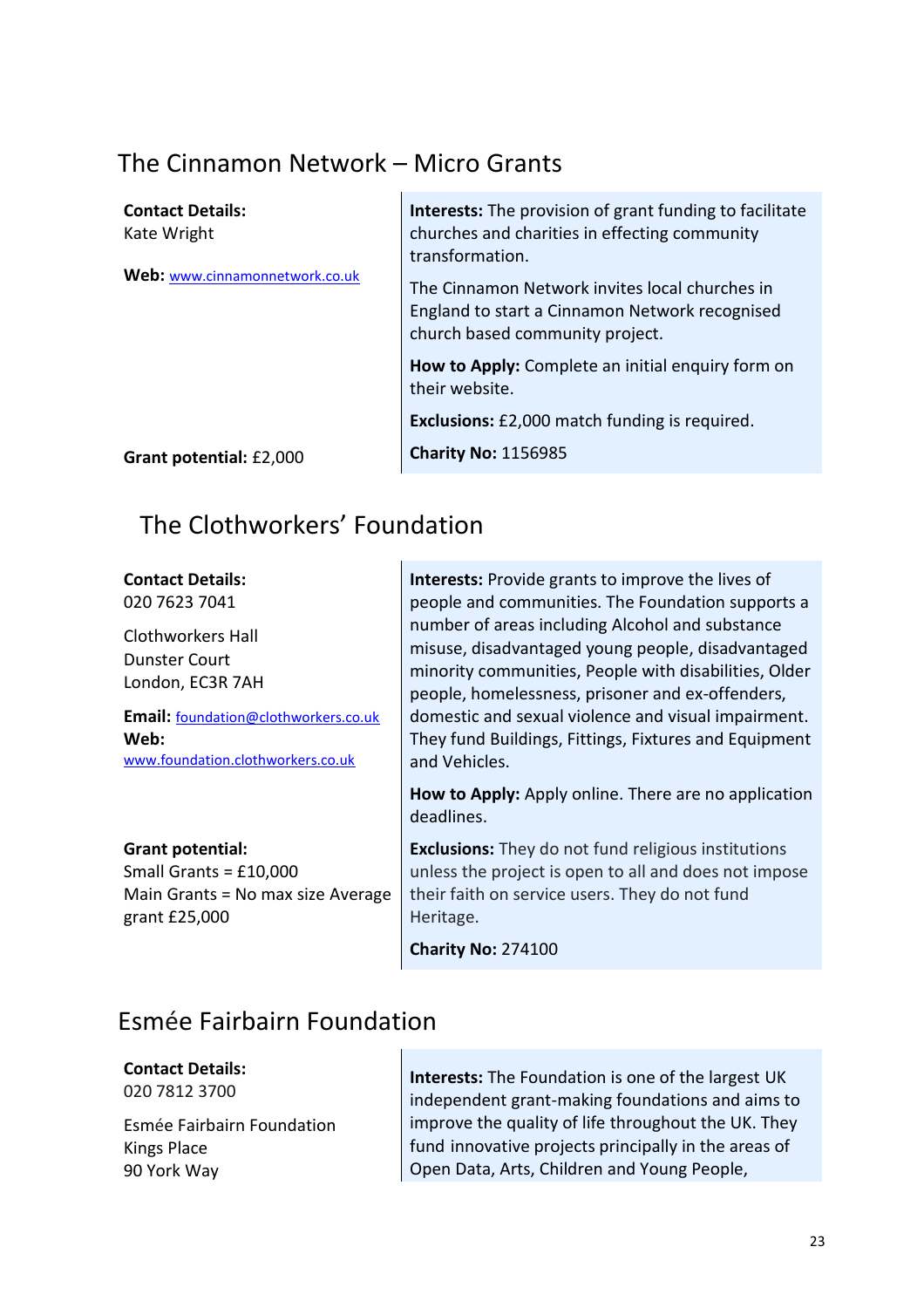| London, N1 9AG                    | Environment, Food, Social Change and Social                                                                 |
|-----------------------------------|-------------------------------------------------------------------------------------------------------------|
| Email: info@esmeefairbairn.org.uk | Investment.                                                                                                 |
| Web: www.esmeefairbairn.org.uk    | How to Apply: Information is available via their                                                            |
|                                   | website. There is a two-stage application process and<br>the first stage is online. There are no deadlines. |
|                                   | Exclusions: Do not fund building or equipment costs.                                                        |
|                                   | Charities with less than £50,000 in annual income.                                                          |
| Grant potential:                  |                                                                                                             |
| Range from £6,000 to £1.25m.      | <b>Charity No: 200051</b>                                                                                   |
|                                   |                                                                                                             |

### The Foyle Foundation

### **Contact Details:**

020 7430 9119

The Foyle Foundation Rugby Chambers 2 Rugby Street London, WC1N 3QU

**Email:** [info@foylefoundation.org.uk](mailto:info@foylefoundation.org.uk) **Web:** [www.foylefoundation.org.uk](http://www.foylefoundation.org.uk/)

**Grant potential:**

Small Grants = £10,000 Main Grants = £50,000

**Interests:** Small grants scheme - supporting smaller charities working at grass roots and local community level.

Main grants schemes - arts/learning - support projects that help deliver artistic vision (performing or visual arts) or facilitate the acquisition of knowledge.

**How to Apply:** Download and fill in the application form. There are no deadlines for submission, decisions are rolling but can take up to four months.

**Charity No:** 1081766

## Garfield Weston Foundation

#### **Contact Details:** 020 7399 6565

Garfield Weston Foundation Weston Centre 10 Grosvenor Street London, W1K 4QY

**Email:** [gdarocha@garfieldweston.org](mailto:dendicott@se-law.co.uk) Web: [www.garfieldweston.org](http://www.garfieldweston.org/)

### **Grant potential:**

Average Grant £5,000 - £30,000 Regular Grants up to £100,000

**Interests:** The Foundation supports a broad range of capital projects, especially providing new facilities that will have a positive impact on the community. Capital Grants include funds towards basic amenities and for restoration works to historic buildings such as roof repairs. The Trustees favour projects that benefit large numbers of people and are inclusive.

**How to Apply:** Applications should be submitted using an online application form, available on their website. No deadlines, applications take around 4-6 months to turn around.

**Exclusions:** They like you to apply when at least 50% of budget has been secured.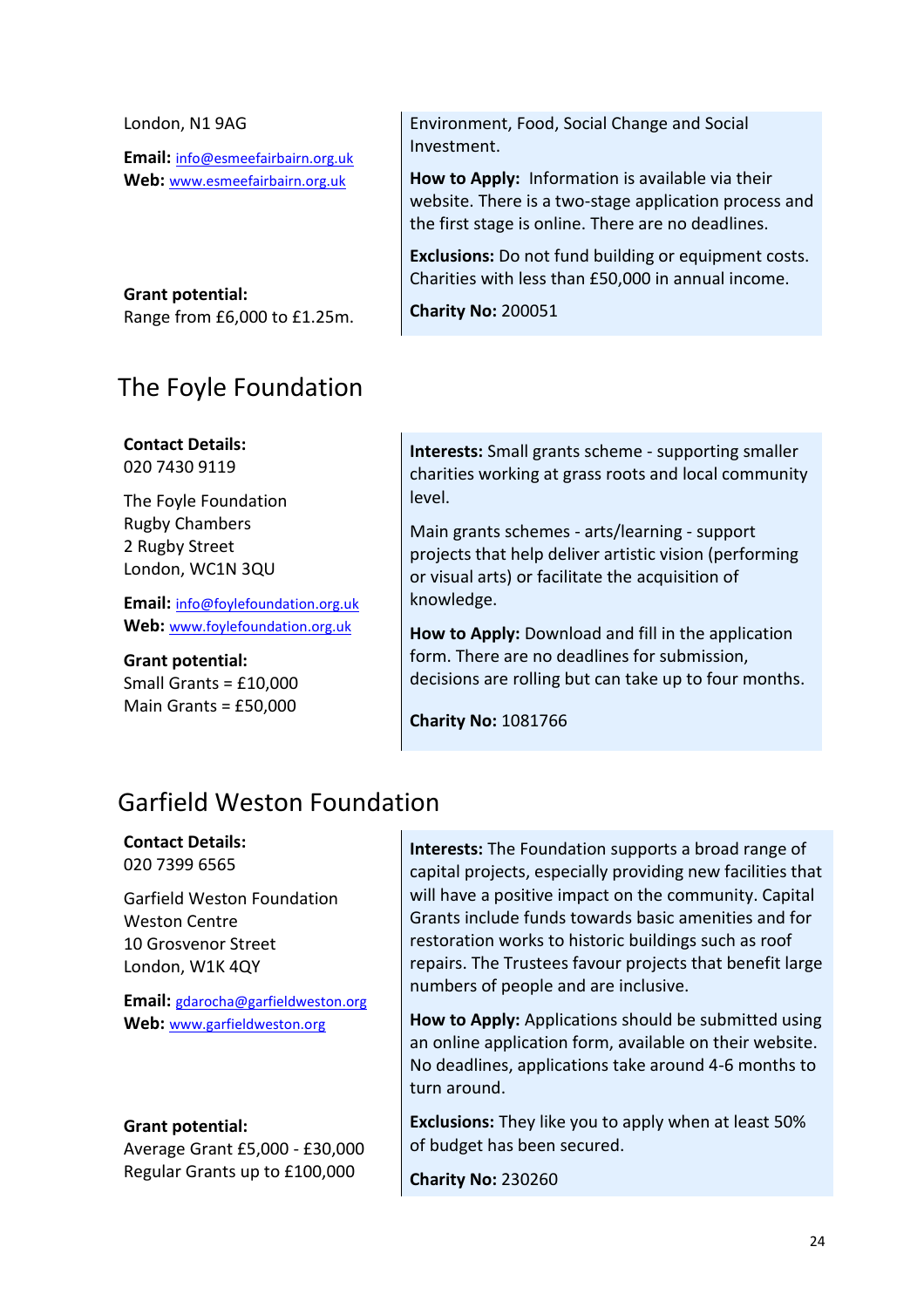## Greggs Foundation

#### **Contact Details:** 01912 127626

Greggs Foundation Fernwood House Clayton Road Jesmond Newcastle upon Tyne, NE2 1TL

**Email:**

[greggsfoundation@greggs.co.uk](mailto:greggsfoundation@greggs.co.uk) **Web:** [www.greggsfoundation.org.uk](http://www.greggsfoundation.org.uk/)

**Grant potential:** £2,000

**Interests:** Aims to make a difference to the lives of people in need in the heart of Greggs Local Communities.

The main fund is the Local Community Projects Fund and Environment Fund, which gives grants of £2,000. It also has a Major Grants programme in the North East which gives grants of £45,000. Projects should focus on disability, young people, poverty, homelessness, isolation, the elderly or other demonstrable significant need.

**How to Apply:** Via the website.

**Exclusions:** Are more likely to make grants to local organisations based near Greggs shops. Please use the shop locator on their website.

**Charity No:** 296590

## The Headley Trust

**Contact Details:** 020 7410 0330

Mr Alan Bookbinder The Sainsbury Family Charitable Trusts The Peak 5 Wilton Road London, SW1V 1AP

**Email:** [info@sfct.org.uk](mailto:info@sfct.org.uk) **Web:** [www.sfct.org.uk](http://www.sfct.org.uk/)

**Grant potential:**

#### **Interests:** Funding is given for:

Cathedrals and Major Churches: Restoration or repair work to the fabric of ancient cathedrals, parish church cathedrals and large churches of exceptional architectural merit.

Parish Churches: Fabric repairs to listed medieval parish churches in sparsely populated and less prosperous rural areas. Provision or upgrade of parish church toilet facilities and disabled access.

**How to Apply:** There is no Application Form or deadline. Apply by post (no more than two sides of A4) or by email to: proposals@sfct.org.uk

**Exclusions:** Urban churches are not eligible, and funding is available for fabric only (including windows).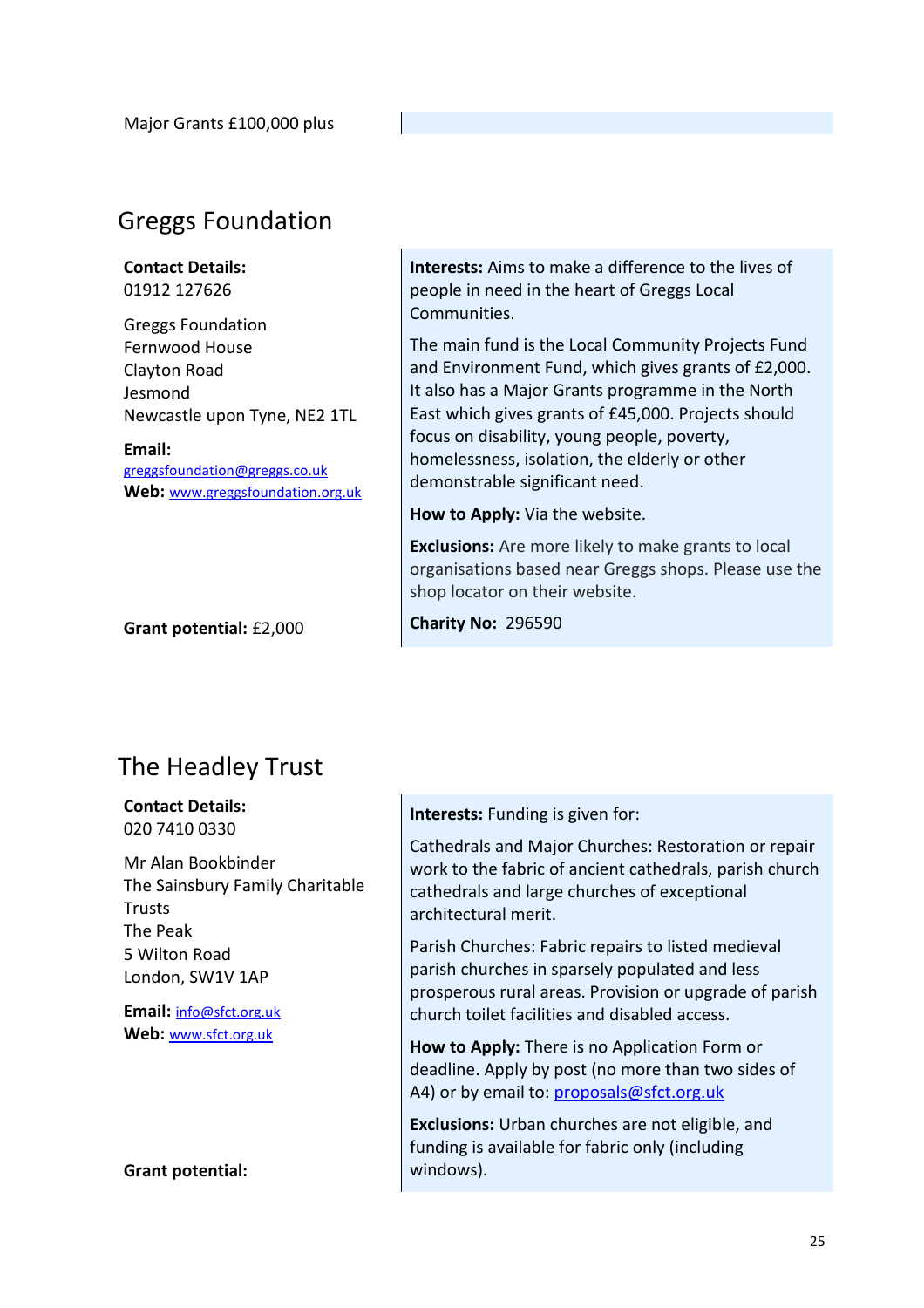£5,000 - £40,000 **Charity No:** 266620

## The Henry Smith Charity

### **Contact Details:**

020 7264 4970

The Henry Smith Charity Applications 6th Floor 65 Leadenhall Street London, EC3A 2AD

**Web:** [www.henrysmithcharity.org.uk](http://www.henrysmithcharity.org.uk/)

**Interests:** The Charity make grants to charities throughout the UK for initiatives and projects that address social inequality and economic disadvantage.

Funding categories include community service and centres, disability, homeless, older people, abuse, and young people. They have six grant programmes.

**How to Apply:** Download the application form from their website and return by post.

**Exclusions:** Capital appeals for places of worship unless providing services for the elderly and/or homeless.

**Grant potential:** £10,000 +

## The Hobson Charity Ltd.

**Contact Details:** 020 3880 6425

Mark Turner Po Box, No. 57691 London, NW7 0GR

**Email:** [post@hobsoncharity.org.uk](mailto:post@hobsoncharity.org.uk)

**Grant potential:** £3,000 - £20,000 **Interests:** The aim of the charity is to grant aid to charities seeking to raise the quality of life, particularly for those who are young, disadvantaged, deprived, disabled or elderly.

**How to Apply:** Contact the charity for further details.

**Charity No:** 326839

**Charity No:** 230102

## The IGAS Energy Community Fund

### **Contact Details:**

01293 873947

IGas Community Fund 4 The Dell Vernham Dean, Andover Hampshire, SP11 0LF

#### **Email:**

[contact@igascommunityfund.co.uk](mailto:contact@igascommunityfund.co.uk) **Web:** [www.igascommunityfund.co.uk](http://www.igascommunityfund.co.uk/)

**Grant potential:**

**Interests:** This fund supports projects that make a difference to life in the mainly rural communities where IGAS operate. The fund supports community and voluntary organisations that are charitable, educational or benevolent in purpose.

Funded categories include community regeneration, vulnerable people, heritage, self help groups, health, education and sustainability.

**How to Apply:** Application form available on their website. Closing date 28th February 2020.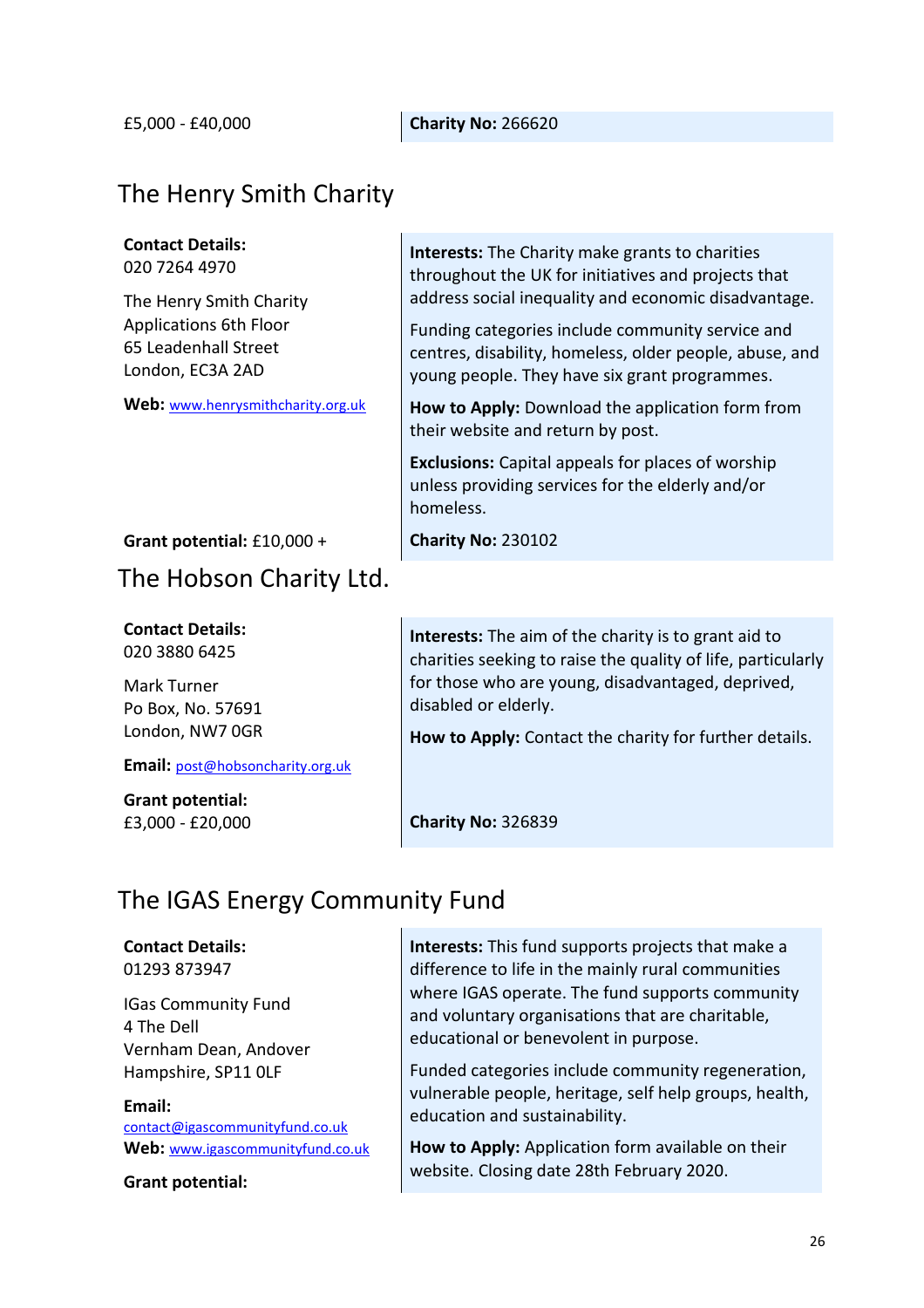### The Joseph Rank Trust

**Contact Details:** 01293 873947

Dr. John Higgs, Secretary The Joseph Rank Trust Worth Corner Turners Hill Road Crawley, RH10 7SL

**Email:** [secretary@ranktrust.org](mailto:secretary@ranktrust.org) **Web:** [www.ranktrust.org](http://www.ranktrust.org/)

**Grant potential:** £10,000-£50,000 **Interests:** Projects that demonstrate a Christian approach to the practical, educational and spiritual needs of people of all ages. As well as the adaption of Church properties with a view to providing improved facilities for use by the church and its work in the community in which it is based.

Particular consideration is given to Churches that advance the Christian faith by funding projects that meet the social needs of the community around them.

**How to Apply:** There is no Application Form, visit the website for further details. In 2020 the Trustees will meet in April, July and October to consider applications.

**Charity No:** 1093844

### The Liz and Terry Bramall Foundation

#### **Contact Details:** 01423 566666

Dr Terence George Bramall C/O Raworths LLP Eton House 89 Station Parade Harrogate HG1 1HF

**Grant potential:** It varies. Average gift size is £10,000 but do give large amounts.

**Interests:** The charity supports charitable organisations that promote Christian Faith in accordance with the beliefs of the Church of England. The Foundation also supports urban or rural regeneration in areas of social/economic deprivation for the benefit of the public. Promotes the arts and the advance of education.

**How to Apply:** Contact the Trust.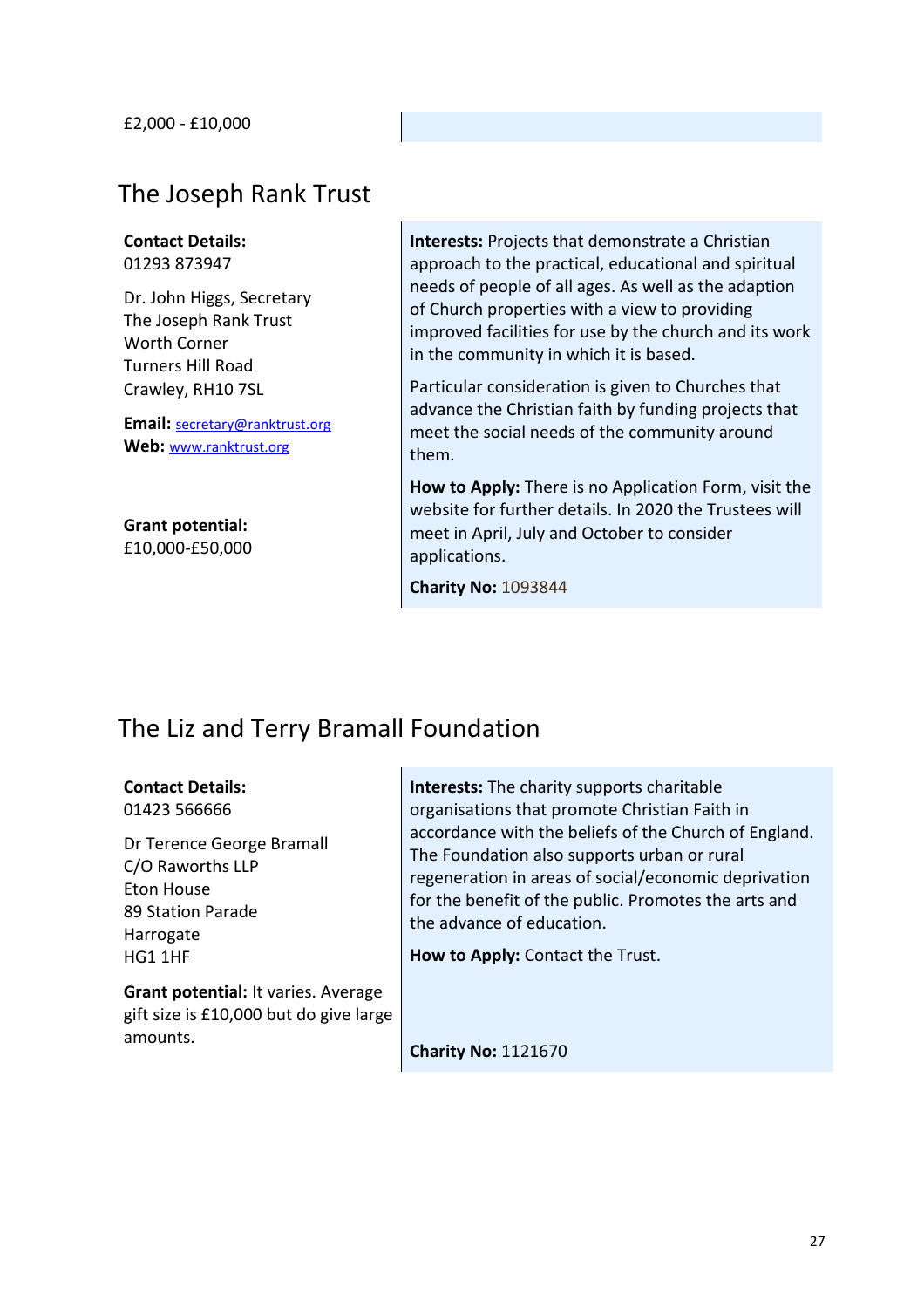## National Churches Trust – Cornerstone Grants

| <b>Contact Details:</b><br>020 7222 0605                              | <b>Interests:</b> The Cornerstone Grant Programme offers<br>grants between £10,000 and £50,000 towards the cost                                                                                                   |
|-----------------------------------------------------------------------|-------------------------------------------------------------------------------------------------------------------------------------------------------------------------------------------------------------------|
| <b>National Churches Trust</b><br>7 Tufton Street<br>London, SW1P 3QB | of urgent structural repair projects costed at more<br>than £100,000 including VAT. The Trust will also<br>consider projects that introduce kitchens and<br>accessible toilets to enable increased community use, |
| Email: info@nationalchurchestrust.org                                 | costed at more than £30,000 including VAT.                                                                                                                                                                        |
| Web: www.nationalchurchestrust.org                                    |                                                                                                                                                                                                                   |
|                                                                       | How to Apply: Applications should be submitted using<br>an online application form, available on their website.<br>The next deadline is: 6 July 2020 (for a decision in<br>November 2020).                        |
| <b>Grant potential:</b><br>£10,000-£50,000                            | <b>Exclusions:</b> Grants will never exceed 50% of the<br>project cost.                                                                                                                                           |
|                                                                       | <b>Charity No: 1119845</b>                                                                                                                                                                                        |

## National Churches Trust – Gateway Grants

#### **Contact Details:** 020 7222 0605

National Churches Trust 7 Tufton Street London, SW1P 3QB

**Email:** [info@nationalchurchestrust.org](mailto:info@nationalchurchestrust.org) **Web:** [www.nationalchurchestrust.org](http://www.nationalchurchestrust.org/)

**Grant potential:** £3,000-£10,000

**Interests:** The Gateway Grant Programme offers grants of between £3,000 and £10,000 towards project development and investigative work up to RIBA planning stage 1, to support churches preparing for a major project, and in developing their project to the point at which they can approach a major grant funder.

**How to Apply:** Applications should be submitted using an online application form, available on their website. The next deadlines are 14 May 2020 (for a decision in July) and 10 September (for a decision in November).

**Exclusions:** Grants will never exceed 50% of the project costs for this phase.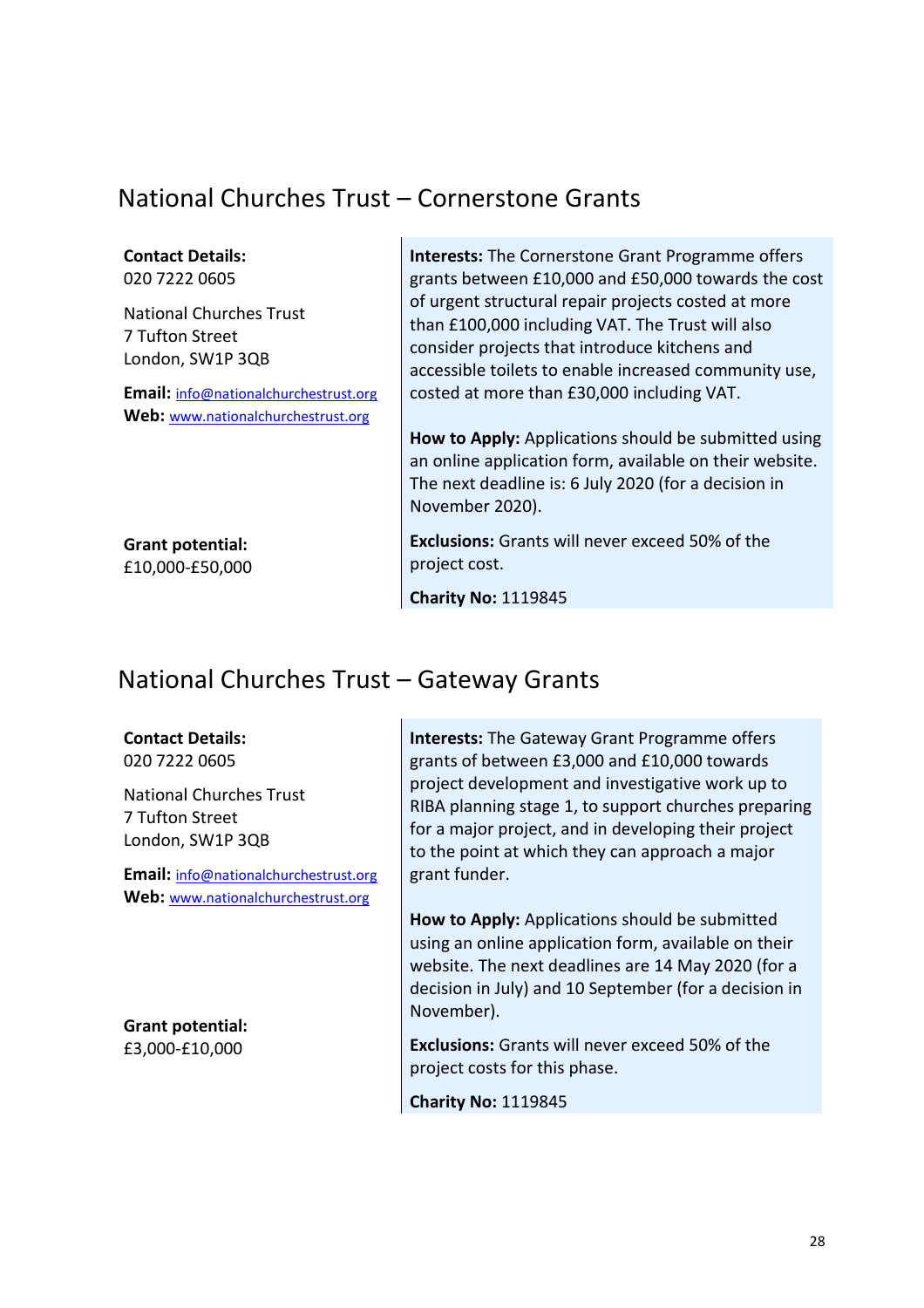## Section 106 Funding

#### **Contact Details:**

Contact your District Council for further information.

**Interests:** Under Section 106 of the Town and Country Planning Act 1990, as amended, contributions can be sought from developers towards the costs of providing community and social infrastructure, the need for which has arisen as a result of a new development taking place.

Funding is available for upgrading facilities, which are available for anyone in the community to use. The funding can also support works such as a new build, extensions, refurbishment, provision of disabled facilities and provision of facilities to enable the community building to diversify its use.

**Grant potential:** £10,000 +

## Screwfix Foundation

### **Contact Details:**

**Email:** [foundation@screwfix.com](mailto:foundation@screwfix.com) **Web:**  https://www.screwfix.com/help/screwfixf oundation/

**Grant potential:** up to £5,000

## The Rank Foundation

### **Contact Details:**

Rosamond McNulty The Rank Foundation 12 Warwick Square London, SW1V 2AA

**Email:** contactus@rankfoundation.com

**How to Apply:** Contact your District Council

**Interests:** Screwfix Foundation offer grants to projects that will fix, repair, maintain and improve properties and community facilities for those in need throughout the UK. Particular focus on financial hardship, sickness, disability, distress or other disadvantages.

**How to Apply:** Online application form. All applications are reviewed individually by the team on a quarterly basis, the review dates are in February, May, August and November.

**Exclusions:** Must be a registered charity.

**Interests:** Grants are given to projects improving the lives of people and their communities in the UK by: encouraging and developing leadership, promoting enterprise and innovation, caring for the disadvantaged and the marginalised, promoting the understanding of the values, traditions and practices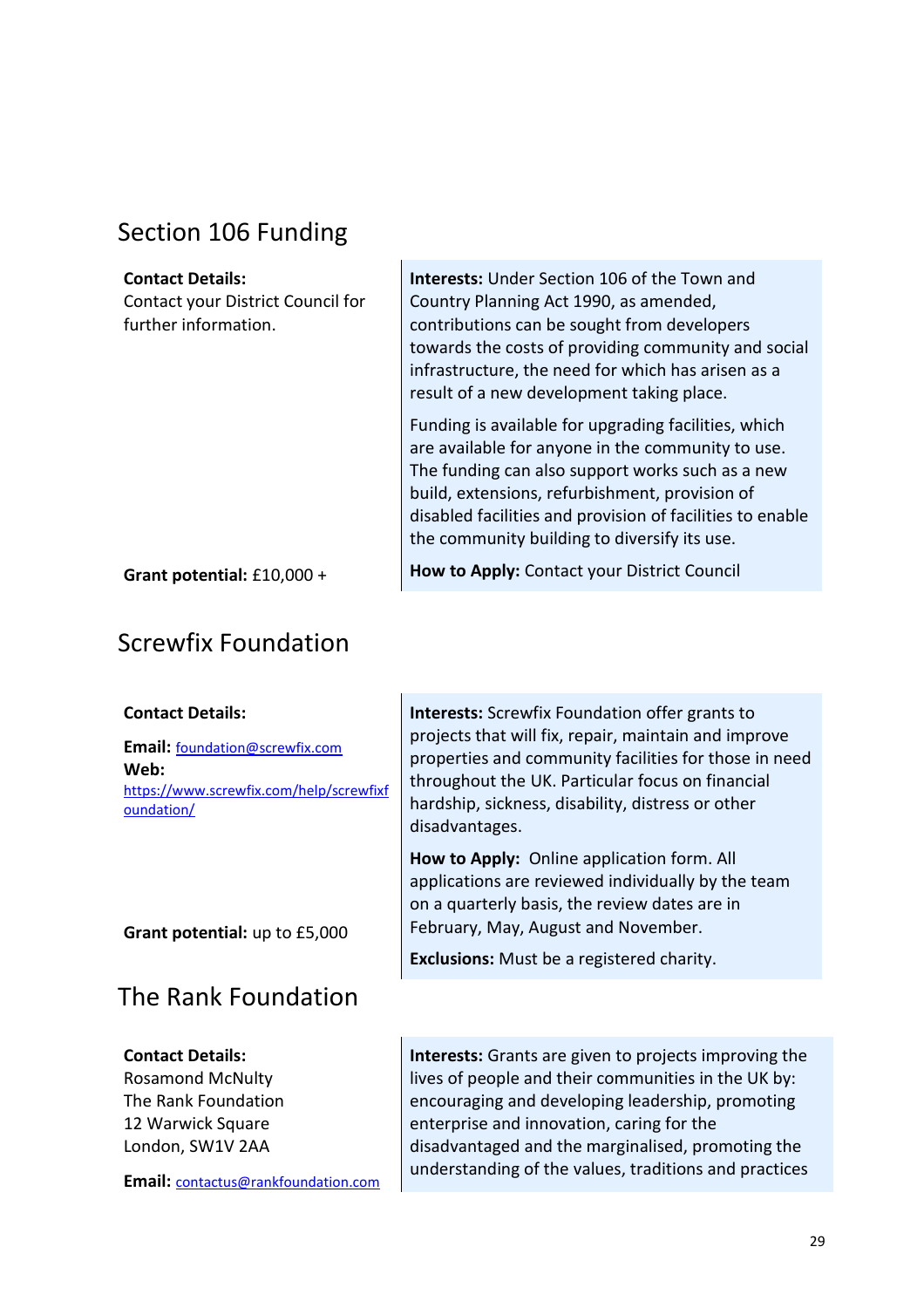| Web: www.rankfoundation.co.uk | of the Christian faith.                                                                                                                                |
|-------------------------------|--------------------------------------------------------------------------------------------------------------------------------------------------------|
|                               | How to Apply: Applications should be submitted using<br>an online application form, available on their website.                                        |
|                               | <b>Exclusions:</b> Church buildings, except where facilities<br>are a part of a community appeal. You must have<br>raised a third of your total costs. |
| Grant potential: £7,000       | <b>Charity No: 276976</b>                                                                                                                              |

## The Tudor Trust

**Contact Details:** 020 7727 8522

Miss Fiona Young The Tudor Trust 7 Ladbroke Grove London, W11 3BD

**Web:** [www.tudortrust.org.uk](http://www.tudortrust.org.uk/)

**Grant potential:** No min or max grant. Contact the Trust.

**Interests:** The Trust fund Community-led groups and projects that support people on the margins of society.

**How to Apply:** Two-stage application process – guidelines and details are available from the website.

**Exclusions:** They do not fund the promotion of religion.

**Charity No:** 1105580

## The Trusthouse Charitable Foundation

**Contact Details:** 020 7264 4990

Judith Leigh, Grants Manager The Trusthouse Charitable Foundation Sixth Floor 65 Leadenhall Street London, EC3A 2AD

#### **Web:**

[http://www.trusthousecharitablefoundati](http://www.trusthousecharitablefoundation.org.uk/) [on.org.uk/](http://www.trusthousecharitablefoundation.org.uk/)

**Interests:** Grants are given for a range of charitable purposes including rural issues, urban deprivation, community support, disability, arts, education and heritage.

The adaption of Church properties with a view to providing improved facilities for use by the church and its work in the community.

**How to Apply:** Via website and downloadable application form.

**Exclusions:** Capital appeals for Places of Worship unless these are primarily for community use – such as an adjoining church hall or clearly defined community area.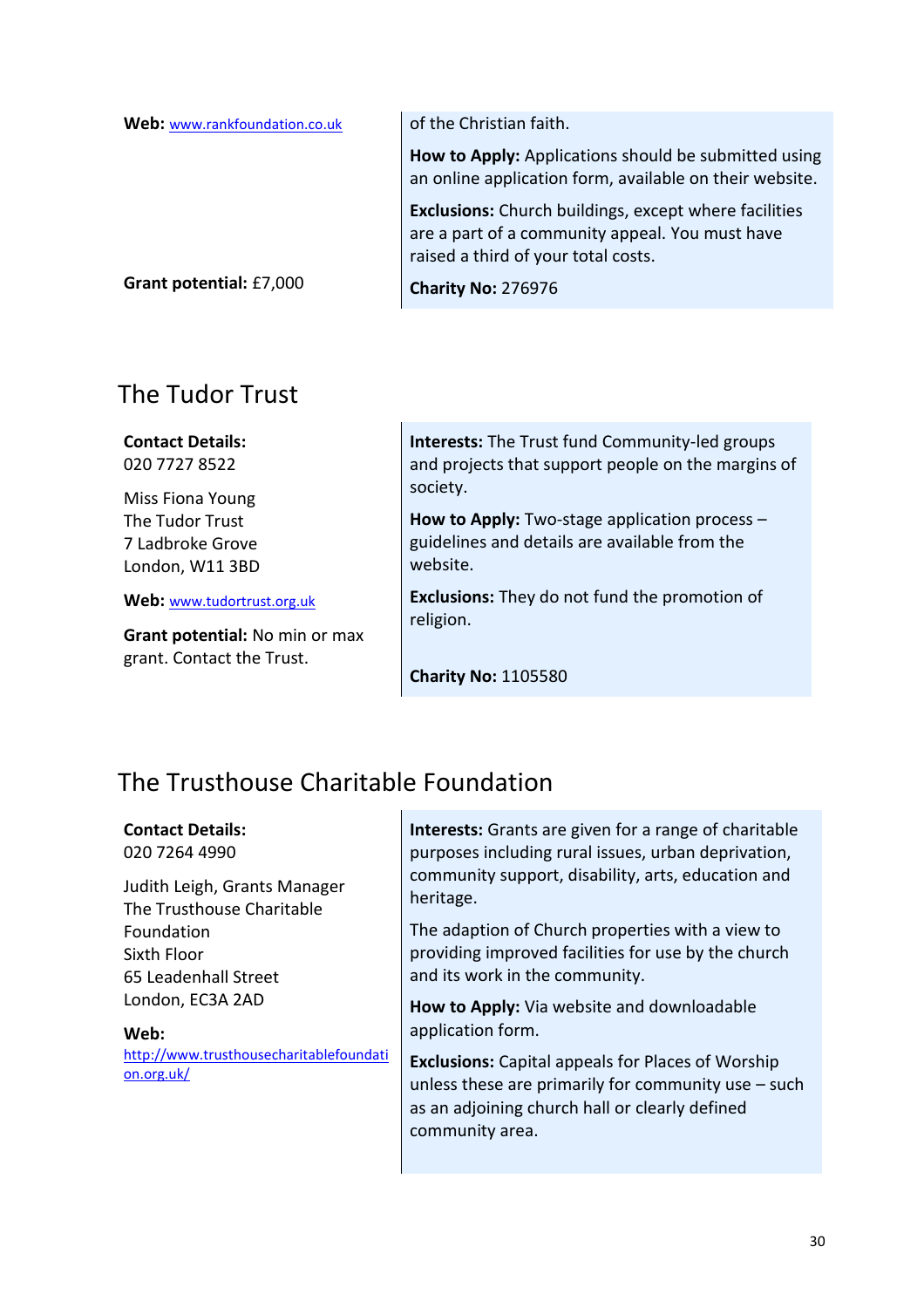### **Grant potential:**

Small grants = £2,000-£7,500 Major grants = £7,700-£20,000 Small grants - applicants cannot apply for more than 50% of the total cost of the project, and grants will not be paid until the remaining 50% has been secured.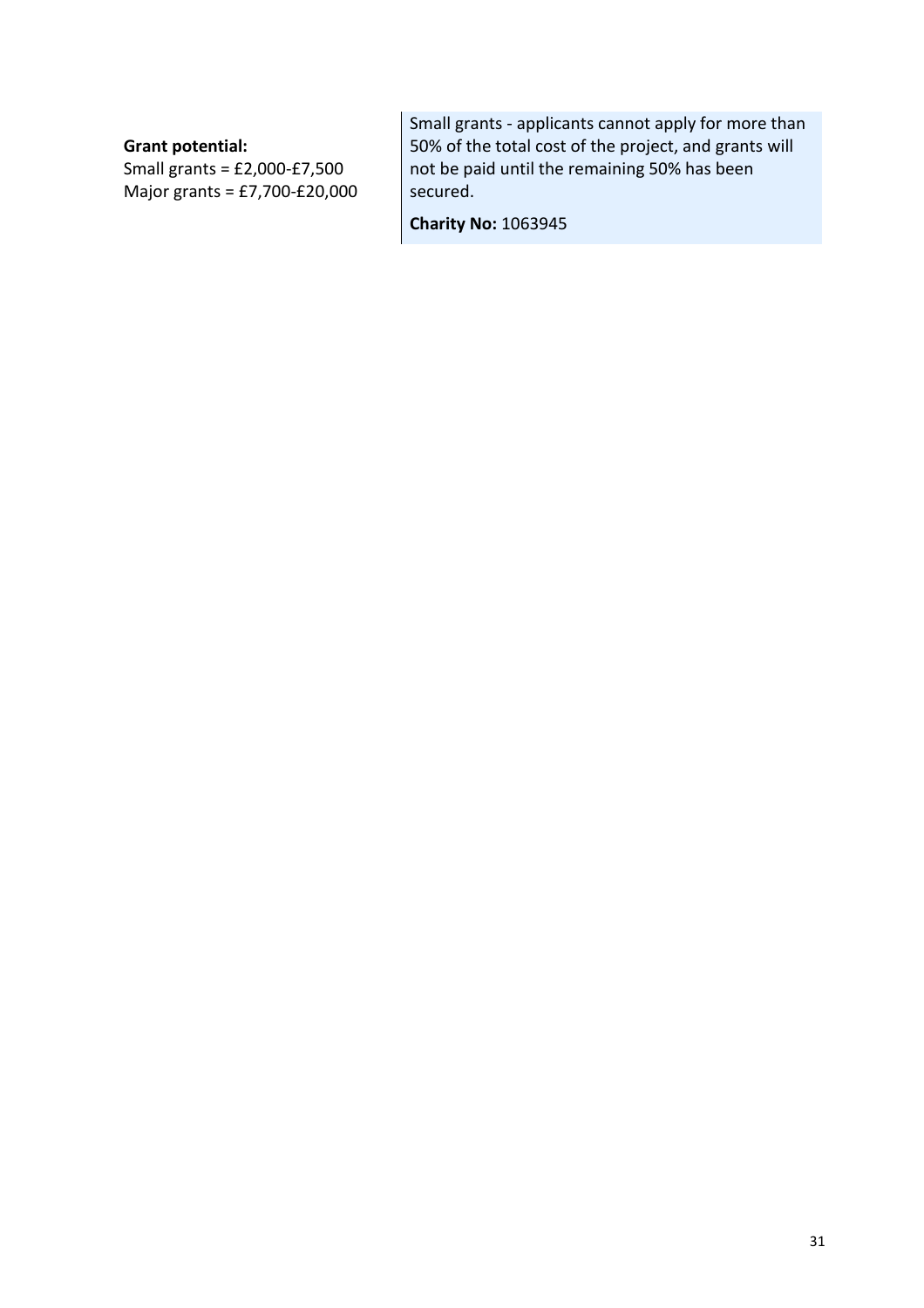# Environmental & Sustainability Projects

## Affinity Water

#### **Contact Details:**

Community Engagement Team Affinity Water Ltd Tamblin Way Hatfield, Herts AL10 9EZ

**Email:**  [Community.engagement@affinitywater.co.uk](file://///ncis.churchofengland.org/data/DepartmentShare/Finance%20and%20Resources/acfinance/Finplan/STEWARDSHIP/11.%20Funding/National%20List/Charitable%20Grants%20for%20Churches/Avenir%20Roman)

**Web:** 

https://www.affinitywater.co.uk/commun ityengagement.aspx

**Grant potential:** Up to £3000.

**Interests:** Local charities and community group projects which:

- support sustainable water use
- have a positive environmental impact
- support disadvantaged groups in their communities.

They will fund specific projects, not general fundraising, with a good link to their core business of supplying water.

**How to Apply:** Online form. Deadlines twice a year. Check website for next deadline.

**Exclusions:** See guidance notes and website.

**Charity No:** 1128398

## The Alan Evans Memorial Trust

**Contact Details:** 01793 847777

Withy King LLP 34 Regent Circus Swindon SN1 1PY

**Email:** [aevans@withyking.co.uk](mailto:aevans@withyking.co.uk) 

NB currently closed for applications, whilst it transfers to Wiltshire Community Foundation.

**Interests:** Grants promoting the permanent preservation for the benefit of the nation. Areas of beauty or historic interest including countryside, churchyards & historic buildings.

**How to Apply:** In writing, outlining the project with a cost breakdown, information about the size of the community & the community benefit.

**Exclusions:**  No grants for 'updating'.

**Grant potential:** £1,000-£5,000

**Charity No:** 326263

32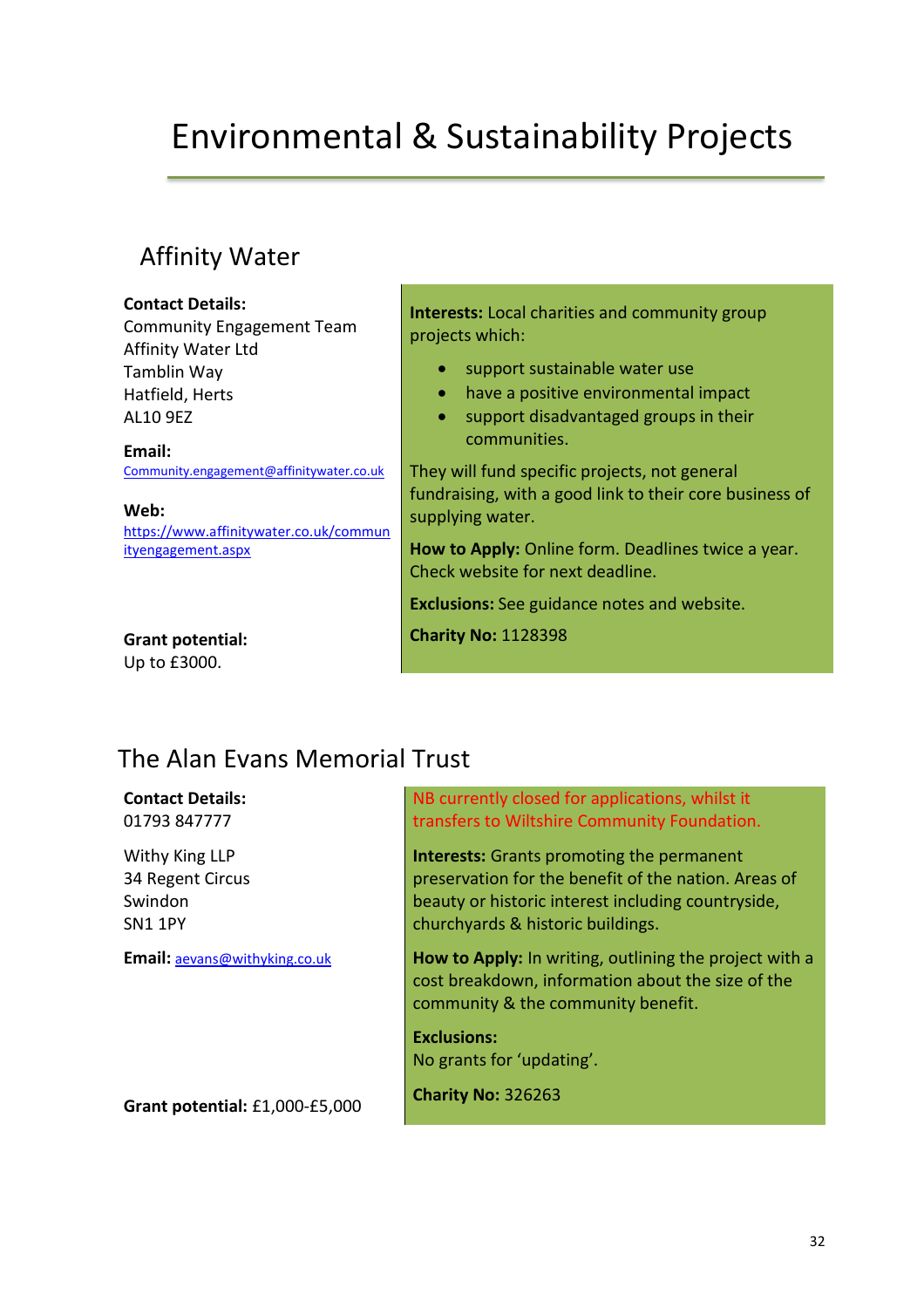## Antony Hornby Charitable Trust

## **Contact Details:**

020 7841 4000

Mr Allan Holmes Antony Hornby Charitable Trust C/O Saffery Champness Llp 71 Queen Victoria Street London EC4V 4BE

**Grant potential:** Generally £1,000 but up to £5,000

**Interests:** General charitable donations to organisations working in the following causes:

- education, training and employment
- medical, health and sickness
- Arts and culture
- animals and environment
- community development.

**How to Apply:** In writing, outlining the project with a cost breakdown.

**Charity No:** 263285

## The Ashden Awards

**Contact Details:** +44 (0) 20 7410 7023

Ashden The Peak 3rd Floor 5 Wilton Road London SW1V 1AP

**Email:** apply@ashden.org

**Web:** https://www.ashden.org/awards/applyfor-a-uk-award

**Grant potential:** £10,000 per award **Interests:** The Ashden Awards reward organisations that deliver sustainable energy at the local level, and through this bring social, economic and environmental benefits.

Sustainable buildings: Applicants will have worked on either retrofitting existing buildings to reduce energy use or the design and construction of new buildings with energy use significantly lower than that legally required

Energy innovation: applications from businesses that have developed innovative technologies, products or services to deliver sustainable energy

Clean Air in Towns and Cities: applications from UKbased organisations, projects or programmes that have found innovative ways to reduce air pollution in urban areas by making transport more sustainable, while providing social and economic benefits to local residents and businesses

**How to Apply:** Apply online and register Interset for 2020.

**Exclusions:** See guidance notes and website.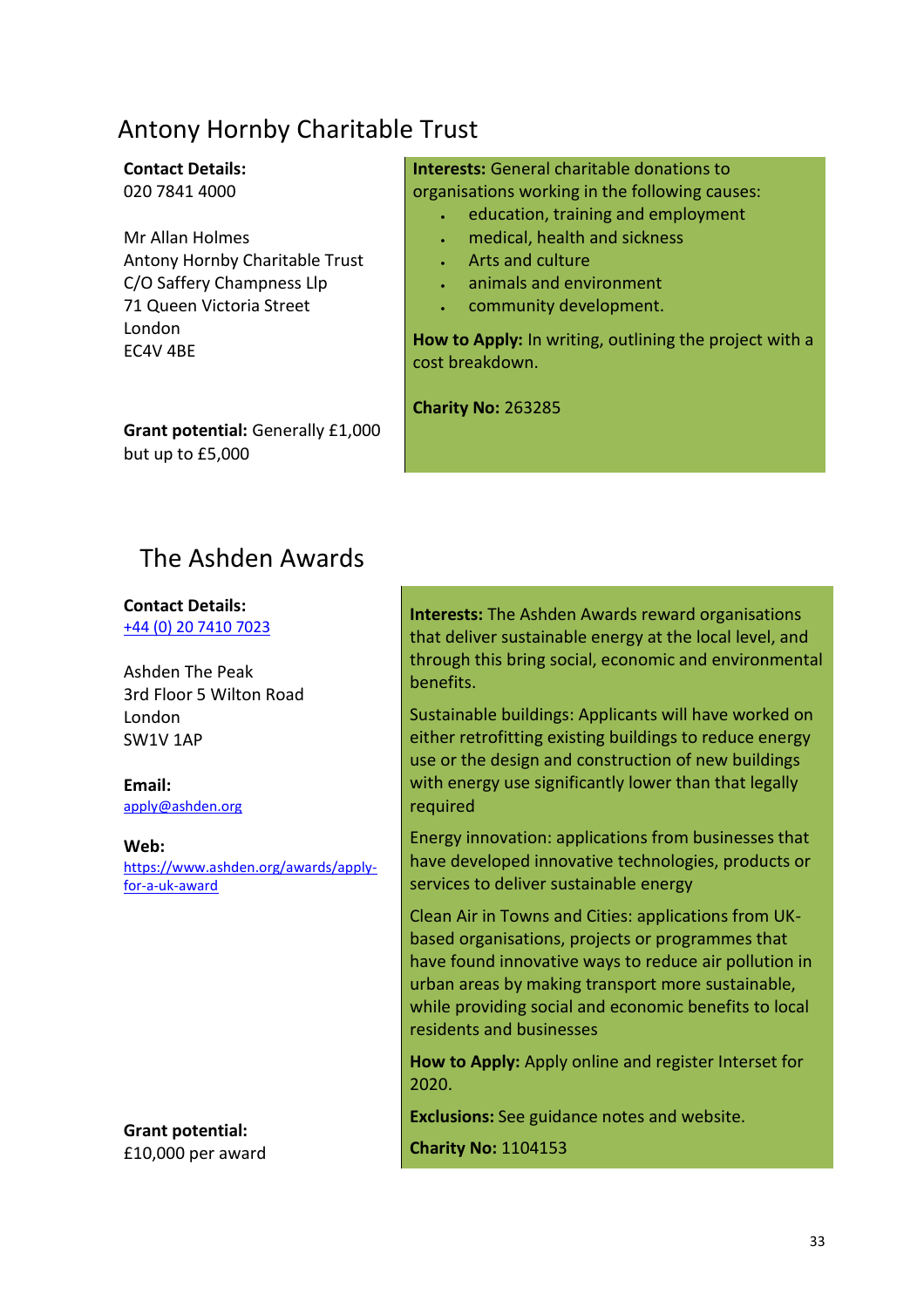## Biffa Award: Rebuilding Biodiversity

### **Contact Details:**

01636 670000

Biffa Award Royal Society of Wildlife Trusts The Kiln, Waterside Mather Road Newark Notts, NG24 1WT

Visit the website for regional Grants Manager contact details.

**Email:** biffa-award@wildlifetrusts.org **Web:** [www.biffa-award.org](http://www.biffa-award.org/)

**Grant potential:** £10,000-£75,000 Average grant £32,829 **Interests:** Projects under the Rebuilding Biodiversity theme support a variety of living things, including all species of plants and animals and the natural systems/habitats that support them. Work can include habitat improvement works, tree surgery, scrub removal, and the purchase of plants, seeds and trees. Unfortunately, research costs cannot be funded. Ideally projects will have a strong element of public access or inclusion such as volunteer involvement.

**How to Apply:** Complete an Expression of Interest online Form, and then apply via the website. Advise contacting the Grants Officer before applying. No deadlines.

**Exclusions:** Your church must be within 15 miles of a Biffa operation and have public access for 104 days a year. They cannot help by providing facilities for the disabled. They will not fund chair fabric repairs.

You will need to find a third-party contributor(s) to provide 10% of the grant you are applying for. Total project cost is less than £200,000.

## Biffa Award: Recreation

### **Contact Details:**

01636 670000

Biffa Award Royal Society of Wildlife Trusts The Kiln, Waterside Mather Road Newark Notts, NG24 1WT

Visit the website for regional Grants Manager contact details.

**Email:** biffa-award@wildlifetrusts.org **Web:** [www.biffa-award.org](http://www.biffa-award.org/)

**Grant potential:** £10,000-£75,000 Average grant £32,829 **Interests:** Projects under the Recreation theme can include new play equipment; landscaping works, including boardwalks, trees and shrubs; skate parks; woodland walks; nature trails; outdoor gyms; and building works within communal areas of sporting clubhouses (such as kitchen and toilet facilities) which have a wider community use and are not for the sole use of sports club members.

**How to Apply:** Complete an Expression of Interest online Form, and then apply via the website. Advise contacting the Grants Officer before applying. No deadlines.

**Exclusions:** Your church must be within 15 miles of a Biffa operation and have public access for 104 days a year. They cannot help by providing facilities for the disabled. They will not fund chair fabric repairs.

You will need to find a third-party contributor(s) to provide 10% of the grant you are applying for. Total project cost is less than £200,000.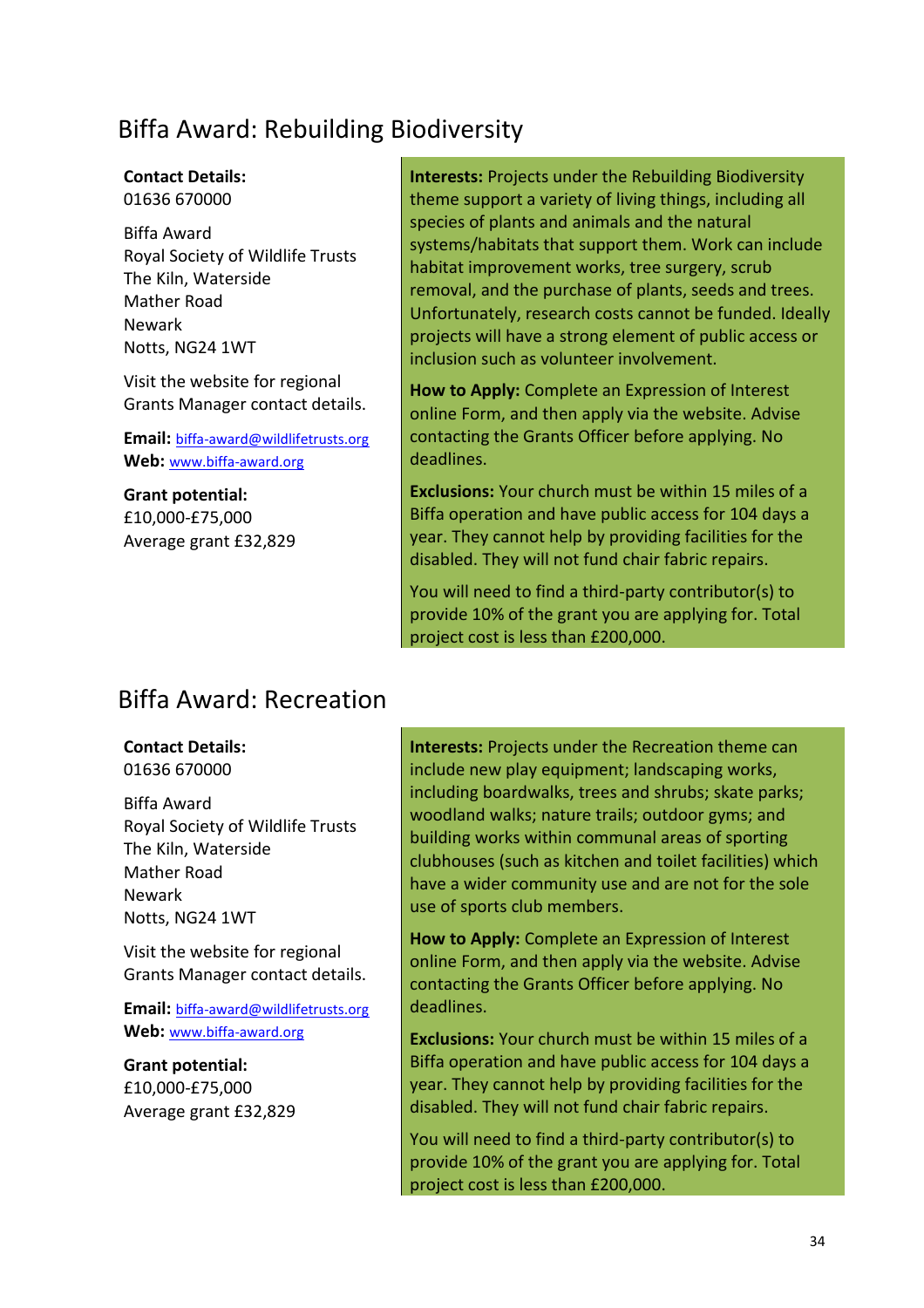## The Carpenter Charitable Trust

#### **Contact Details:** 01438718439

The Carpenter Charitable Trust 1 Codicote Road Welwyn AL6 9LY

**Email:** [michael.carpenter4@btinternet.com](mailto:michael.carpenter4@btinternet.com)

**Grant potential:**

At the trustees' discretion, but less than £5,000.

**Interests:** Grants are available for a wide range of charitable purposes:

- The advancement of health or saving of lives
- The prevention or relief of poverty
- · Overseas aid/famine relief
- · Religious activities
- · Environment/conservation/heritage

**How to Apply:** In writing.

**Charity No:** 280692

## CEMEX Community Fund

**Contact Details:** 07557 318038

Harriet Aisthorpe CEMEX House Evreux Way Rugby, CV21 2DT

**Email:** communityfund@cemex.com **Web:** [www.churchcare.co.uk](http://www.churchcare.co.uk/)

**Grant potential:**  Contact the Fund Directly **Interests:** Grants to improve or enhance the social, built or natural environment, public space, facility or building for leisure or entertainment, & to improve or enhance buildings or structures of religious, historical or architectural interest.

**How to Apply:** Via the website. Funding to year end 2020

**Exclusions:** Must be within 3 miles of a CEMEX site & have community & stakeholder engagement during planning process.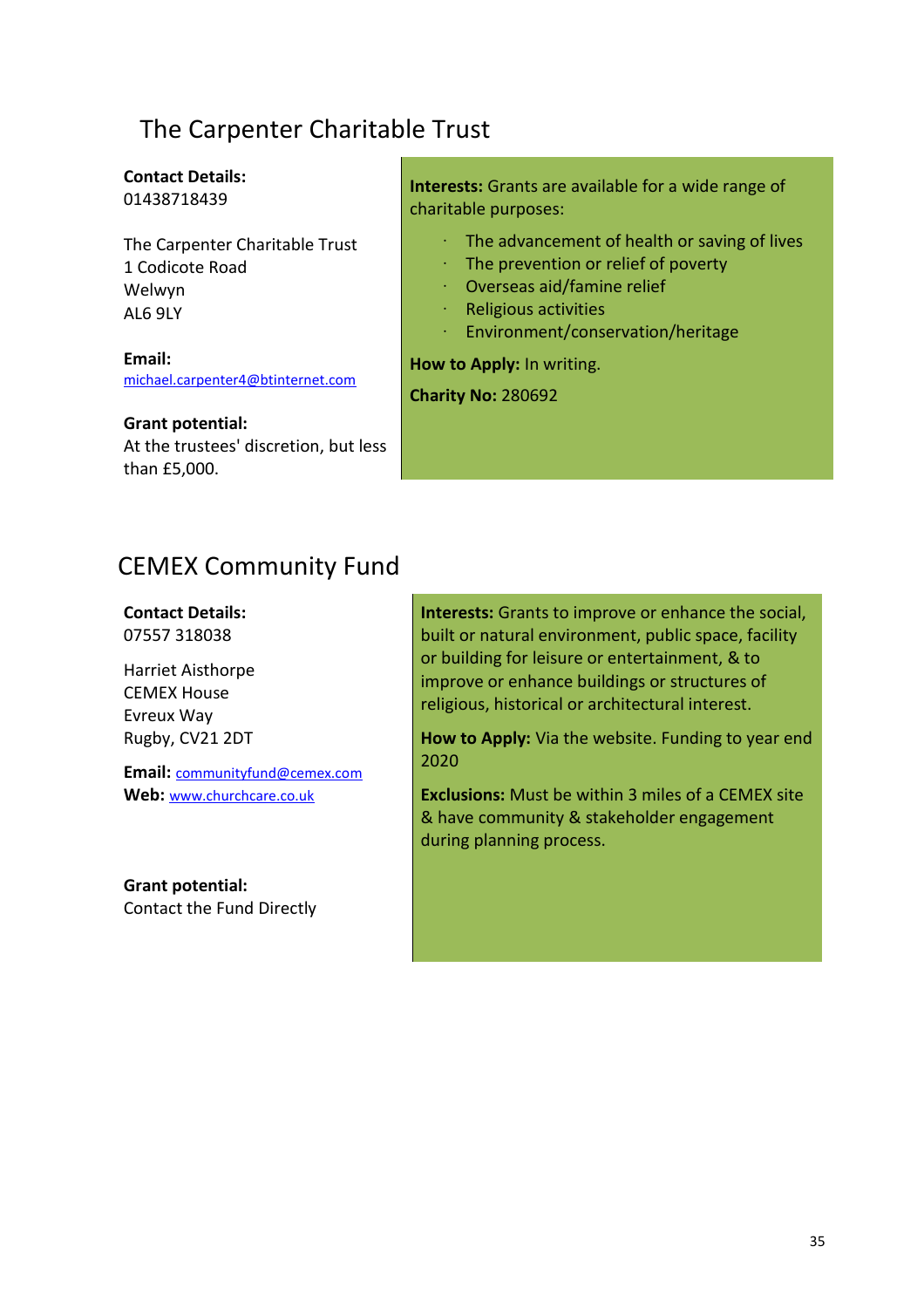## The Chapman Charitable Trust

#### **Contact Details:**

62 Wilson Street London EC2A 2BU

**Email:**

[cct@chapmancharitabletrust.org.uk](mailto:cct@chapmancharitabletrust.org.uk)

**Website:** [www.chapmancharitabletrust.org.uk](http://www.chapmancharitabletrust.org.uk/) **Interests:** Grants are available for charities that:

- promote physical and mental wellbeing;
- · conserve our natural environment and promote the sustainable use of resources; or
- increase the accessibility of the arts, especially for young people.

The Trust prefers to support charities which address the root causes of problems.

**How to Apply:** Applications should be made In writing. Trustees meet twice a year In September and March. Check the website for application deadlines.

#### **Exclusions:**

Geographical restrictions apply - check map on website for details. Grants available for North Wales or South East England (Greater London, Herts, Cambs, Essex, Kent, East and West Sussex, Surrey and Hants),

**Grant potential:** £1,000-£2,000

## The Cobb Charity

**Contact Details:** 01223 977 919

E11 Wingate Way Trumpington Cambridge CB2 9HD

**Email:** [info@cobbcharity.org](mailto:info@cobbcharity.org)

**Website:** [www.cobbcharity.org](http://www.cobbcharity.org/)

**Grant potential:** £750

**Interests:** UK charities seeking to promote a sustainable environment through education.

**How to Apply:** Applications may be made at any time in writing to the trustees.

**Charity No:** 248030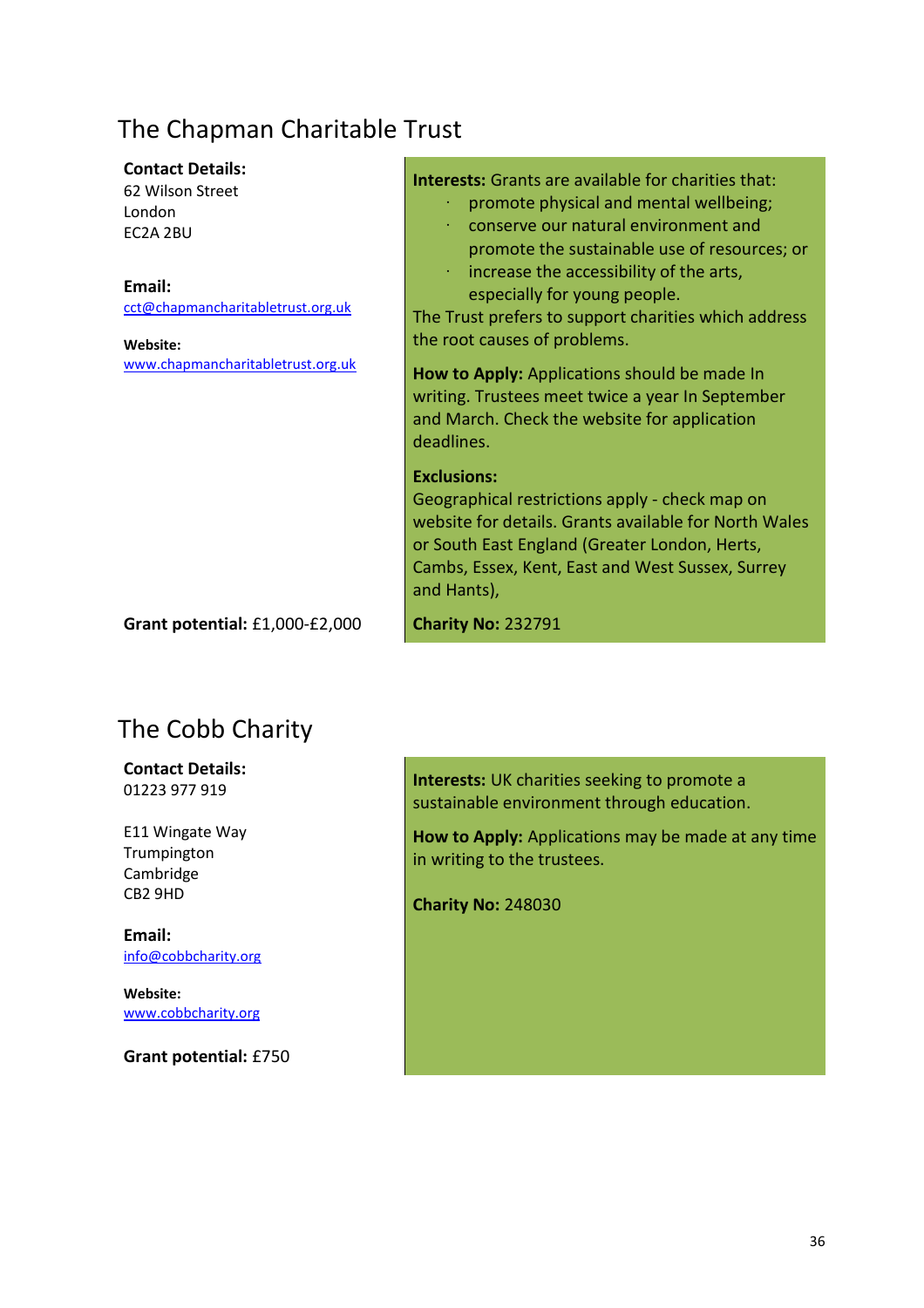# The Cole Charitable Trust

| <b>Contact Details:</b><br>Lise Jackson<br>Administrator<br><b>PO Box 955</b><br>Haslingfield<br>Cambridge<br><b>CB23 1WX</b><br>Email: thecoletrust@gmail.com | <b>Interests:</b> Grants are available for charities that<br>promote:<br>social welfare, all age groups<br>housing/homelessness<br>community and environmental development<br>opportunities for young people<br>promotion of improved quality of life<br>personal or community empowerment.                                                                    |
|----------------------------------------------------------------------------------------------------------------------------------------------------------------|----------------------------------------------------------------------------------------------------------------------------------------------------------------------------------------------------------------------------------------------------------------------------------------------------------------------------------------------------------------|
| Website:<br>https://www.colecharitabletrust.org.uk/                                                                                                            | How to Apply: To apply for a grant, please send the                                                                                                                                                                                                                                                                                                            |
|                                                                                                                                                                | following:<br>The completed application form.<br>A one page letter on headed paper, clearly<br>telling us about your project, so we can<br>understand it better, explaining how our<br>grant can help you. The trustees will only see<br>the first page of your letter.<br>Your latest accounts unless these are showing<br>on the Charity Commission website. |
|                                                                                                                                                                | <b>Exclusions:</b><br>Grants are only available for Greater Birmingham<br>(Birmingham City, Coventry City, Dudley, Sandwell,                                                                                                                                                                                                                                   |
|                                                                                                                                                                | Solihull, Walsall, Wolverhampton), Cambridgeshire,<br>Kent                                                                                                                                                                                                                                                                                                     |
| Grant potential: £500 - £1,200                                                                                                                                 | <b>Charity No: 264033</b>                                                                                                                                                                                                                                                                                                                                      |

### The Dischma Charitable Trust

### **Contact Details:**

Linda Cousins Rathbones 8 Finsbury Circus London EC2M 7AZ

**Email:** [linda.cousins@rathbones.com](mailto:nda.cousins@rathbones.com)

**Grant potential:** £500 - £5,000

**Interests:** UK Charities carrying out welfare, education, arts and conservation activities.

**How to Apply:** Enquiries should be directed to Linda Cousins.

### **Exclusions:**

Preference given for London and Hampshire, although all UK charities considered.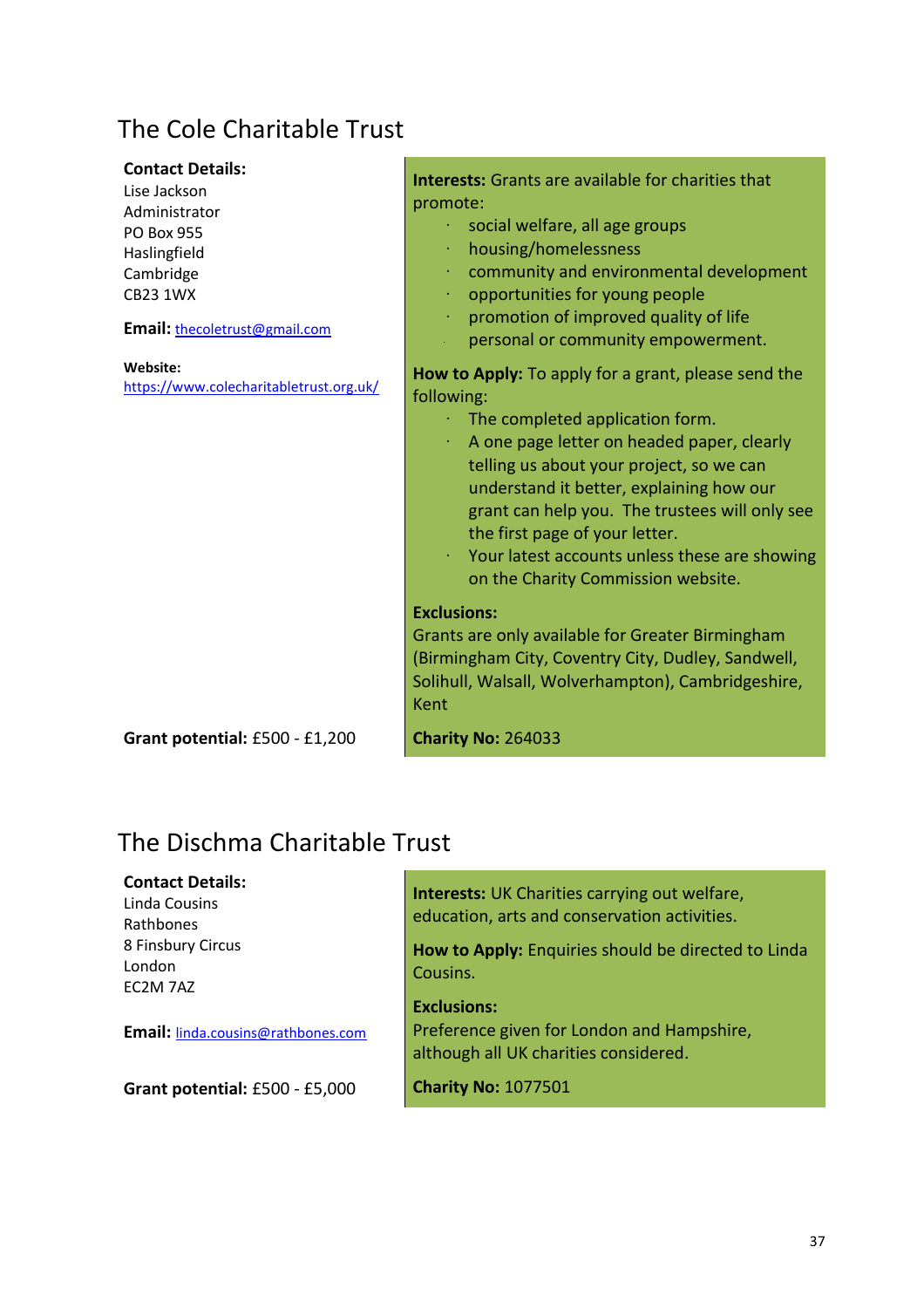# The Edward Cadbury Charitable Trust

### **Contact Details:**

0121 472 1838

Sue Anderson, Trust Manager Rokesley University of Birmingham – Selly Oak Bristol Road Selly Oak Birmingham B29 6QF

**Email:** [ecadburytrust@btconnect.com](mailto:ecadburytrust@btconnect.com)

#### **Website:**

<http://www.edwardcadburytrust.org.uk/>

**Grant potential:** £500 - £10,000

**Interests:** The trust's particular Interests are in particular interest in education, religion and social welfare, together with the Quaker values of simplicity, equality, justice, peace and care of the environment, have helped shape the current grantmaking policy of the Trust.

**How to Apply:** An application for funding may be made at any time and should be submitted in writing to the Trust Manager either by post or email. Trustees request that the letter of application should provide a clear and concise description of the project for which the funding is required as well as the outcomes and benefits that it is intended to achieve. They also require an outline budget and explanation of how the project is to be funded initially and in the future together with the latest annual report and accounts for the charity. Applications for funding are generally considered within a three month timescale.

**Exclusions:** Particularly focus on supporting the voluntary sector in the Midlands region including Herefordshire, Shropshire, Staffordshire, Warwickshire and Worcestershire.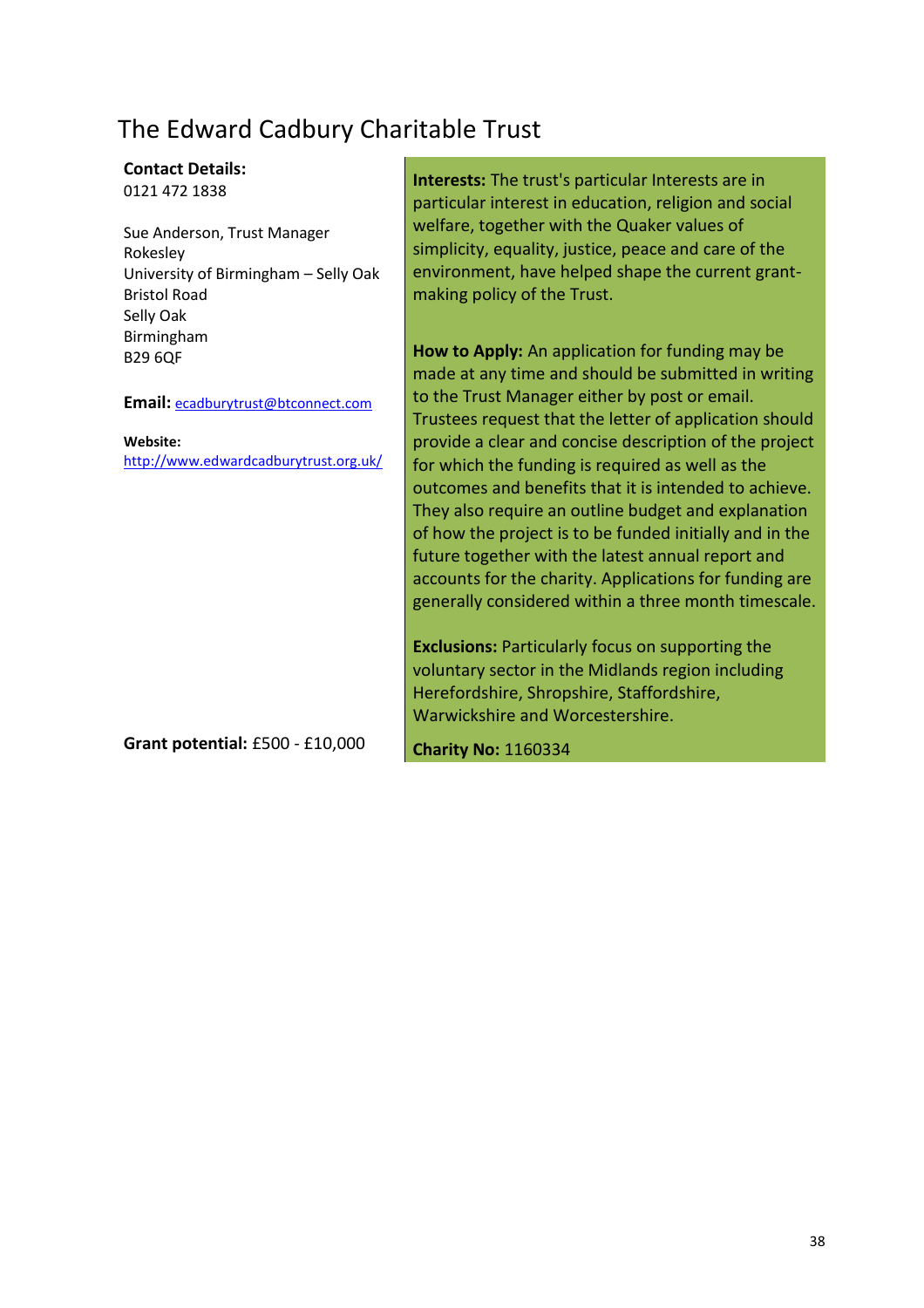# The Energy Saving Trust

#### **Contact Details:**

Linda Cousins Rathbones 8 Finsbury Circus London EC2M 7AZ

**Email:** [energyredress@est.org.uk](mailto:energyredress@est.org.uk)

**Website:**  <https://energyredress.org.uk/about-us>

**Grant potential:** £20,000+

### **Interests:** Funds can support the development of innovative products and services related to energy.

Innovation projects must:

- Have a realistic prospect of delivering benefits to existing and/or future energy consumers;
- Should help to reduce the environmental impact of energy use; and
- Are efficiently managed and provide good value for money.

The minimum grant that can be requested is £20,000 and the maximum grant amount varies depending on the size of the fund available. The scheme can fund projects lasting up to two years, can fund 100 per cent of the project cost and can cover revenue and capital measures.

**How to Apply:** Applications are reviewed on a quarterly basis in October, January, April and July. Eligible charities that have registered interest in the scheme will be notified when funds become available. Applications are made through an online system and closing dates for applications will be determined each quarter.

#### **Charity No:** 1144106

### Ernest Cook Trust

#### **Contact Details:** 01285 712492

The Ernest Cook Trust Fairford Park Fairford Gloucestershire GL7 4JH

#### **Email:** [grants@ernestcooktrust.org.uk](mailto:grants@ernestcooktrust.org.uk)

**Website:**  [www.ernestcooktrust.co.uk/grants](http://www.ernestcooktrust.co.uk/grants) **Interests:** All grants awarded from 2020 will be for environmental education projects, outdoor learning and 'learning from the land'. The Trustees would like to see applicants addressing key global concerns through educational projects which focus on issues such as (but not exclusive to):

connecting with nature climate change environmental pollution loss of biodiversity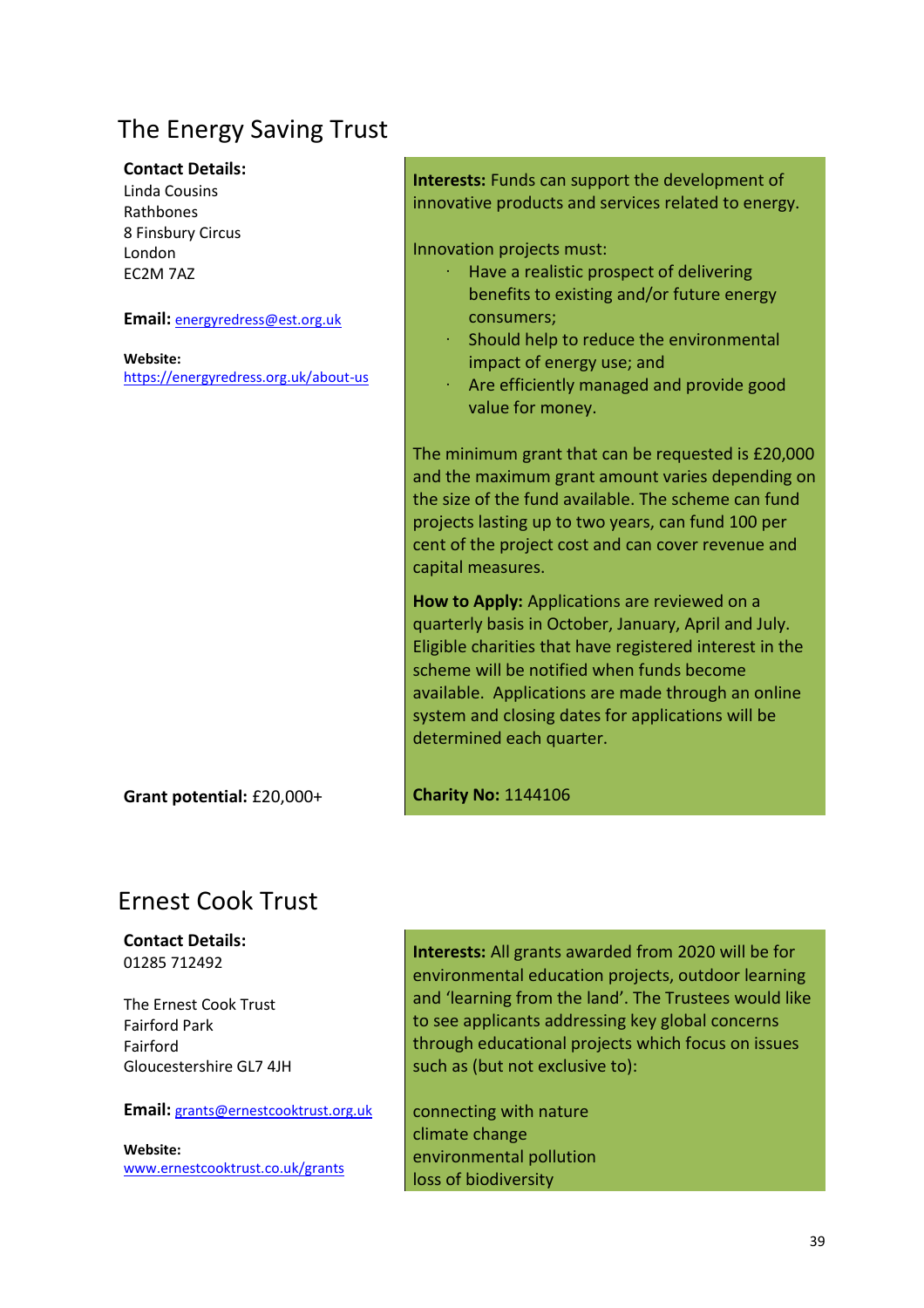farming and food production renewable energy mental and physical wellbeing social justice Whilst some of our grant streams have a more youth focus, our Trustees believe there should be no barrier to engaging with the environment and therefore family and community projects are most welcome. We also believe in inclusivity with regards to gender, race, religion or ability. Applications from urban and rural deprived areas and those including disadvantaged members of society will have merit. More grant streams in 2020.

**How to Apply:** Current application round is closed. Check website for updates.

**Exclusions:** Faith organisations may apply if there is a clear benefit to the local community and not just to those of a particular faith

**Grant potential:** Outdoor Learning Officers, Apprenticeships and Scholarships up to £15,000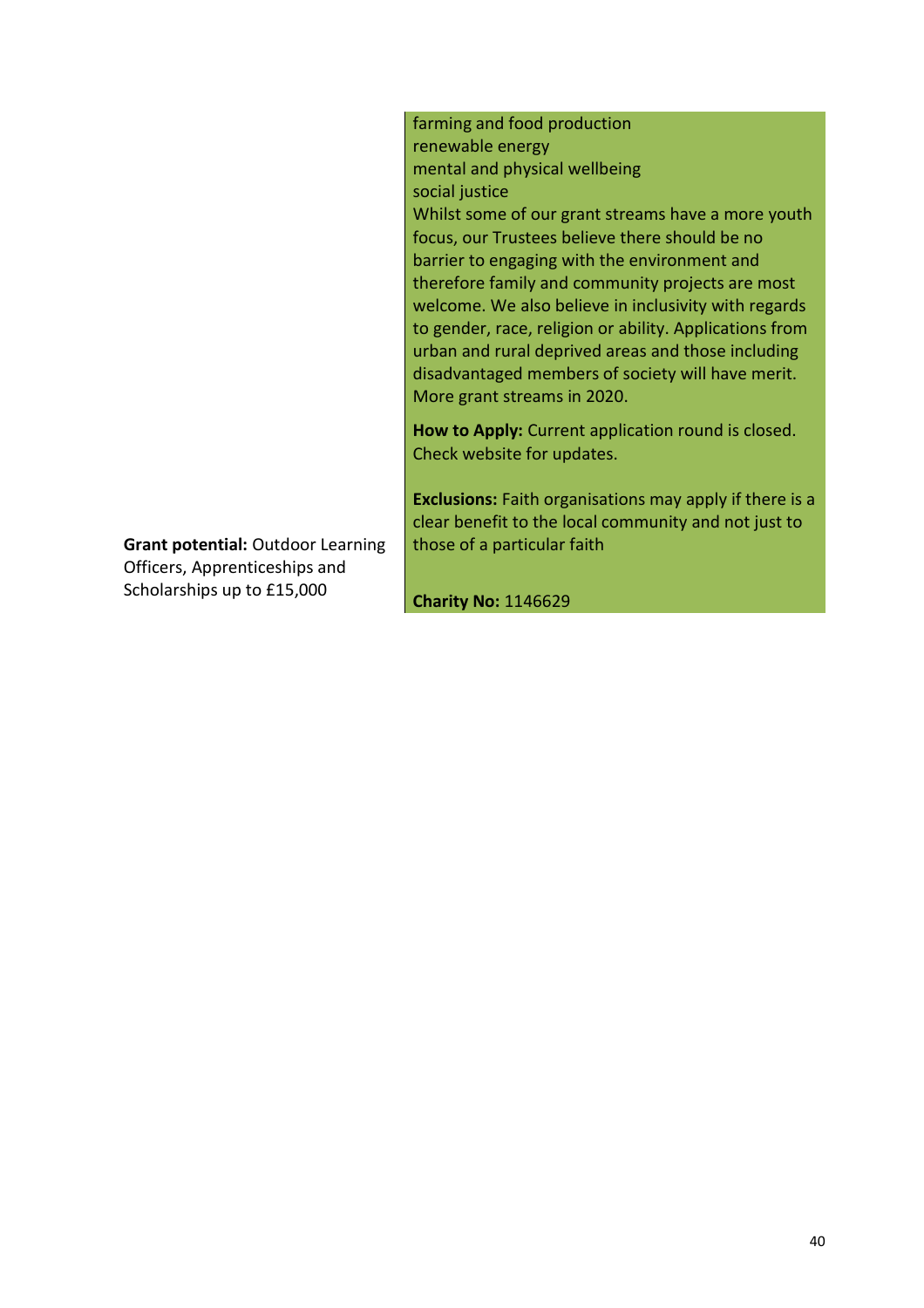### Esmée Fairbairn Foundation

### **Contact Details:**

020 7812 3700

Esmée Fairbairn Foundation Kings Place 90 York Way London, N1 9AG

**Email:** [info@esmeefairbairn.org.uk](mailto:info@esmeefairbairn.org.uk) **Web:** [www.esmeefairbairn.org.uk](http://www.esmeefairbairn.org.uk/)

**Grant potential:**

Range from £6,000 to £1.25m.

**Interests:** The Foundation is one of the largest UK independent grant-making foundations and aims to improve the quality of life throughout the UK.

Three relevant streams within environmental funding programme are:

Connecting people with nature and environment issues - projects that excite and inspire people to get involved in nature or environmental issues and take action to make a difference, or make environmental issues relevant to people's everyday lives and what they care about, or enables groups that may be disconnected from nature, for example in urban areas, to become more engaged.

Countering the effects of damaging activity - projects that expose and tackle harmful practice at all levels – from local communities to UK-wide, and use a ground-breaking, creative approach to make an impact on environment issues such as: transport, chemicals, pollution, climate change, littering, plastics, freshwater, overfishing , soil health and energy.

Nature conservation on land and at sea - projects that take place at a "landscape scale" which recognises and supports the interdependence of the natural world, or bold and ambitious thinking which results in new collaborations between communities, landholders, voluntary sector organisations, and statutory bodies, or marine projects which work alongside coastal communities and restore people's connection to the sea.

**How to Apply:** Information is available via their website. There is a two-stage application process and the first stage is online. There are no deadlines.

**Exclusions:** Do not fund building or equipment costs. Do no fund promotion of religion. Do not fund energy efficiency or waste reduction schemes such as recycling or renewable energy schemes unless they have exceptional social benefits. Charities with less than £50,000 in annual income.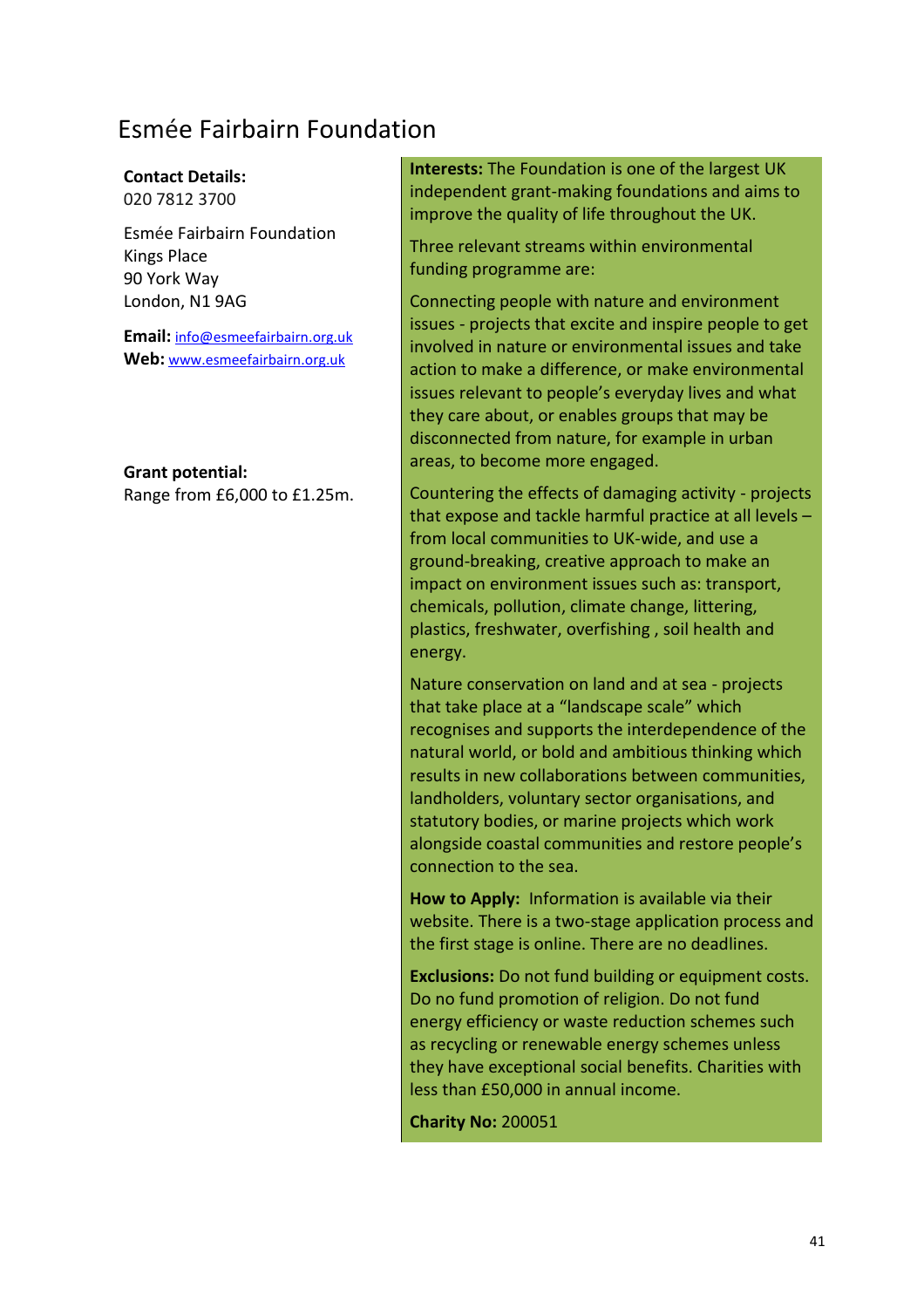### Ford Britain Trust

### **Contact Details:**

Ford Britain Trust 15-02B D20-B Ford Dunton Technical Centre Laindon Basildon Essex SS15 6EE

**Email:** [fbtrust@ford.com](mailto:fbtrust@ford.com)

**Website:**  [www. ford.co.uk/experience-ford/ford](http://www.ford.co.uk/experience-ford/ford-britain-trust)[britain-trust](http://www.ford.co.uk/experience-ford/ford-britain-trust)

**Grant potential:** £250 - £3,000

**Interests:** Projects should focus on education, environment, children, the disabled, youth activities and projects that provide clear benefits to the local communities close to theirr UK locations.

**How to Apply:** Complete an application form and email fbtrust@ford.com. Next deadlines in Quarter 1 2020.

**Exclusions:** Projects in Essex, Bridgend, Southampton, Daventry, Manchester and Liverpool will be given a higher weighting. Religious proejcts are not considered so churches will need to emphasise the environmental aspect of their projects.

**Charity No:** 269410

### The Four Winds Trust

**Contact Details:** 07753619356

Jane Cadbury 54 Chandos Street Hereford HR4 0EX

**Email:** [fourwindstrust.1943@gmail.com](mailto:paul.k@bwm.co.uk)

**Grant potential:** £500 - £1,500

**Interests:** The purpose of the Four Winds Trust is to give those living in city a better chance to enjoy nature and the beauties of the countryside

**How to Apply:** In writing to the trustees.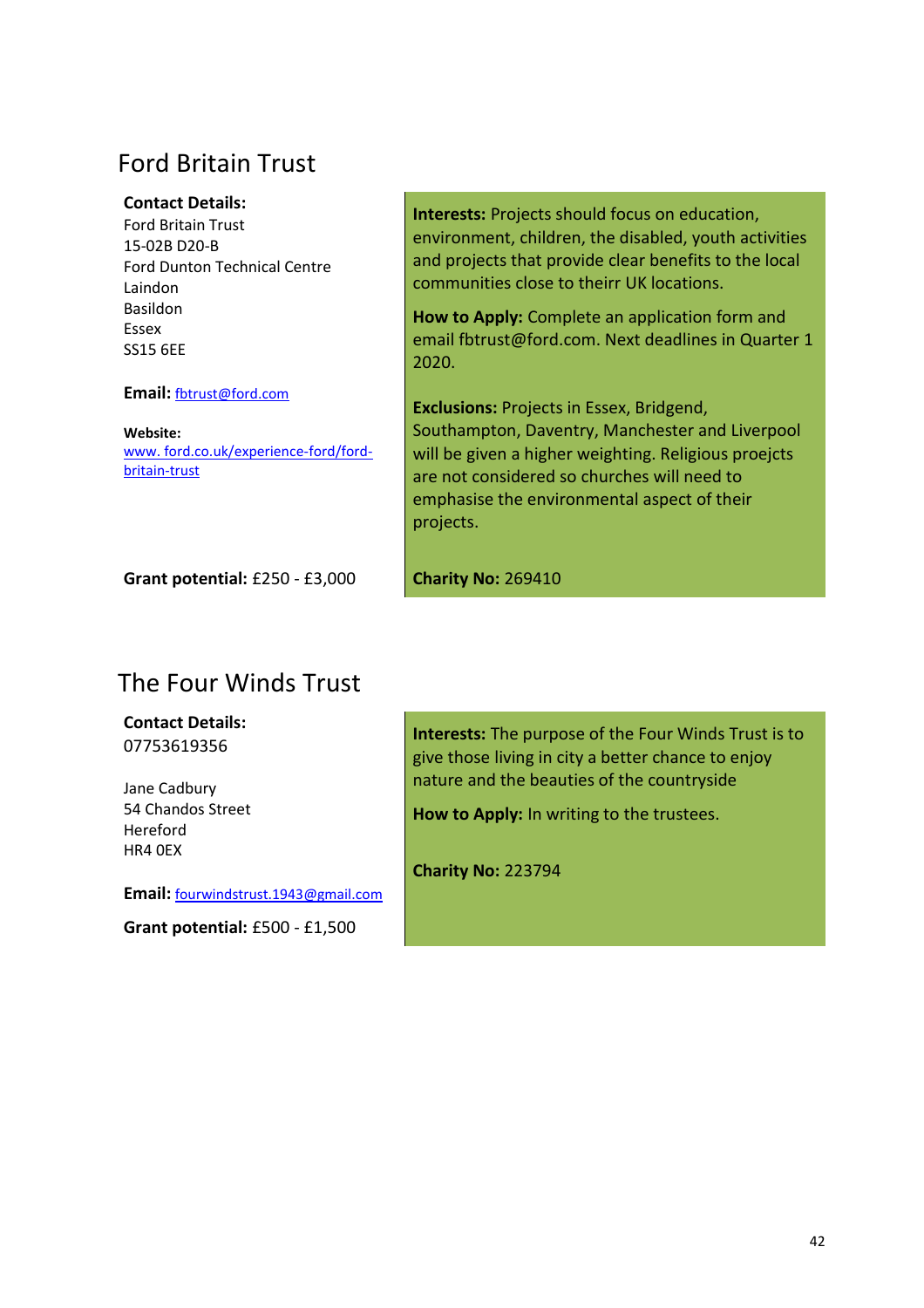# Freshfield Foundation

#### **Contact Details:** 01512361494

Freshfield Foundation BWM Castle Chambers 43 Castle Street Liverpool L2 9SH

**Email:** [paul.k@bwm.co.uk](mailto:paul.k@bwm.co.uk) 

**Grant potential:** At the discretion of the trustees but upwards of £20,000.

**Interests:** A range of interests including environment, heritage and conservation, with particular emphasis on those involved in the general fields of sustainable development and climate change mitigation

**How to Apply:** In writing to the trustees.

**Exclusions:** Contact the fund to confirm eligibility

**Charity No:** 1003316

# The G D Charitable Foundation

**Contact Details:** 020 7227 7000

BDP Pitmans LLP 50 Broadway London SW1H 0BL

**Interests:** A range of interests including environment, heritage and conservation.

**How to Apply:** In writing to the trustees. Continuous rolling programe.

**Exclusions:** Contact the fund to confirm eligibility

**Grant potential:** £1000 - £50,000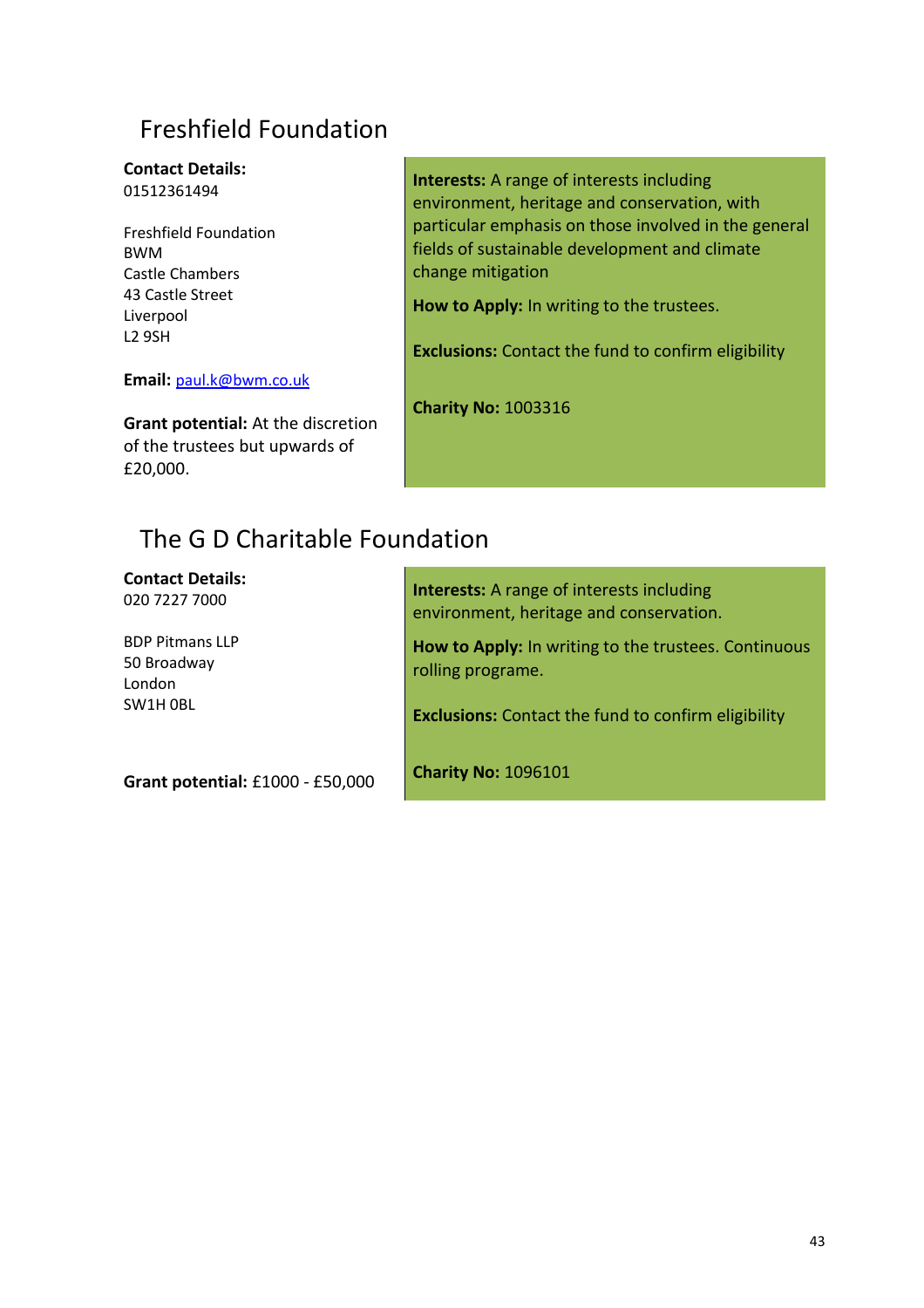### Garfield Weston Foundation

#### **Contact Details:** 020 7399 6565

Garfield Weston Foundation Weston Centre 10 Grosvenor Street London, W1K 4QY

**Email:** [gdarocha@garfieldweston.org](mailto:dendicott@se-law.co.uk)

Web: [https://garfieldweston.org/what](https://garfieldweston.org/what-we-support/environment/)[we-support/environment/](https://garfieldweston.org/what-we-support/environment/)

**Grant potential:**

Average Grant £5,000 - £30,000 Regular Grants up to £100,000 Major Grants £100,000 plus

**Interests:** The Foundation supports a broad range of capital projects, especially providing new facilities that will have a positive impact on the community. The Foundation supports a range of environment projects ranging from organisations that raise public awareness of, and find solutions to, specific issues such as sustainable fishing, in addition to charities that undertake active conservation work. The Trustees favour projects that benefit large numbers of people and are inclusive.

**How to Apply:** Applications should be submitted using an online application form, available on their website. No deadlines, applications take around 4-6 months to turn around.

**Exclusions:** They like you to apply when at least 50% of budget has been secured.

**Charity No:** 230260

### HDH Wills 1965 Charitable Trust

**Contact Details:** 01608 678051

Sue Trafford Trust Administrator HDH Wills 1965 Charitable Trust Henley Knapp Barn Fulwell, Chipping Norton Oxfordshire OX7 4EN

**Email:** [suetrafford@hdhwills.org](mailto:suetrafford@hdhwills.org) **Web:** [www.hdhwills.org](http://www.hdhwills.org/)

**Grant potential:** £250 - £2,000

**Interests:** Small charities where funding will have a meaningful impact. Larger grants available for projects with a focus on the conservation of wildlife and the environment

**How to Apply:** Apply online.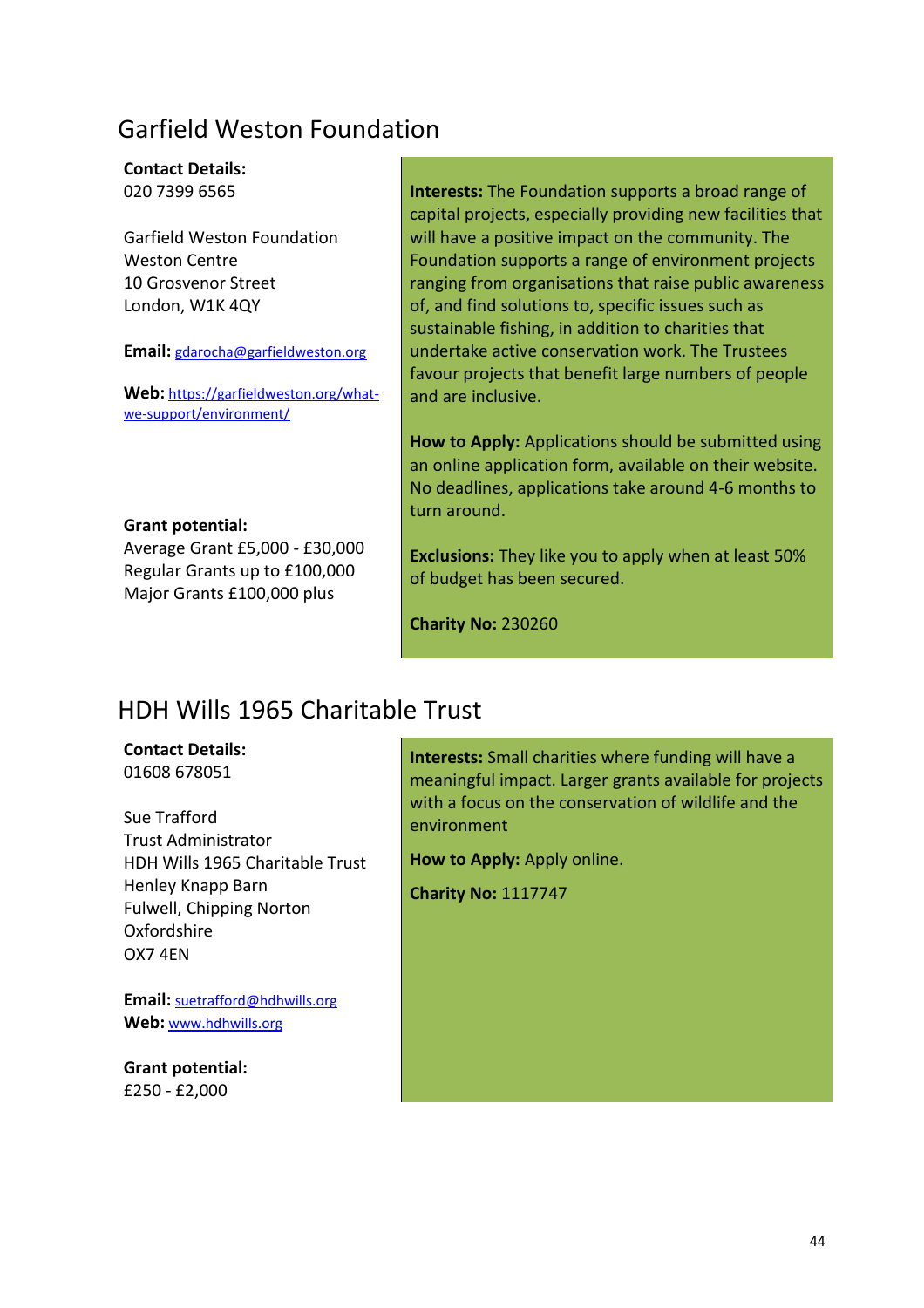# JJ Charitable Trust

**Contact Details:** 020 7410 0330

The Peak Wilton Road London SW1V 1AP

#### **Email:** [JJCT@sfct.org.uk](mailto:JJCT@sfct.org.uk)

**Web:** [http://www.sfct.org.uk/how\\_to\\_apply.ht](http://www.sfct.org.uk/how_to_apply.html) [ml#](http://www.sfct.org.uk/how_to_apply.html)

**Grant potential:** £5,000 - £25,000

**Interests:** The Trust supports projects creating Social and cultural change towards more sustainable lifestyles – creative approaches that visualise a sustainable future in positive ways, innovative economic models that support sustainable lifestyles, and the role of the broadcast media in communicating about climate change and sustainability.

**How to Apply:** Applications should be submitted online. You may also apply by post. Your enquiry should be no longer than 2 sides of A4 and provide the same information as the form. Please do not send books, brochures, DVDs, annual reports or accounts.

**Charity No:** 1015792

### John Coates Charitable Trust

**Contact Details:** 01285 719595

The Trust Partnership Ltd 6 Trull Farm Buildings Trull **Tetbury** Gloucestershire GL8 8SQ

**Email:** [johncoates@thetrustpartnership.com](mailto:johncoates@thetrustpartnership.com) **Web:** <https://johncoatescharitabletrust.org.uk/>

**Grant potential:** £5,000 - £10,000 **Interests:** The Trust offers financial assistance to UKregistered charities which work in the following areas:

Education The arts Medicine and healthcare Heritage and the environment Societal and community cohesion.

**How to Apply:** Apply online. The next grant round closes on 29th May 2020 for a July 2020 meeting.

**Exclusions:** If you are a local charity operating in London, East Anglia, or the South East or South West of England, please call the office to discuss further as to whether it would be appropriate to apply.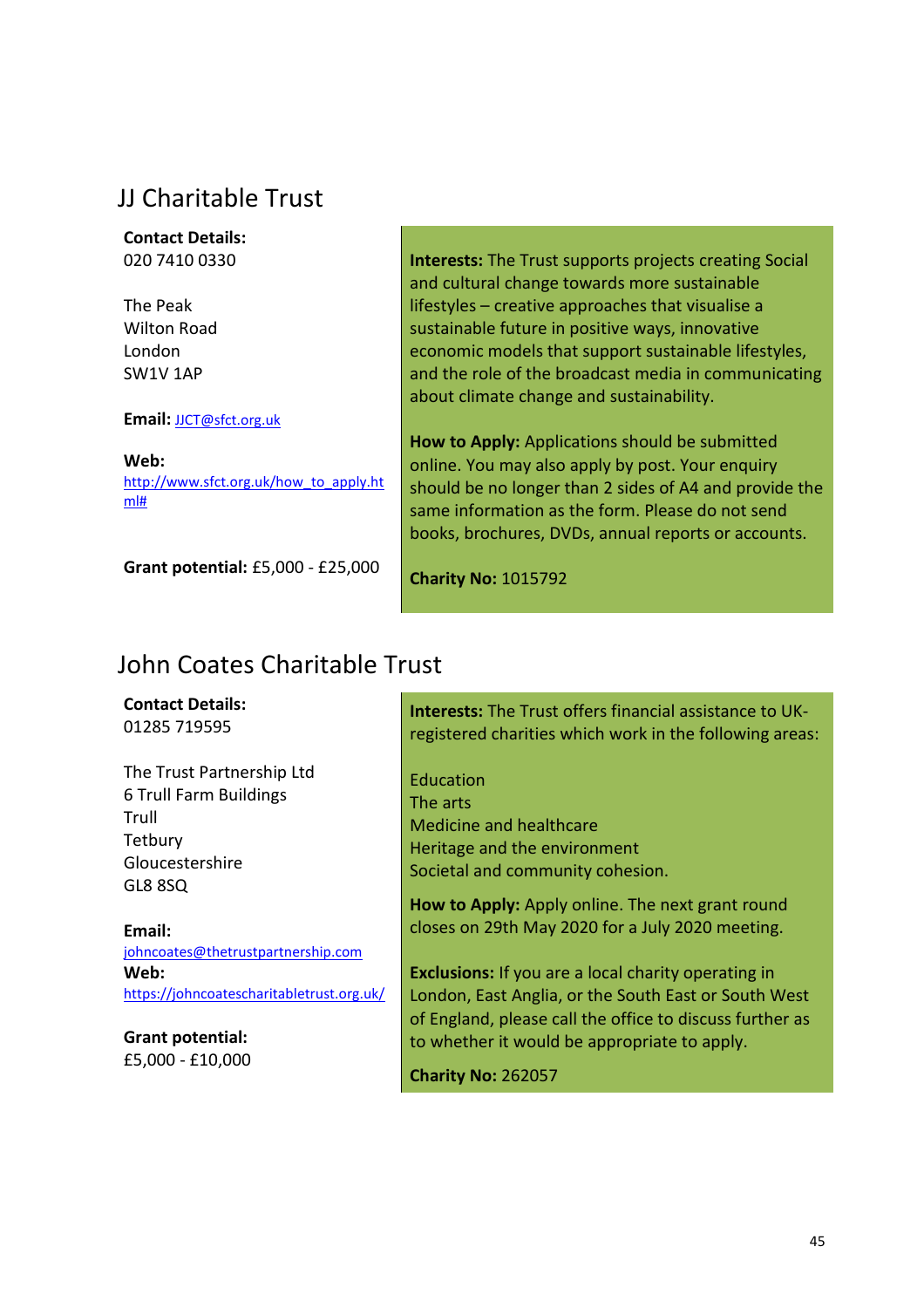## John Spedan Lewis Foundation

### **Contact Details:**

**Secretary** John Spedan Lewis Foundation Cairman's Office Partnership House Carlisle Place London SW1P 1BX

**Interests:** A range of natural history topics.

**How to Apply:** Apply in writing to the trustees. Check website for 2020 deadlines. Trustees meet twice a year.

**Charity No:** 240473

#### **Web:** [johnspedanlewisfoundation.wordpress.co](file://///ncis.churchofengland.org/data/DepartmentShare/Finance%20and%20Resources/acfinance/Finplan/STEWARDSHIP/11.%20Funding/National%20List/Charitable%20Grants%20for%20Churches/2019/johnspedanlewisfoundation.wordpress.com) [m](file://///ncis.churchofengland.org/data/DepartmentShare/Finance%20and%20Resources/acfinance/Finplan/STEWARDSHIP/11.%20Funding/National%20List/Charitable%20Grants%20for%20Churches/2019/johnspedanlewisfoundation.wordpress.com)

**Grant potential:** £1,000 - £6,000

### The Mackintosh Foundation

### **Contact Details:**

020 7637 8866

Richard Knibb, General and Company Secretary The Mackintosh Foundation 1 Bedford Square London WC1B 3RB

**Email:** [info@camack.co.uk](mailto:info@camack.co.uk)

**Grant potential:** £1,000 - £6,000

**Interests:** Providing grants to environmental projects aimed at the conservation, protection and enhancement of nature in the UK and abroad. and Funding community-based projects where often a relatively small grant can make a big impact to many people both immediately and into the future.

**How to Apply:** Apply in writing to the General and Company Secretary. Outline details of the organisation, details of the project for which funding is required and a breakdown of the costs involved. Supporting documentation should be kept to a minimum and a stamped addressed envelope enclosed if materials are to be returned. There are weekly grant meetings for projects up to £10,000.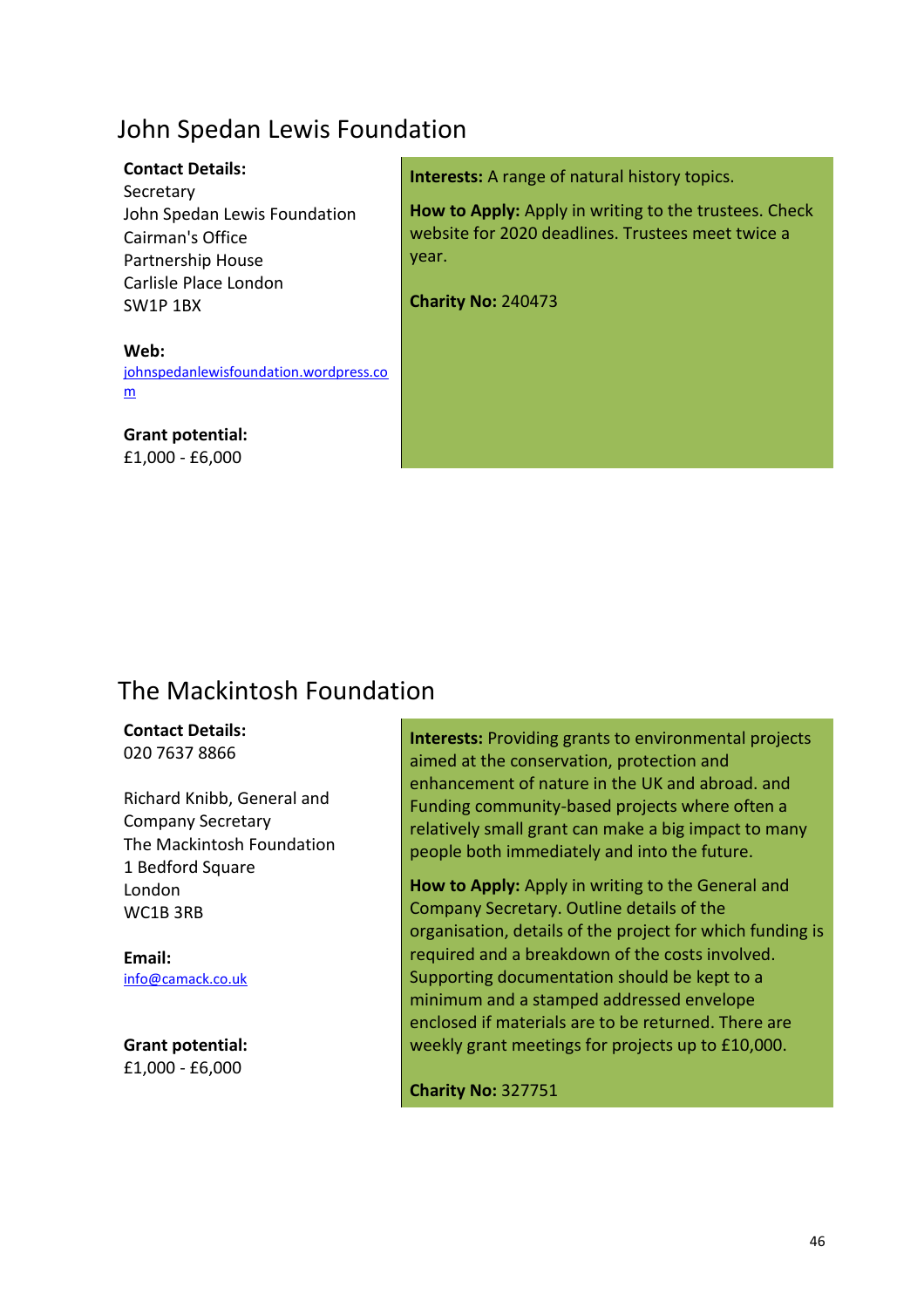### Morrisons Foundation

### **Contact Details:**

+44 (0)845 611 4449

Hilmore House Gain Lane Bradford West Yorkshire BD3 7DL

**Email:** [foundation.enquiries@morrisonsplc.co.uk](mailto:foundation.enquiries@morrisonsplc.co.uk)

#### **Web:**

[www.morrisonsfoundation.com/grant](http://www.morrisonsfoundation.com/grant-funding-request/)[funding-request/](http://www.morrisonsfoundation.com/grant-funding-request/)

**Grant potential:** Grants are available to fully fund projects up to £25,000.

**Interests:** The Morrisons Foundation awards grant funding for charity projects which make a positive difference in local communities. We will support community-led, local partnerships that will drive change not only within but also beyond their community, to:

- Reduce their carbon footprint sustainably
- Increase participation in community-led climate action.

**How to Apply:** Apply online.

**Exclusions:** The Morrisons Foundation will not generally consider applications which are related to the promotion of religion.

**Charity No:** 1160224

### The National Lottery Community Fund - Climate Action Fund

### **Contact Details:**

0845 410 2030

Big Lottery Fund 1 Plough Place London, EC4A 1DE

#### **Email:**

[general.enquiries@tnlcommunityfund.org](mailto:general.enquiries@tnlcommunityfund.org.uk) [.uk](mailto:general.enquiries@tnlcommunityfund.org.uk)

### **Web:**

https://www.tnlcommunityfund.org.uk

### **Grant potential:**

Revenue projects from £10,000 upwards (If you need more than £500,000, contact them first).

**Interests:** The Climate Action Fund will support communities in the UK to take local action on climate change. These communities will stand as beacons of what is possible when people take the lead on climate change.

All projects must be able to meet one or more of their three funding priorities: bring people together and build strong relationships in and across communities, improve the places and spaces that matter to communities and enable more people to fulfil their potential by working to address issues at the earliest possible stage.

They will fund project activities, operating costs, organisational development and capital costs.

**How to Apply:** Full proposals must be submitted by midday Friday 27 March 2020

**Exclusions:** See guidance notes and website.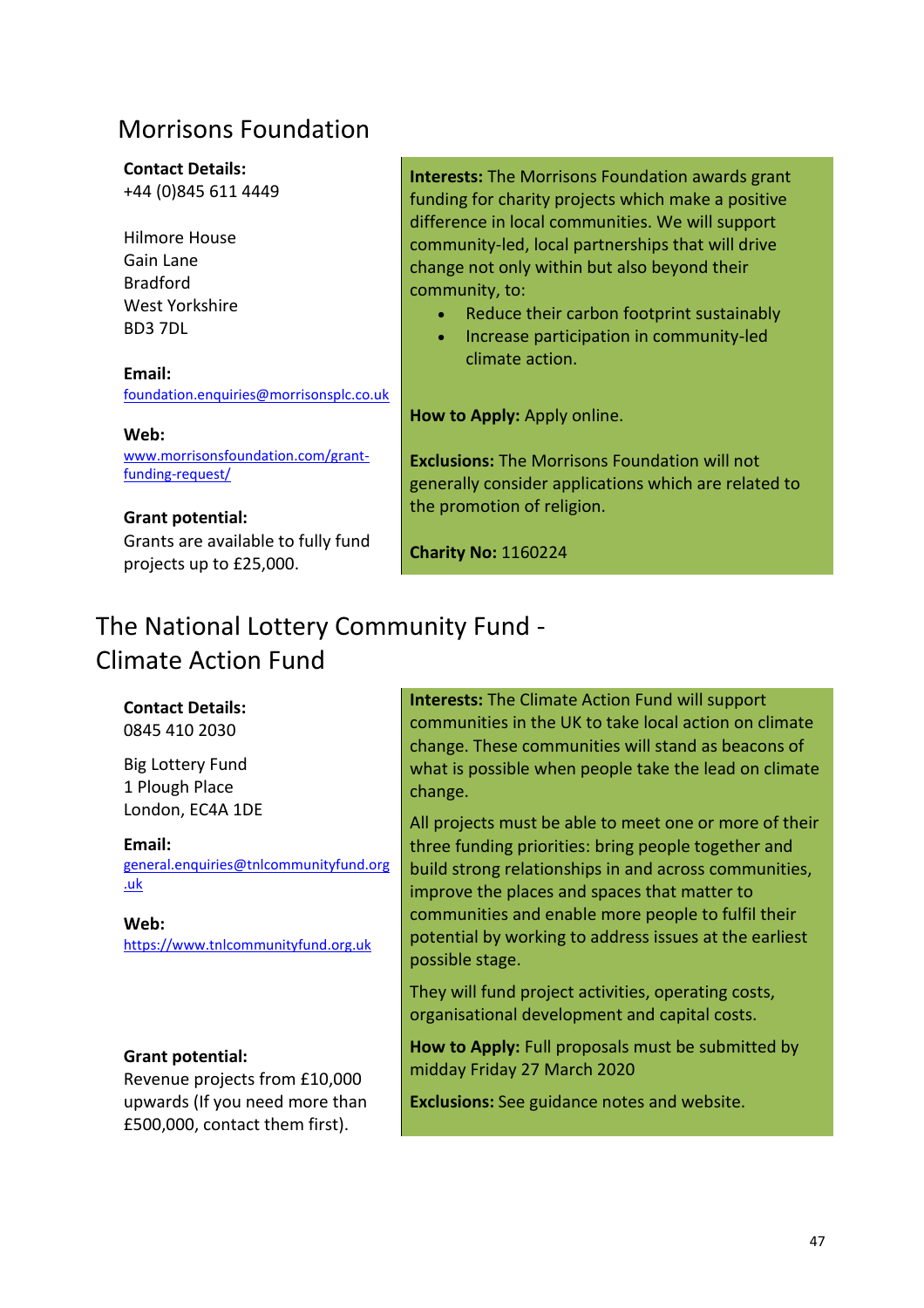# The National Lottery Community Fund – Awards for All (England)

### **Contact Details:**

0845 410 2030

Big Lottery Fund 1 Plough Place London, EC4A 1DE

#### **Email:**

[general.enquiries@tnlcommunityfund.org](mailto:general.enquiries@tnlcommunityfund.org.uk) [.uk](mailto:general.enquiries@tnlcommunityfund.org.uk)

**Web:** https://www.tnlcommunityfund.org.uk

# **Grant potential:** £300-£10,000 The National Lottery Community Fund - Reaching Communities

### **Contact Details:**

0845 410 2030

Big Lottery Fund 1 Plough Place London, EC4A 1DE

### **Email:**

[general.enquiries@tnlcommunityfund.org](mailto:general.enquiries@tnlcommunityfund.org.uk) [.uk](mailto:general.enquiries@tnlcommunityfund.org.uk)

#### **Web:**

https://www.tnlcommunityfund.org.uk

### **Grant potential:**

Revenue projects from £10,000 upwards (If you need more than £500,000, contact them first).

**Interests:** Small grants of up to £10,000 are available to support small-scale community projects. These grants are for a range of projects and will cover both revenue (on-going) costs and capital (one off) costs.

See website for a full list of what they will fund.

**How to Apply:** Online application form via their website. There is no application deadline, the team aim to have a decision on your application within 10 weeks.

**Exclusions:** Project must be completed within 1 year.

They will not contribute towards building projects where the total project cost is more than £25,000.

**Interests:** The Reaching Communities programme funds projects that help to improve communities and the lives of people most in need. Churches are eligible to apply as long as the project is genuinely open to the whole community and the beneficiaries are not limited to the church.

All projects must be able to meet one or more of their three funding priorities: bring people together and build strong relationships in and across communities, improve the places and spaces that matter to communities and enable more people to fulfil their potential by working to address issues at the earliest possible stage.

They will fund project activities, operating costs, organisational development and capital costs.

**How to Apply:** First step is submitting your idea – either online or by contacting your regional representative. Online application form, with a twostage application process. No deadlines.

**Exclusions:** See guidance notes and website.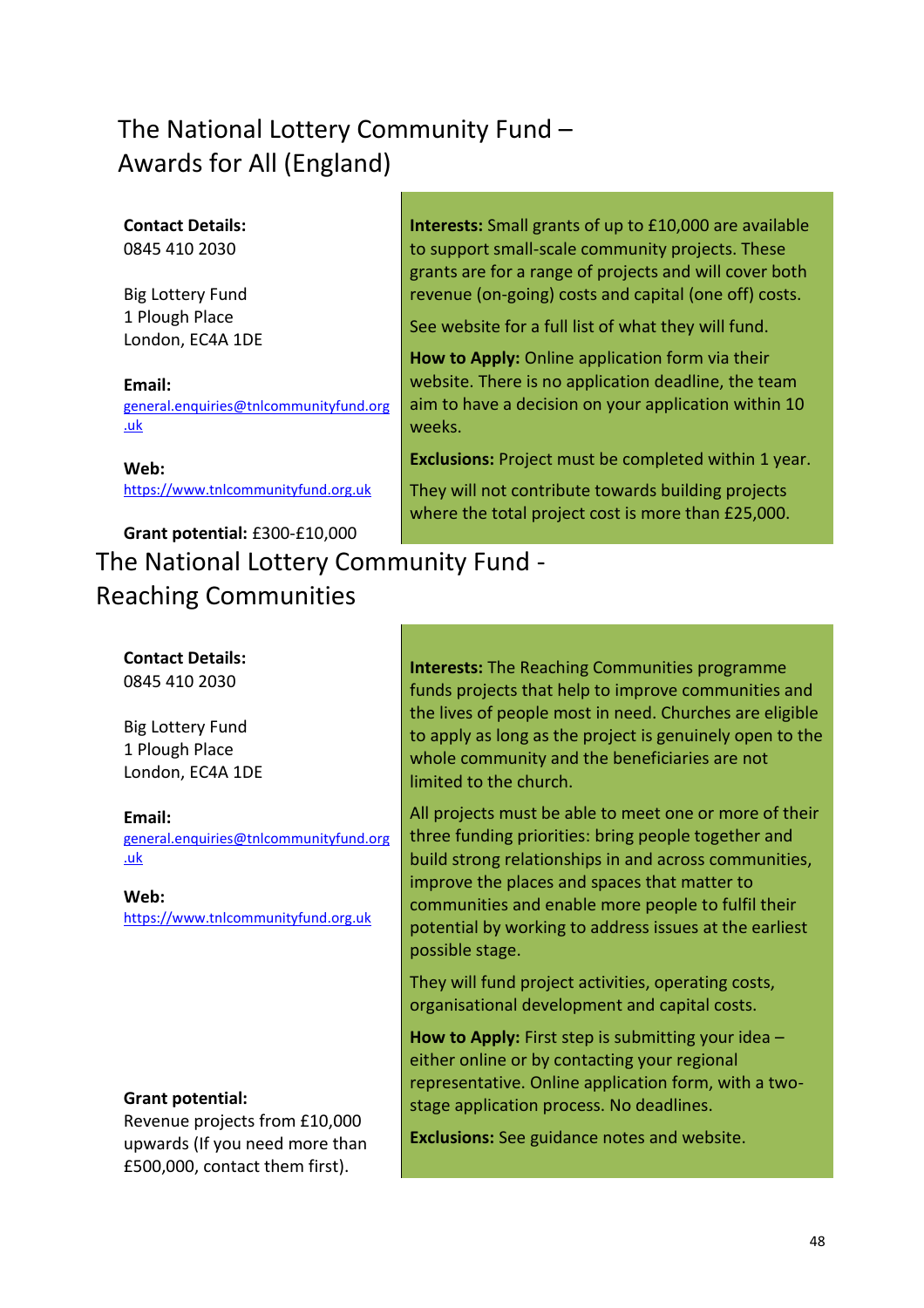### The NatureSave Trust

**Contact Details:** 01803 864390

South Devon House Babbage Road Totnes TQ9 5JA

**Email:** [mail@naturesave.co.uk](mailto:mail@naturesave.co.uk)

**Web:** [www.naturesave.co.uk](http://www.naturesave.co.uk/)

**Interests:** Environmental and Conservation Projects – Working with communities and organisations to protect wildlife and improve biodiversity

Social Enterprise Projects – Working with charities and voluntary organisations to support vulnerable and disadvantaged groups

Community Renewable Energy Grants – Providing startup 'seed corn' grants for community renewable energy projects. They will fund project activities, operating costs, organisational development and capital costs.

**How to Apply:** online application form or download the Naturesave Trust Application Form and complete it together with any further information that you think might be useful, then email it to us. Alternatively, you can send a hard copy to Abha Wells, Trust Administrator at The Naturesave Trust, South Devon House, Babbage Road, Totnes, TQ9 5JA. Rolling deadline

**Exclusions:** The organisation and/or project must have a website. The Naturesave Trust does not fund staff costs

Charity No: 1048505

**Grant potential:** £1,000 - £5,000

### The Nineveh Trust

#### **Contact Details:**

S Hutchinson 8 Mill Lane Saffron Walden Essex CB10 2AS

**Web:** [www.ninevehtrust.org.uk](http://www.ninevehtrust.org.uk/)

**Interests:** Supports a broad range of UK-based projects and activities of benefit to the General Public, with an emphasis on promoting better understanding of the countryside.

- The health, welfare and education of the general public
- The study and appreciation of agriculture, silviculture, ecology and land management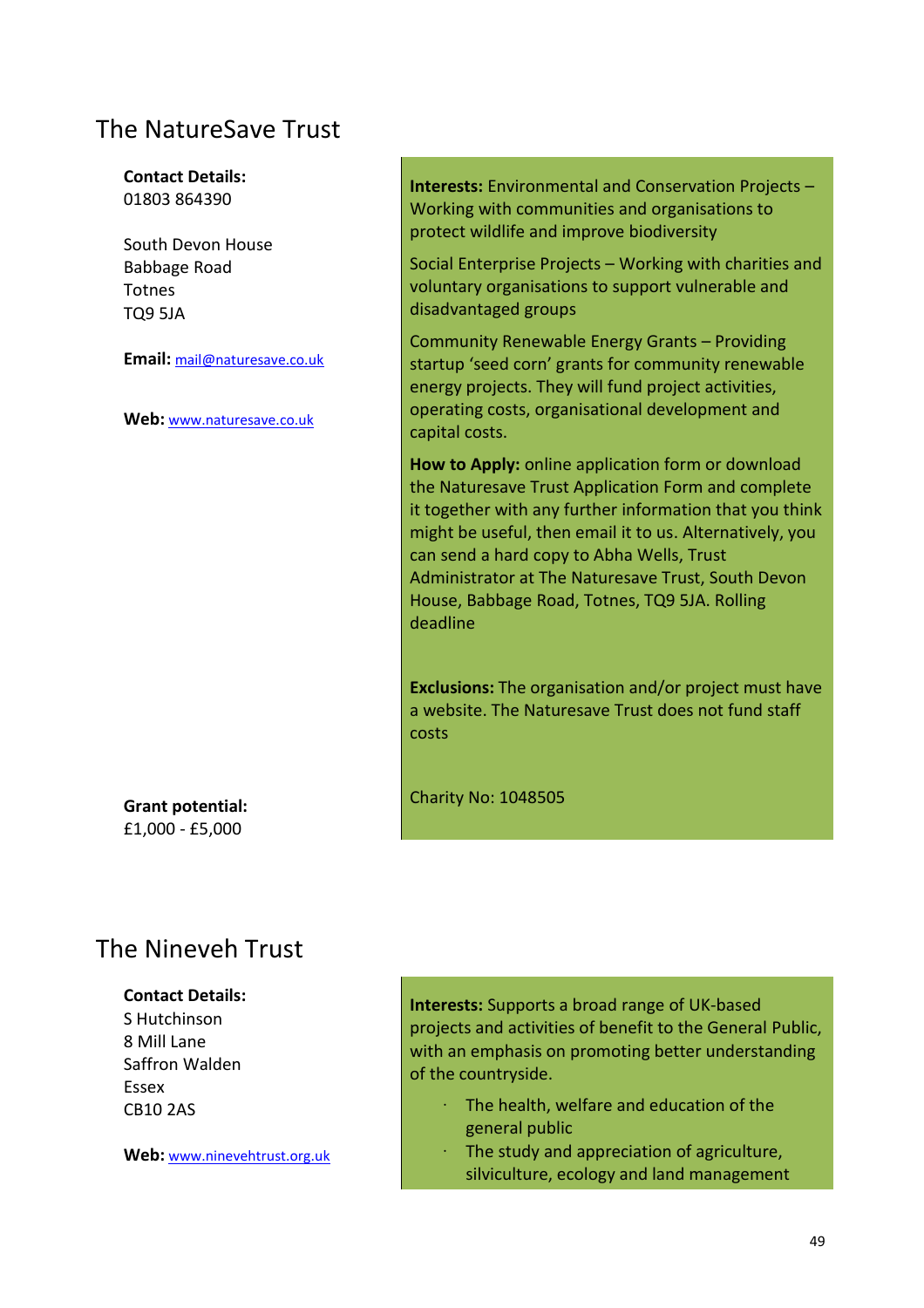The study and appreciation of land and estate management that encourages conservation of the countryside.

**How to Apply:** Grant Applications should address the Trust's objectives and be no longer than 2 doublesided pages. Please send three copies with SAE for a reply, and four copies of the contact form.

**Grant potential:** £1,000-£15,000

Charity No: 256025

### The Prince of Wales's Charitable Foundation

### **Contact Details:**

020 7930 4832

Company Secretary St. James's London SW1A 1BA

**Web:** [www.pwcf.org.uk](http://www.pwcf.org.uk/)

# **Grant potential:**

Small grants = £1,000 - £5,000 Avg. size of grant  $=$  £1,500

**Interests:** Funding areas include: The built environment and young people, conservation, arts and culture, welfare of the elderly and religion.

**How to Apply:** Via their online application form. Include details about the history of the church and a photograph of the church via the post.

**Charity No:** 1127255

### The Robert Clutterbuck Charitable Trust

**Contact Details:** 01433 631308

Mr George Wolfe 28 Brookfields Calver Hope Valley Derbyshire S32 3XB

**Interests:** Grants should be applied to purchase specific Items to assist a range of charitable causes, including natural history and wildlife. the Trust prefers to make grants for specific items and projects rather than for running costs.

**How to Apply:** The deadlines for the rounds of applications are 30th June and 31st December in each year. The Trustees generally meet in March and September.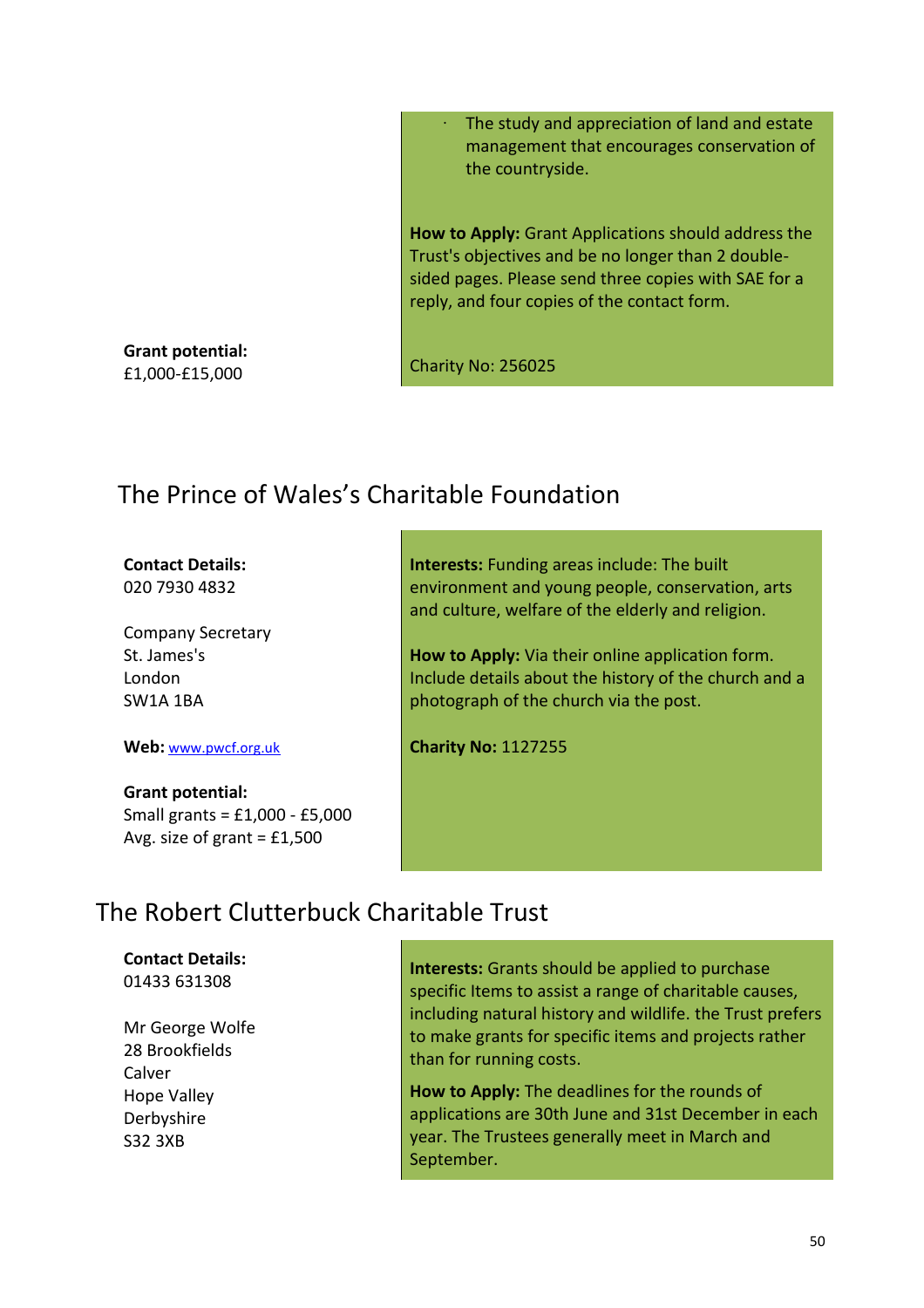**Email:** [secretary@clutterbucktrust.org.uk](mailto:secretary@clutterbucktrust.org.uk)

**Web:** [www.clutterbucktrust.org.uk](http://www.clutterbucktrust.org.uk/)

There are no application forms and charities wishing to apply should write to the Secretary giving details of what they propose to do with any grant made and of their current financial position. (Accounts are not needed if the most recent ones are available on the Charity Commission website.)

**Exclusions:** Preference for Cheshire and Hertfordshire but will consider general applications

**Charity No:** 1010559

**Grant potential:** £1,000-£3,000

# The Rural Community Energy Fund (RCEF)

#### **Web:**

[https://www.gov.uk/guidance/rural](https://www.gov.uk/guidance/rural-community-energy-fund)[community-energy-fund](https://www.gov.uk/guidance/rural-community-energy-fund)

**Email:**

[info@energyhub.org.uk](mailto:info@energyhub.org.uk)

**Grant potential:** Up to £100,000

**Interests:** a £10 million programme which supports rural communities in England to develop renewable energy projects, which provide economic and social benefits to the community.

RCEF provides support to rural communities in 2 stages:

stage 1: grants of up to £40,000 for a feasibility study for a renewable energy project

stage 2: grants of up to £100,000 for business development and planning of feasible schemes

**How to Apply:** RCEF is being run by 5 regional Local Energy Hubs. These are North East Yorkshire and Humber, North West, Midlands, South West and South East. If you would like to register your interest for the scheme, or would like further information, please contact the relevant hub for your area by visiting the RCEF website.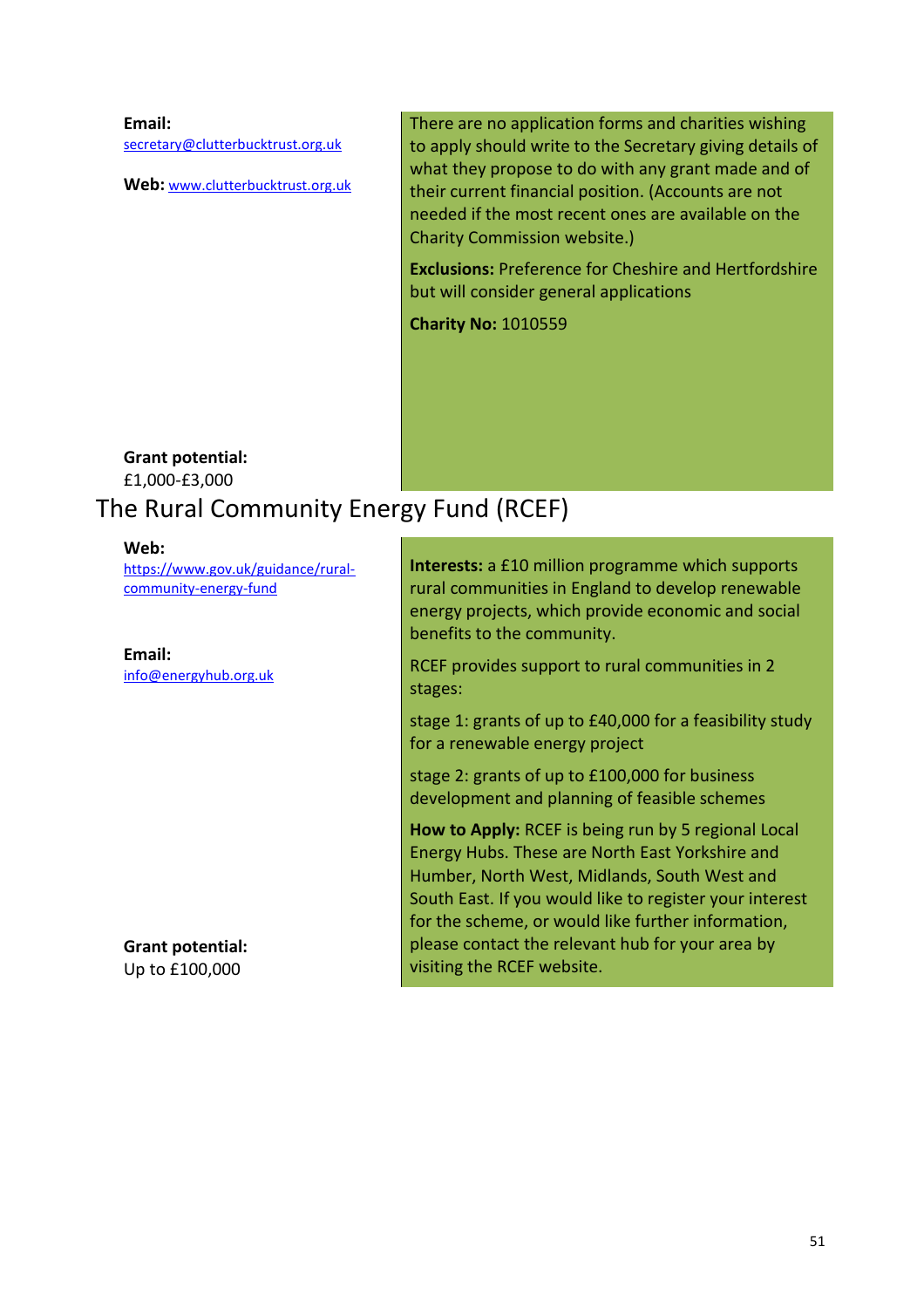## The Schroder Charity Trust

#### **Contact Details:** 020 3170 5793

Schroder Charity Trust 81 Rivington Street London EC2A 3AY

**Web:** [www.schrodercharitytrust.org/homepage](http://www.schrodercharitytrust.org/homepage)

**Grant potential:** £2,500 - £5,000

**Interests:** Environment & Conservation amongst other Interestes.

**How to Apply:** Online application online. Rolling deadlines.

**Exclusions:** The Trust will not support major capital appeals.

**Charity No:** 214050

# The Stanley Smith (UK) Horticultural Trust

### **Contact Details:**

0131 248 2905

Dr David Rae Director, Stanley Smith (UK) Horticultural Trust Royal Botanic Garden Edinburgh 20a Inverleith Row Edinburgh EH3 5LR

#### **Web:**

[www.horticulture.org.uk/careers/bursarie](http://www.horticulture.org.uk/careers/bursaries-and-grants/) [s-and-grants/](http://www.horticulture.org.uk/careers/bursaries-and-grants/)

**Email:** [d.rae@rbge.org.uk](mailto:d.rae@rbge.org.uk)

**Grant potential:** £2,500 - £5,000

#### **Interests:** The Trust's interests are:

- · to promote horticulture;
- to promote the conservation of the physical and natural environment by promoting biological diversity
- to promote the creation, development, preservation and maintenance of gardens (preference will normally, but not exclusively, be given to gardens accessible to the public); and
- · the advancement of horticultural education.

**How to Apply:** Grants are normally awarded twice a year, in April and September (following application deadlines of 15 February and 15 August). Download application form from www.horticulture.org.uk website.

**Exclusions:** The Trust will not support major capital appeals.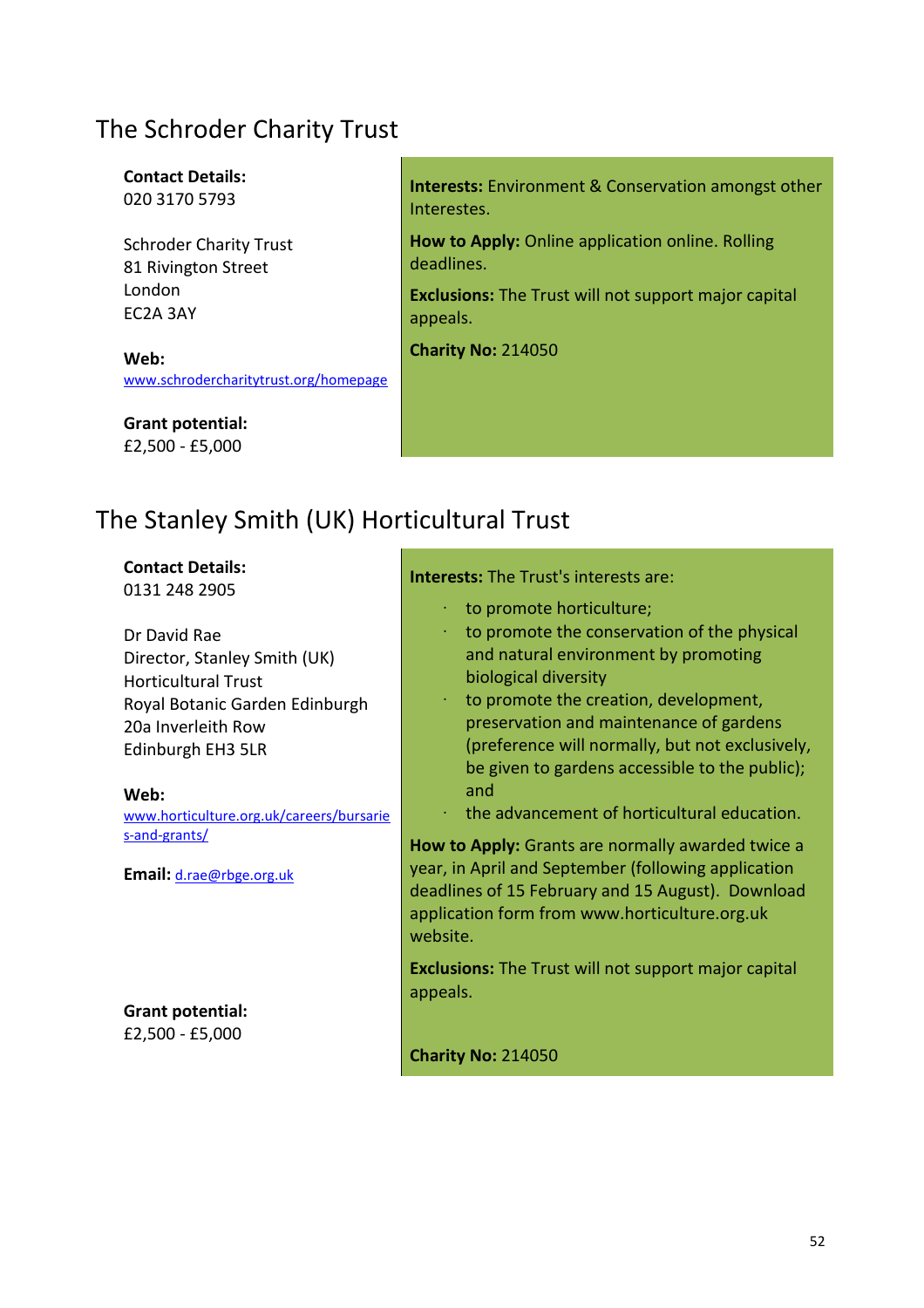### Tesco Bags of Help Grants

**Contact Details:** 0121 237 5780

Lockside 5 Scotland St Birmingham B1 2RR **Web:** [https://tescobagsofhelp.org.uk/tesco](https://tescobagsofhelp.org.uk/tesco-community-grants/)[community-grants/](https://tescobagsofhelp.org.uk/tesco-community-grants/)

**Email:** [info@groundwork.org.uk](mailto:info@groundwork.org.uk)

**Grant potential:** £1,000 - £4,000

# Tesco Bags of Help Centenary Grants

**Contact Details:**

0121 237 5780

Lockside 5 Scotland St Birmingham B1 2RR **Web:** [https://tescobagsofhelp.org.uk/tesco](https://tescobagsofhelp.org.uk/tesco-community-grants/)[community-grants/](https://tescobagsofhelp.org.uk/tesco-community-grants/)

**Email:** [info@groundwork.org.uk](mailto:info@groundwork.org.uk)

**Grant potential:** Up to £25,000

**Interests:** Projects must benefit their local community.

**How to Apply:** Bags of Help is always open for applications from charities and community organisations.

Three community projects in each local area will be voted on by customers in Tesco stores, with projects changing every other month.

Following the vote, the project that received the most votes in its area will receive a grant of up to £4,000, second place receiving up to £2,000 and third place up to £1,000.

**Exclusions:** Grants applications are currently paused. Check website in Jan 2020 for details.

**Interests:** Projects provide community benefit across the whole voting region, or a significant part of it.

The types of projects funded will be very broad and will cover the direct costs needed to deliver the project, this could range from:

Improvements to a building of regional or national significance that benefits the whole community

Improvements to an outdoor space of regional or national significance such as walking/cycling routes, gardens, nature reserves, wildlife areas, waterways or woodlands.

Delivering activities or charitable services across a whole region such as recycling/upcycling programmes.

**How to Apply:** Grants applications are currently paused. Check website in Jan 2020 for details.

**Exclusions:** The Trust will not support major capital appeals.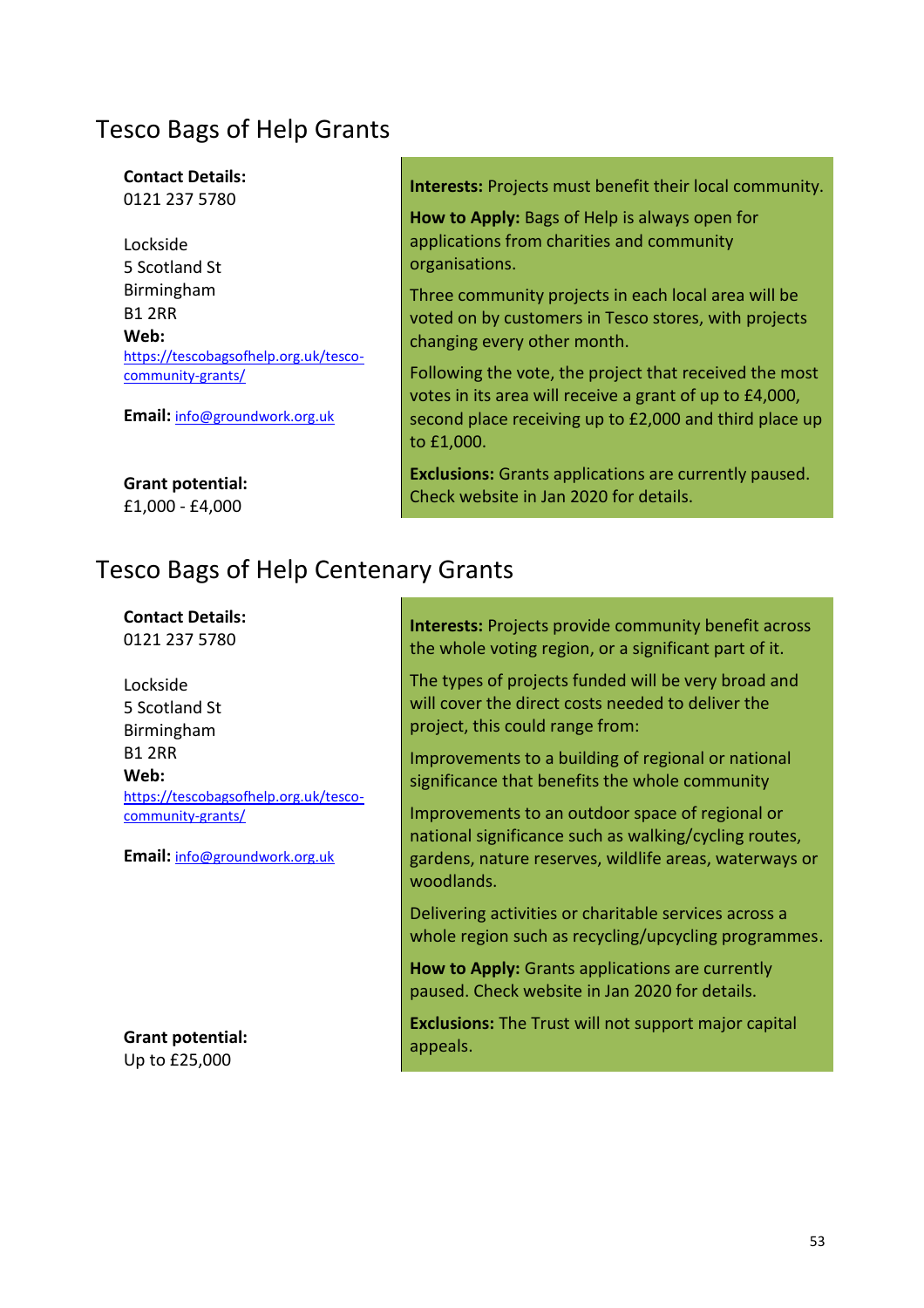# Thrive Renewables Community Benefit Programme

# **Contact Details:**

01179341424

Rachel Haycock St James Court St James Parade Bristol BS1 3LH

#### **Web:** [https://www.cse.org.uk/projects/view/13](https://www.cse.org.uk/projects/view/1304) [04](https://www.cse.org.uk/projects/view/1304)

**Email:** [rachel.haycock@cse.org.uk](mailto:rachel.haycock@cse.org.uk)

# **Grant potential:**

Up to £4,000

### **Interests:**

Grants can cover improvements such as insulation, draught-proofing, LED lighting or improved heating controls. The building must be close to one of the wind, hydro or solar sites in which Thrive Renewables is invested.

**How to Apply:** Postal applications only. Before applying, complete the energy audit on their website.

**Exclusions:** Eligible geographical locations rotate, so check before applying.

# The Veolia Environment Trust

### **Contact Details:**

0203 567 6820

Ruthdene Station Road Four Ashes Wolverhampton WV10 7DG

### **Email:**

UK.EnvironmentalTrustInfo@veolia.com **Web:** [www.veoliatrust.org](http://www.veoliatrust.org/)

**Grant potential:** £10,000-£75,000 **Interests:** The Trust fund public amenity and biodiversity projects and, when considering an application, look for evidence of: Community involvement and consultation, the use of volunteers, development of skills, benefit a wide range of users including excluded, often overlooked, deprived and hard to reach groups. Themes include: Capital improvement projects at a single site with discrete start and end dates in one of the following categories e.g. Community buildings and rooms Outdoor spaces and Play and Recreation.

**How to Apply**: Via the website.

**Exclusions:** Projects must have a total cost of under £250,000. Projects must have already secured at least 20% of the total cost. For awards of £40,000 and above, you will need to find a third-party contributor(s) to provide 10% of the grant you are applying for. You must have public access for 104 days a year. There are four funding rounds each year. You must be within 5 miles of a Veolia facility. You must have all permissions in place before applying. Projects completed within 12 months.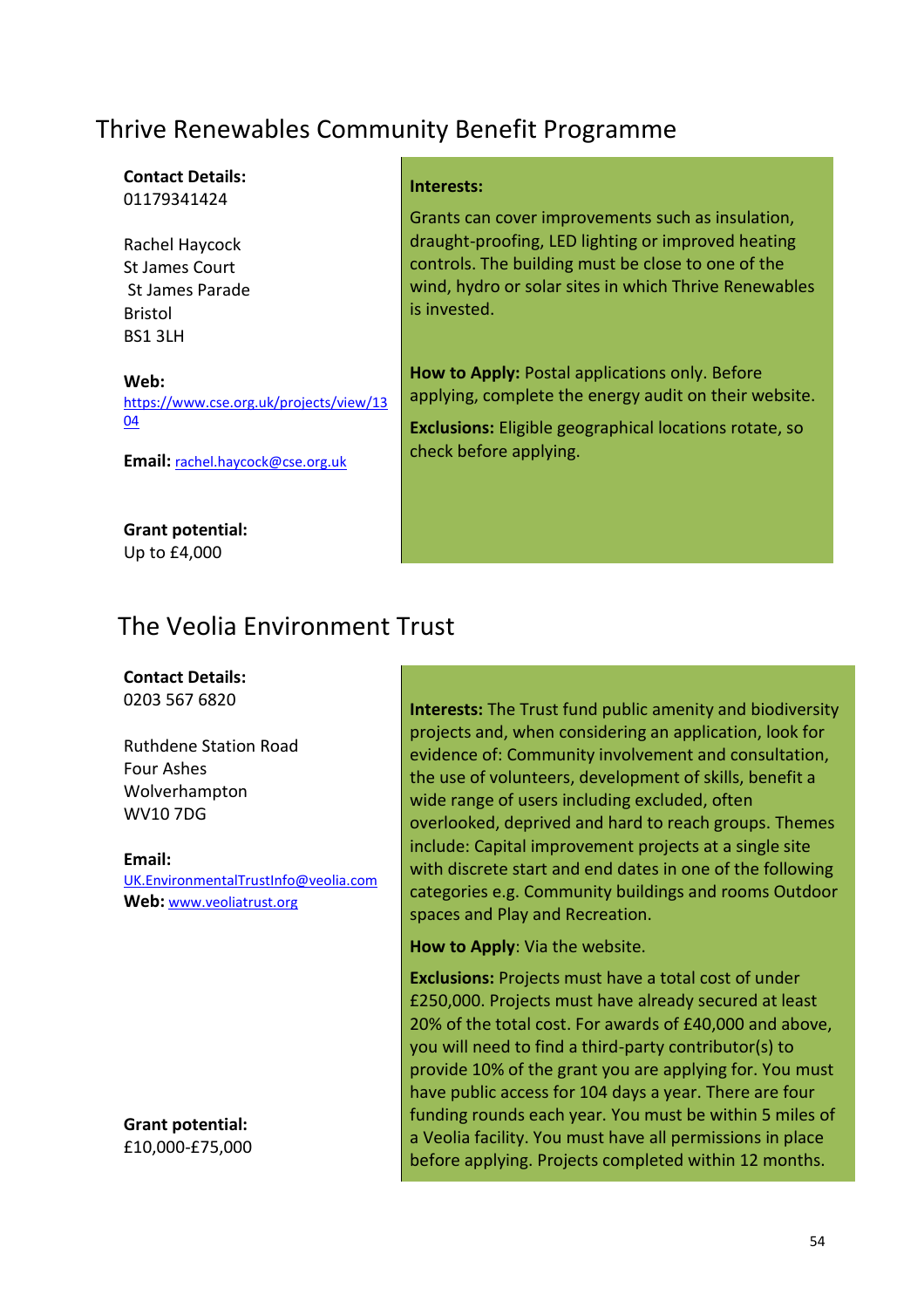# Viridor Credits Environmental Co. – Small Grants

#### **Contact Details:** 01823 476476

Viridor Credits Environmental Co. First Floor, Aintree House Blackbrook Park Avenue Taunton Somerset TA1 2PX

**Web:** [www.viridor-credits.co.uk](http://www.viridor-credits.co.uk/)

**Grant potential:** £20,000

**Interests:** The Small Grants band is for community projects only, for grants of up to £20,000 available.

**How to Apply:** The Small Grants category will benefit from a simpler application process. Complete online application form.

**Exclusions:** Projects must be within 10 miles of an active, Viridor-managed landfill site. Small Grants projects are considered by the local Steering Groups and must start drawing down funding within three months of the offer of funding and finish within six months. You will need to find a third-party contributor(s) to provide 10% of the grant you are applying for.

### Viridor Credits Environmental Co. – Main Grants

#### **Contact Details:**

01823 476476

Viridor Credits Environmental Co. First Floor, Aintree House Blackbrook Park Avenue **Taunton** Somerset TA1 2PX

#### **Web:** [www.viridor-credits.co.uk](http://www.viridor-credits.co.uk/)

**Grant potential:** £20,001 - £50,000 **Interests:** The Main Grants band is for Community, Heritage or Biodiversity projects, that request £20,001 - 50,000.

**How to Apply:** Complete online application form.

**Exclusions:** Projects must be within 10 miles of an active, Viridor-managed landfill site. Main grant projects are considered by the local Steering Groups and must start drawing down funding within six months of receipt of a funding decision and finish within 12 months. You will need to find a third-party contributor(s) to provide 10% of the grant you are applying for.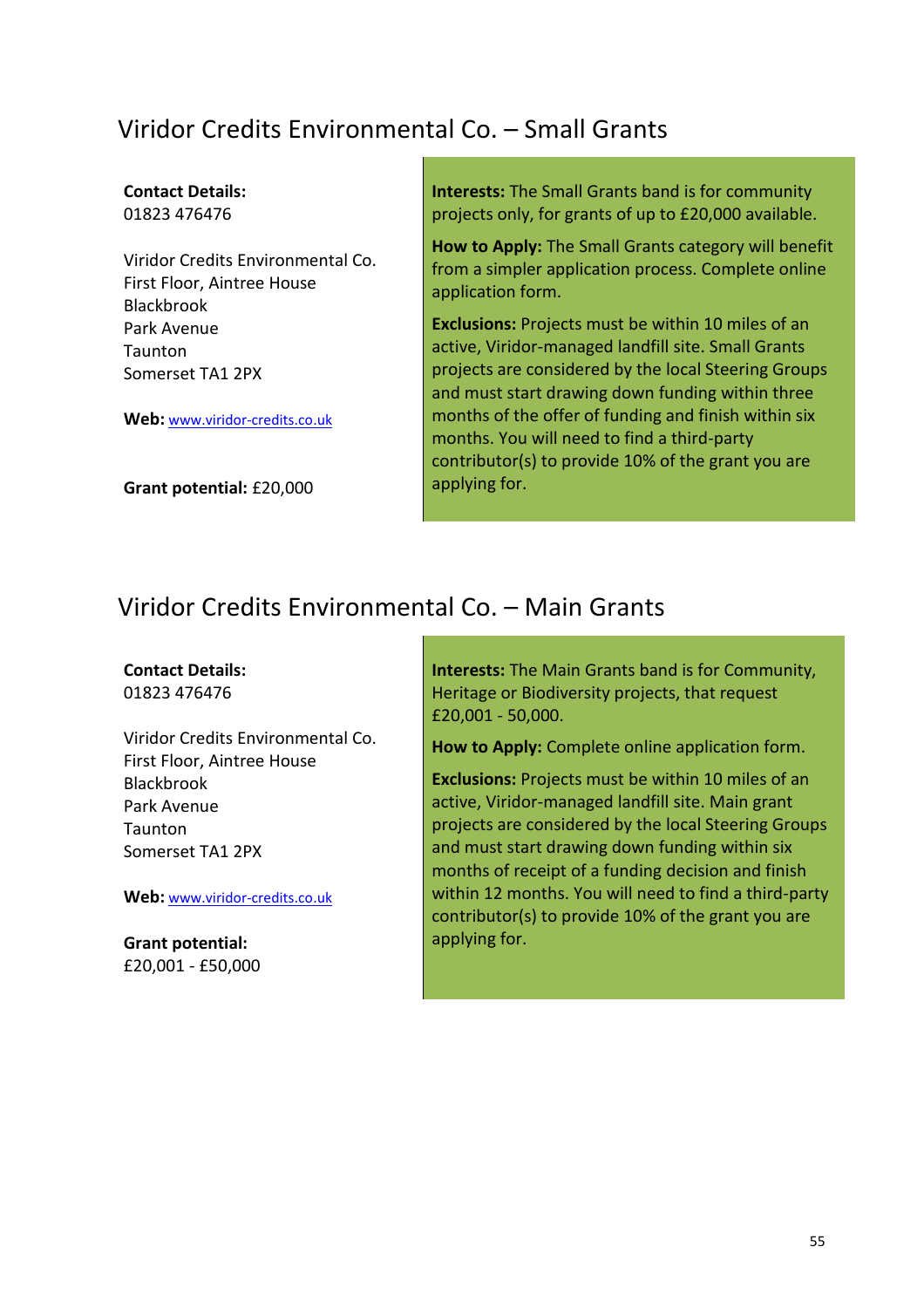# Viridor Credits Environmental Co. – Large Grants

#### **Contact Details:** 01823 476476

Viridor Credits Environmental Co. First Floor, Aintree House Blackbrook Park Avenue Taunton Somerset TA1 2PX

**Web:** [www.viridor-credits.co.uk](http://www.viridor-credits.co.uk/)

**Grant potential:** £50,001 - £100,000 **Interests:** The Large Grants band is for Community, Heritage or Biodiversity projects, which request £50,001 - 250,000 from Viridor Credits.

**How to Apply:** Complete online application form.

**Exclusions:** Projects must be within 10 miles of an active, Viridor managed landfill site. Large grant projects are considered by the main Viridor Credits Board and must start drawing down funding within six months of receipt of a funding decision and finish within 18 months. Large Grants will be awarded in limited numbers to the best projects presented to the Viridor Credits Board. You will need to find a third-party contributor(s) to provide 10% of the grant you are applying for.

### Wren – FCC Community Action Fund

#### **Contact Details:** 01953 717165

Wren, Wren House Manor Farm Bridgham Norfolk NR16 2RX

**Email:** [info@wren.org.uk](mailto:info@wren.org.uk) **Web:** [www.wren.org.uk](http://www.wren.org.uk/)

**Grant potential:** Grants of between £2,000 and £100,000 are available for projects with a maximum total project cost of £500,000 (including VAT).

**Interests:** WREN is a not-for-profit business that helps benefit the lives of people who live close to landfill sites by awarding grants for community, conservation and heritage projects via The Community Fund.

**How to Apply:** Via online application form.

**Exclusions:** WREN will accept applications for projects situated within 10 miles of an FCC Environment landfill site. You will need to find a third-party contributor(s) to provide 10.75% of the grant you are applying for. Projects must be completed within 12 months of their funding decision.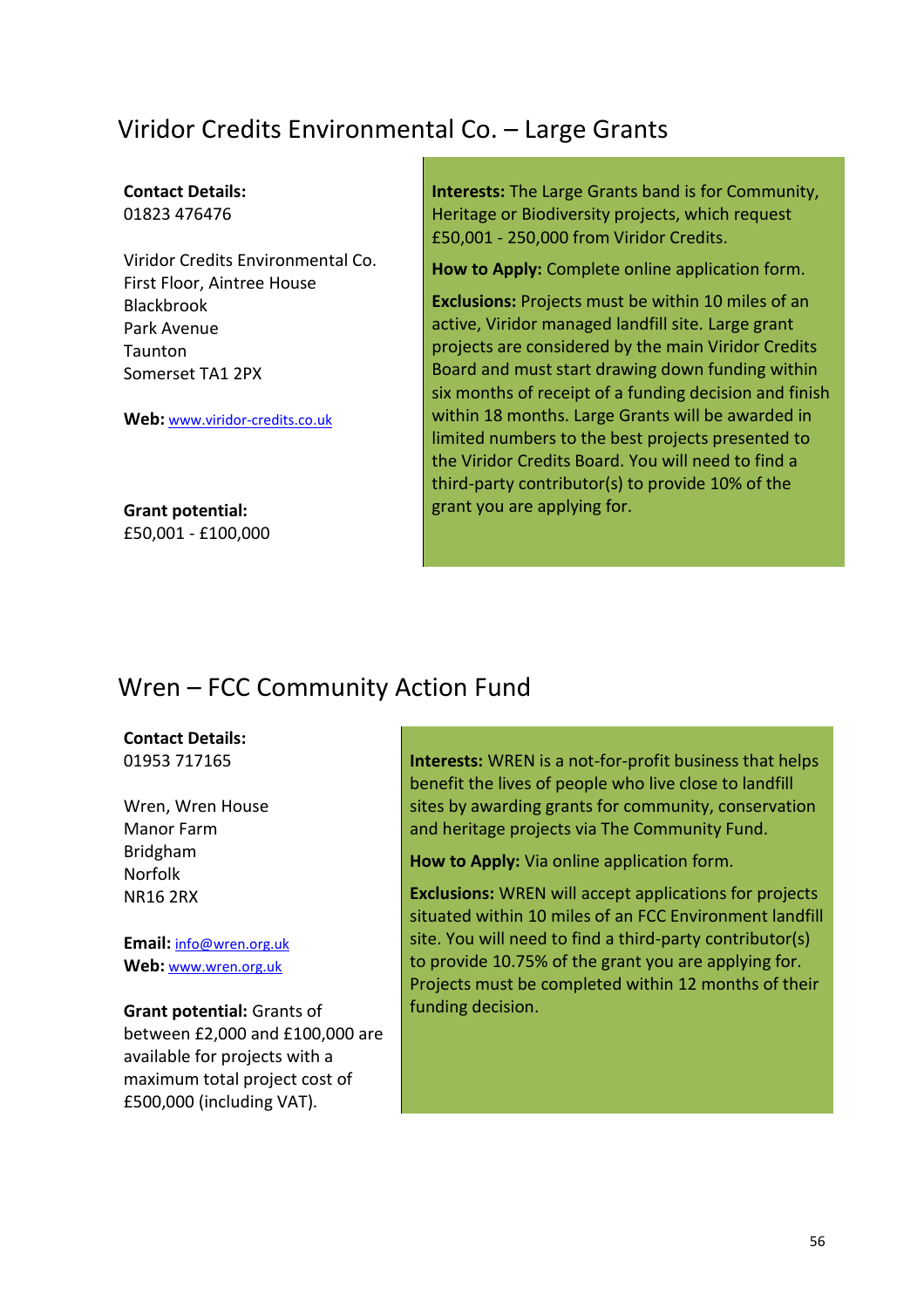# Other Sources of Funding

For environmental and sustainability projects it is also worth considering other sources of funding including:

### **Local Community Funding**

UK Community Foundations are networks of local funders. Visit <https://www.ukcommunityfoundations.org/> for Information about funders local to your project.

### **Social Investment**

- **Leapfrog** enable positive social, environmental and financial impact for communities, those in deprivation by enabling their participation in and benefit from, an energy system in transition to lower carbon intensity. They provide affordable finance to community projects that deliver genuine social and environmental benefits locally. <https://www.pureleapfrog.org/>
- **CO2Sense** has specialised in financing renewable energy projects, supporting over 8MW of new renewable energy capacity to be developed and installed by commercial and community organisations. Building on this experience, CO2Sense has broadened its remit to invest in the wider environmental sector including energy efficiency, energy storage and waste and recycling. <http://www.co2sense.co.uk/>

### **Funding Networks**

Networks of funders and Individuals Interested In funding projects. These groups do not accept unsolicited applications but will accept approaches made to members, who then share with the wider network If appropriate.

- Environmental Funders Network <https://www.greenfunders.org/>
- Network for Social Change <https://www.thenetworkforsocialchange.org.uk/>
- The Funding Network <https://www.thefundingnetwork.org.uk/>

### **Diocesan Funding and Loans**

### **Local Solar Providers**

Community Owned Renewable Energy LLP (CORE) is a £40 million investment partnership between Power to Change and Big Society Capital seeking to acquire operational, ground mounted solar farms in England on behalf of community energy groups with a view to transferring them into community ownership whilst maximising their financial, environmental and social impact.

• CORE Partners<https://www.corepartners.org.uk/>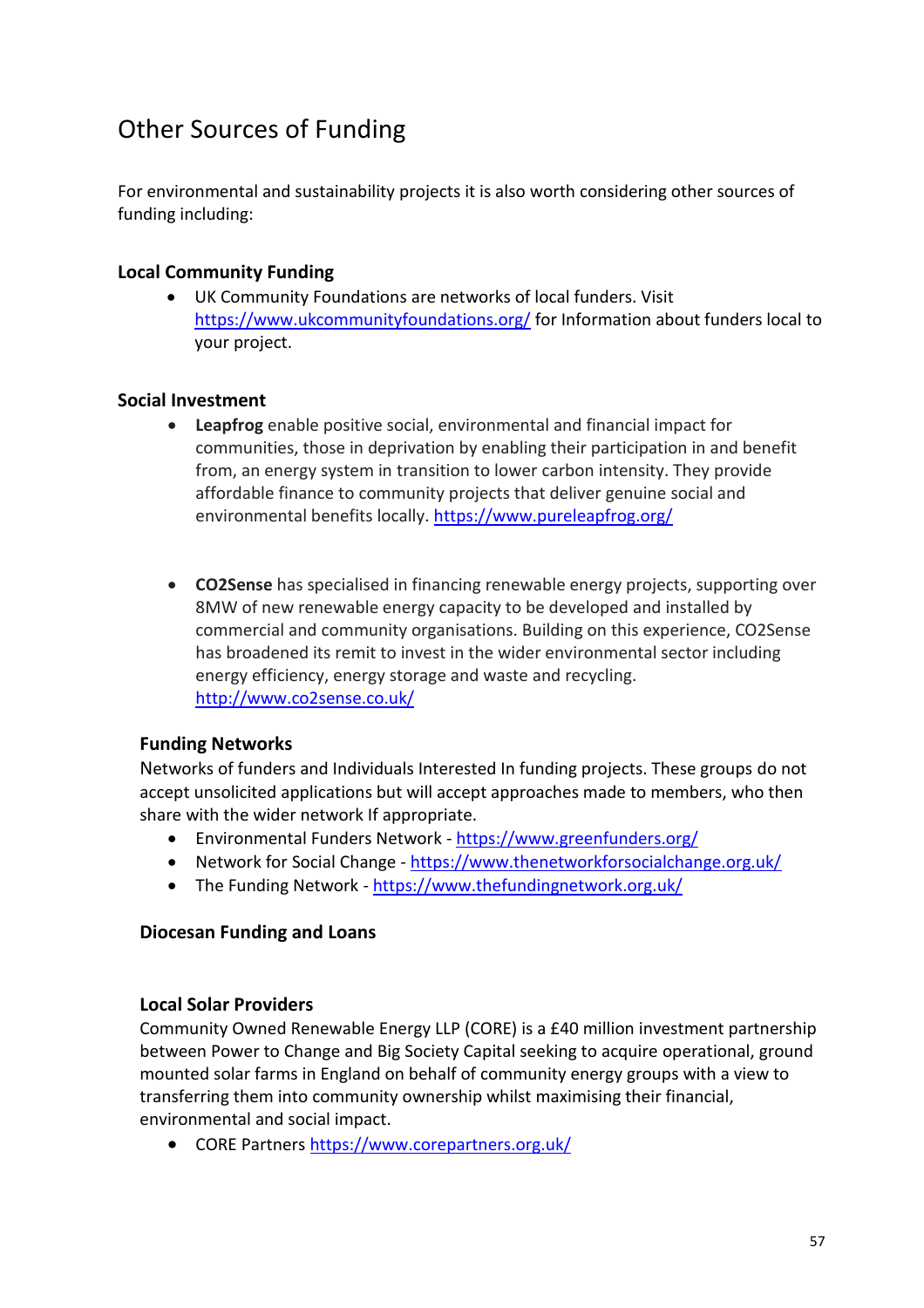# Christian / Religious Activities

### Allchurches Trust Ltd.

#### **Contact Details:**

01452 873189

Iain Hearn All Churches Trust Beaufort House Brunswick Road Gloucester, GL1 1JZ

**Email:** [atl@allchurches.co.uk](mailto:atl@allchurches.co.uk) **Web:** [www.allchurches.co.uk](http://www.allchurches.co.uk/)

**Grant potential:**  Small Grants £0 - £15,000 (total project cost up to £1m)

Large Grants £0 - £100,000 (total project cost over £1m)

Strategic Grants over £100,000

### **Interests:** The Trust funds projects that demonstrate a focus on the impact on people and communities and promotes the Christian faith. Their funding focus includes: Building communities, helping people in need to flourish, and growing churches spiritually and numerically.

Funding has been used to support:

- Repairs, renovations, reordering & new builds
- Community outreach
- Protection of heritage

**How to Apply:** Applications should be submitted using an online application form, available on their website. No Submission deadlines.

**Exclusions:** Running costs and salaries.

**Charity No:** 263960

# The Anchor Foundation

**Contact Details:** The Anchor Foundation

P.O. Box 21107 Alloa FK12 5WA

**Email:**  [secretary@theanchorfoundation.org.uk](mailto:stewardsco@stewards.co.uk) **Web:** [www.theanchorfoundation.org.uk](http://www.theanchorfoundation.org.uk/)

**Grant potential:** £500-£10,000

**Interests:** Supports Christian Charities concerned with social inclusion particularly through ministries of healing and the arts.

**How to Apply:** Download the application form from their website and return by post or email.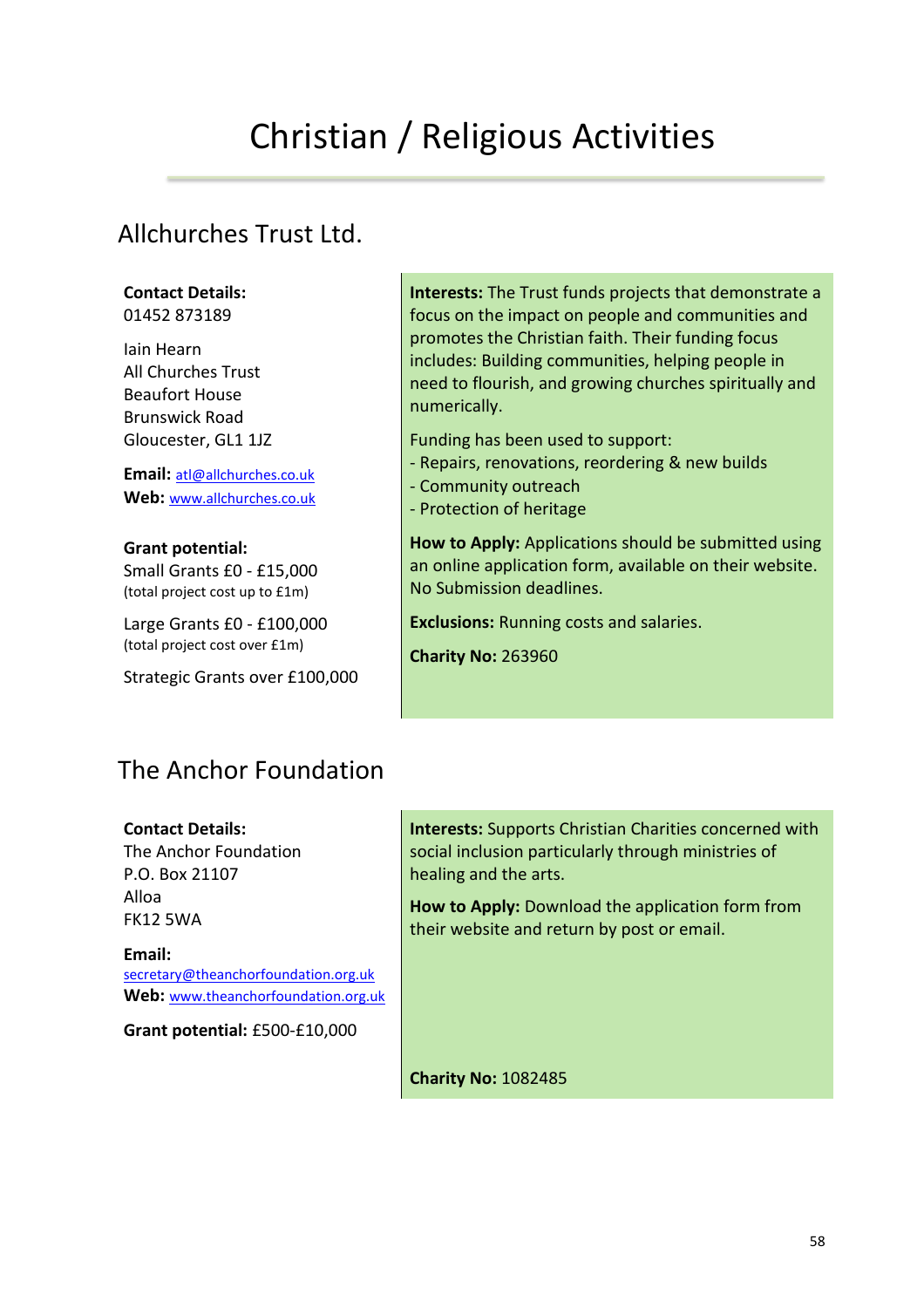### The Archer Trust

#### **Contact Details:**

The Secretary The Archer Trust Bourne House Wadesmill, Ware Herts, SG12 0TT

**Web:** [www.archertrust.org.uk/](http://www.archertrust.org.uk/)

#### **Grant potential:** £250 - £3,000

The Barnabus Trust

**Contact Details:** 01225 427236

Andrew Griffiths 124 Wells Road Bath BA2 3AH

**Email:** [stewardsco@stewards.co.uk](mailto:stewardsco@stewards.co.uk)

**Grant potential:** Contact the Trust **Interests:** The Archer Trust is a UK Christian charitable grant-making trust and makes grants to organisations which, in one way or another provide aid or support to a defined group of needy or deserving people, for instance those with physical or mental disabilities or the disadvantaged. They prefer to support organisations working in areas of high unemployment and deprivation.

**How to Apply:** Applications should be sent by post. The Trustees meet twice a year, normally in March and September.

**Charity No:** 1033534

**Interests:** Grants for embarking on Christian mission activities and religious education courses. Christian mission activities abroad are considered particularly relevant for this grant.

**How to Apply:** In writing to the correspondent. Trustees meet quarterly.

**Charity No:** 234558-14

### The Bishop Radford Trust

#### **Contact Details:** 020 7304 2000

Mr D Marks

Devonshire House 1 Devonshire Street London, W1W 5DR

**Email:** enquiries@bishopradford.org.uk **Website:**  [www.bishopradfordtrust.org.uk](http://www.bishopradfordtrust.org.uk/)

**Grant potential:** £1,000 - £10,000 **Interests:** The Trust Supports Christian activities in the UK and overseas, through churches and UK registered Christian charities.

**How to Apply:** Online by completing and submitting a downloadable form.

**Exclusions:** Building projects & core funding requests. For further information visit their website.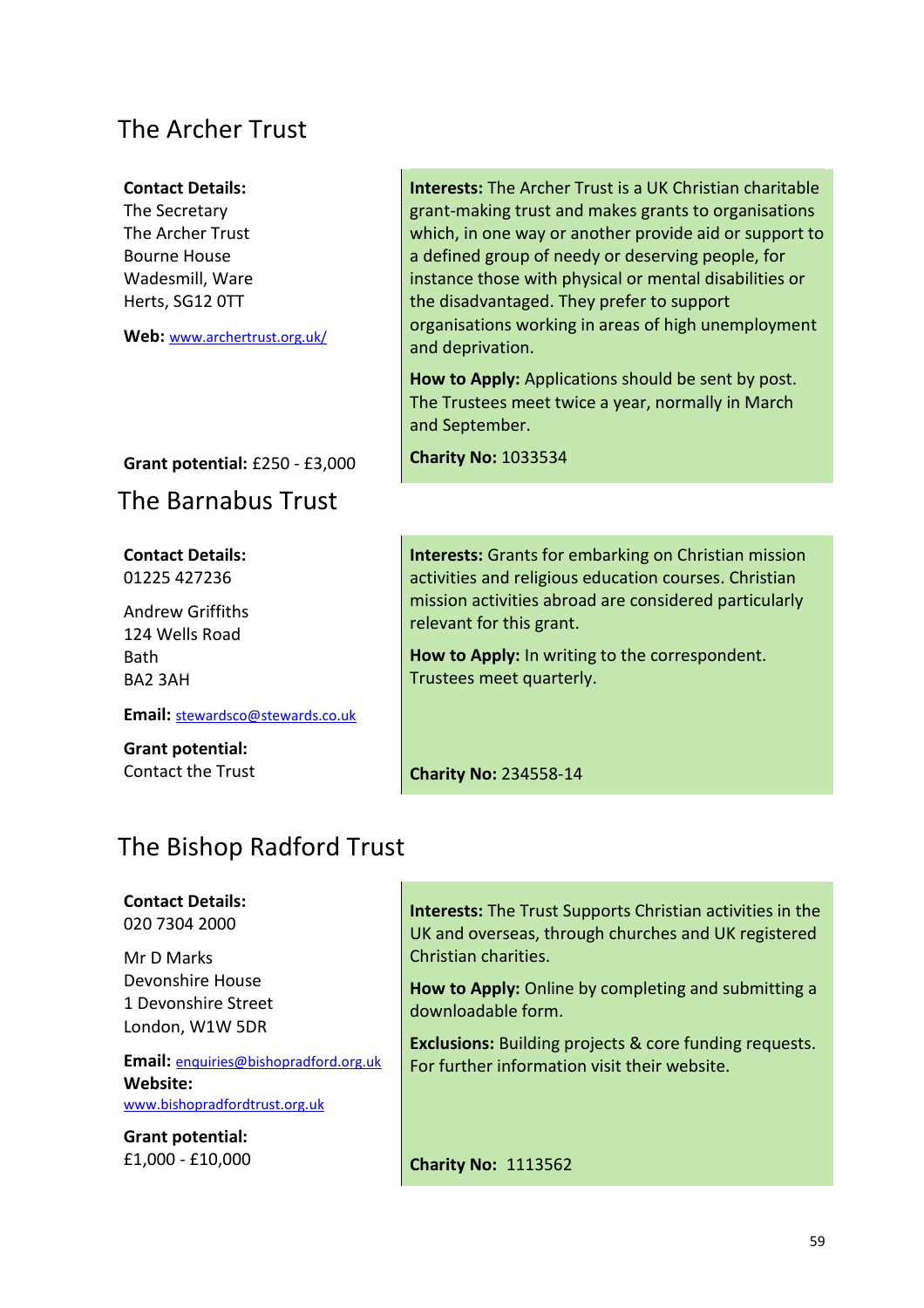# The Childs Charitable Trust

#### **Contact Details:** 01323 417944

CEO Chantry House 22 Upperton Road Eastbourne East Sussex, BN21 1BF **Web:** <http://childscharitabletrust.org/>

### **Grant potential:**

£3,000 - £10,000

**Interests:** The Trust supports Christian UK organisations working both in the UK and overseas. Any application must have the furtherance of the Christian gospel at their core. They have 4 funding categories: Youth, Outreach, Society, Education.

**How to Apply:** You can apply online or download the application form and return it by post.

**Exclusions:** Building repair or refurbishment, salary costs for Youth Workers, Street Pastors, Foodbanks, GAP year projects, church mission events.

**Charity No:** 1153327

# The Church Welfare Association

| <b>Contact Details:</b>                           | <b>Interests:</b> The CWA (formerly known as the Church                                                                                                                    |
|---------------------------------------------------|----------------------------------------------------------------------------------------------------------------------------------------------------------------------------|
| Mark Heybourne                                    | Moral Aid Association was founded in the 19th                                                                                                                              |
| 25 Cottinghams Drive                              | Century to assist women involved in prostitution, or                                                                                                                       |
| <b>Norwich</b>                                    | to                                                                                                                                                                         |
| <b>NR6 6PS</b>                                    | help women and children in danger of such                                                                                                                                  |
| Email:<br>secretary@churchwelfareassociation.org. | involvement. It is supports projects connected to the<br>Church of England.                                                                                                |
| uk<br>Web:<br>www.churchwelfareassociation.org.uk | The aims have widened to support residential and day<br>care projects, holiday clubs, parenting courses for<br>teenagers etc. most of which function in deprived<br>areas. |
| Grant potential: £3,000                           | How to Apply: Application form available on website.<br>Council meets January, April, July and October.<br><b>Charity No: 209992</b>                                       |

### The Cinnamon Network – Micro Grants

| <b>Contact Details:</b><br>Kate Wright | <b>Interests:</b> The provision of grant funding to facilitate<br>churches and charities in effecting community |
|----------------------------------------|-----------------------------------------------------------------------------------------------------------------|
| Web: www.cinnamonnetwork.co.uk         | transformation.<br>How to Apply: Complete an initial enquiry form on<br>their website.                          |
| Grant potential: £2,000                | <b>Exclusions:</b> £2,000 match funding is required.<br><b>Charity No: 1156985</b>                              |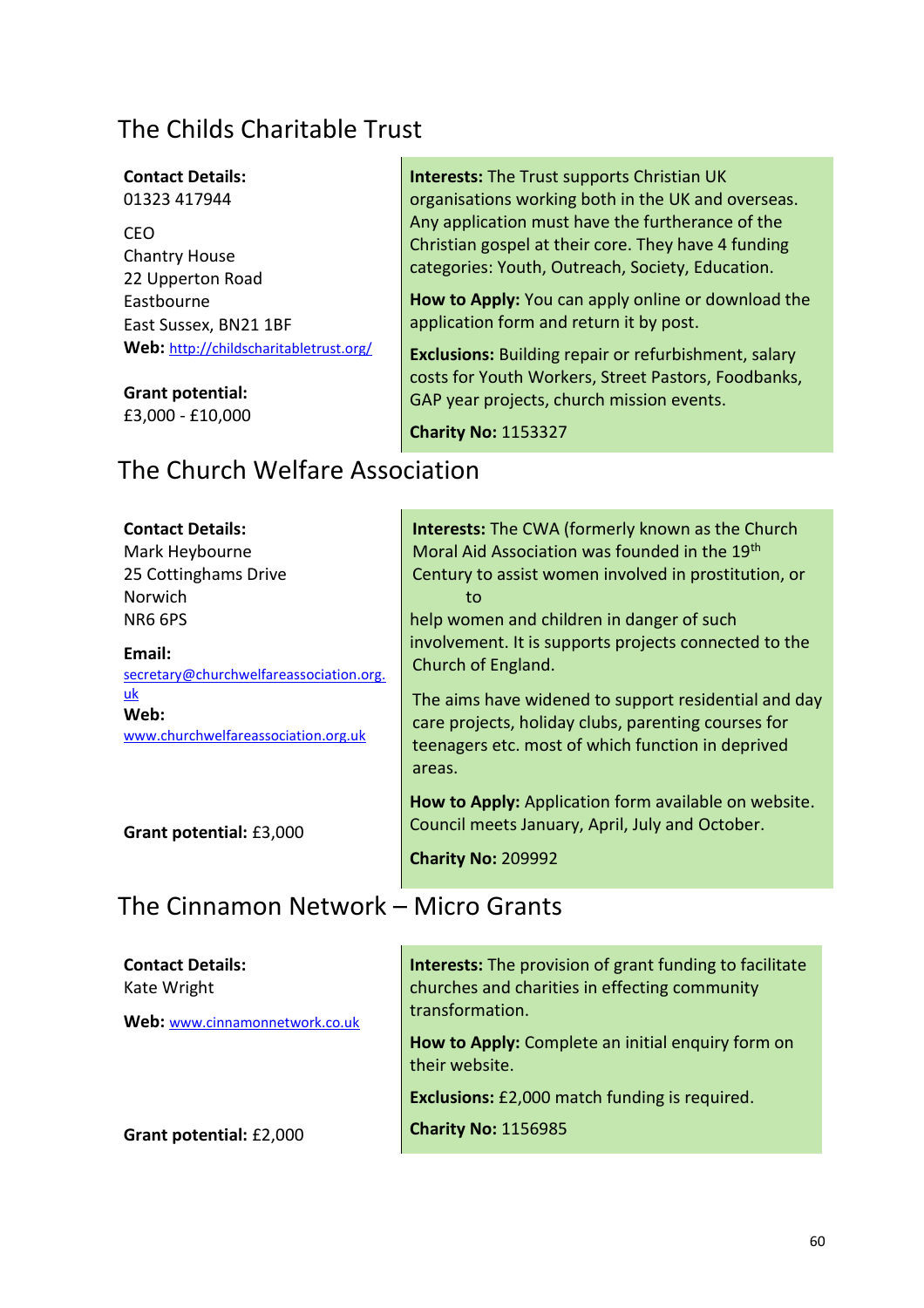### The Henry Smith Charity

| <b>Contact Details:</b>                                                                                                                   | <b>Interests:</b> The Charity make grants to charities                                                                                                                                                                                                                                                                                 |
|-------------------------------------------------------------------------------------------------------------------------------------------|----------------------------------------------------------------------------------------------------------------------------------------------------------------------------------------------------------------------------------------------------------------------------------------------------------------------------------------|
| 020 7264 4970                                                                                                                             | throughout the UK for initiatives and projects that                                                                                                                                                                                                                                                                                    |
| The Henry Smith Charity<br><b>Applications 6th Floor</b><br>65 Leadenhall Street<br>London, EC3A 2AD<br>Web: www.henrysmithcharity.org.uk | address social inequality and economic<br>disadvantage.<br>The Christian Projects Grant Programme provides<br>grants to support projects that explicitly promote the<br>Christian faith in the UK. They value projects that set<br>out to nurture and grow people's journey in Christian<br>faith and grow Church of England churches. |
|                                                                                                                                           | How to Apply: Download the application form from<br>their website and return by post.                                                                                                                                                                                                                                                  |
| Grant potential: £10,000 +                                                                                                                | <b>Exclusions:</b> Capital appeals for places of worship<br>unless providing services for the elderly and/or<br>homeless.                                                                                                                                                                                                              |
|                                                                                                                                           | <b>Charity No: 230102</b>                                                                                                                                                                                                                                                                                                              |
|                                                                                                                                           |                                                                                                                                                                                                                                                                                                                                        |

# The Hintze Family Charitable Foundation

# **Contact Details:**

020 7201 2444

Kate Rees-Doherty 4<sup>th</sup> Floor One Strand London, WC2N 5HR

**Email:** [enquiries@hfcf.org.uk](mailto:enquiries@hfcf.org.uk) **Web:** [http://michael-hintze.com](mailto:enquiries@hfcf.org.uk)

**Grant potential:**

Contact the Foundation

**Interests:** To advance education, to advance religion, to relieve sickness and to further such other charitable purposes as the Trustees determine.

To advance the work of Christian churches in England and Wales. For the repair and maintenance of Christian Churches in England and Wales and in particular in the Diocese of Southwark.

**How to Apply:** Contact Foundation directly.

**Charity No:** 1101842

# The Holbeck Charitable Trust

**Contact Details:** 01904 688500

Gerry Morrison The Holbeck Charitable Trust C/o Rollits LLP Forsyth House Alpha Court, Monks Cross York, YO32 9WN

**Interests:** The aims of the Trust include: to advance the Christian religion by providing facilities and services to enable believers to practice their faith and enlighten others about the Christian faith.

**How to Apply:** Complete an online application form and return by post with covering letter. The Trustees meet four times a year, usually around March, June, September and December.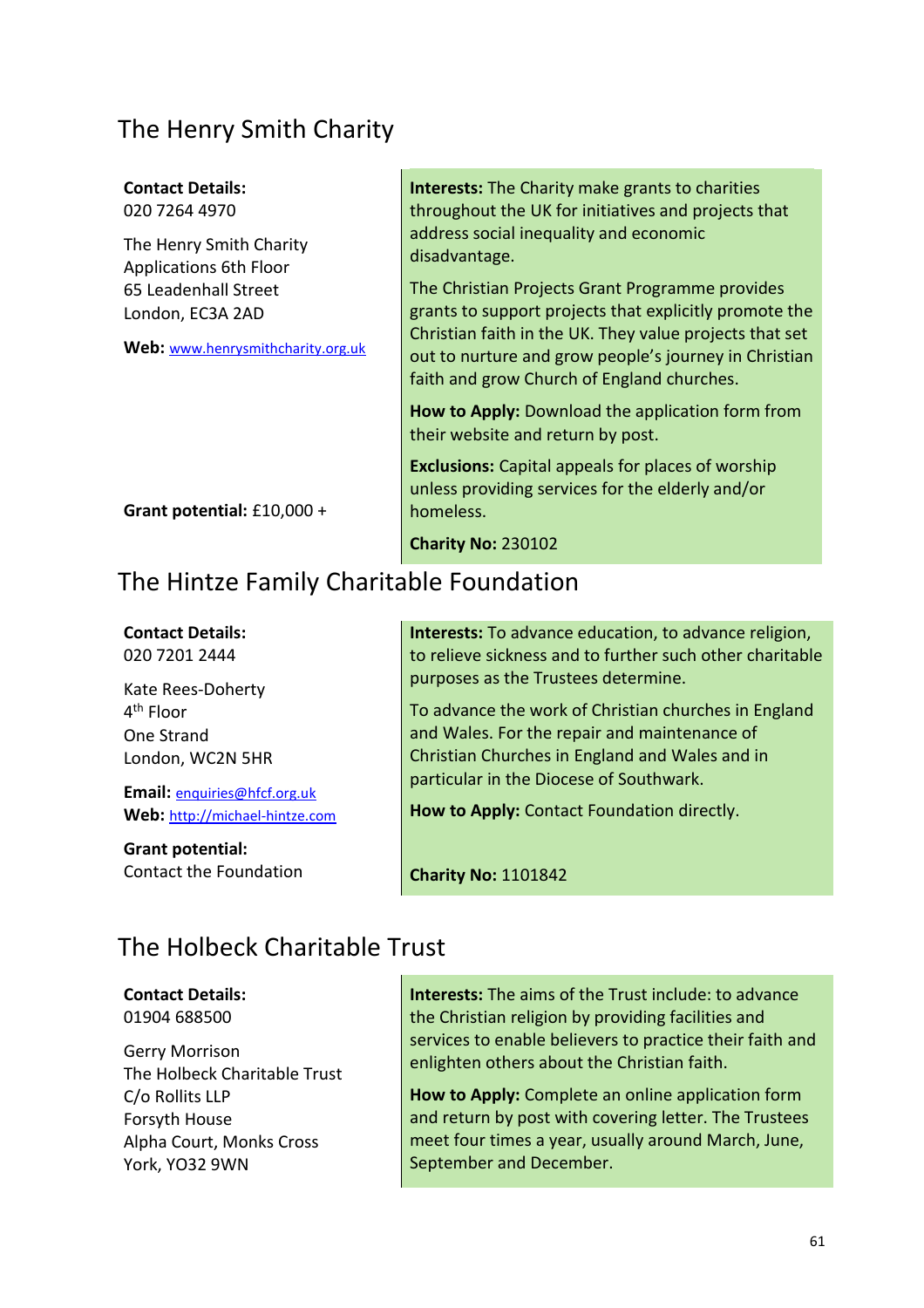**Email:** [gerry.morrison@rollits.com](mailto:gerry.morrison@rollits.com)  **Web:** [www.rollits.com/services/services](http://www.rollits.com/services/services-for-business/charity.aspx)[for-business/charity.aspx](http://www.rollits.com/services/services-for-business/charity.aspx)

[www.holbecktrust.com](http://www.holbecktrust.com/)

**Grant potential:** £500 - £15,000

# The Joseph Rank Trust

**Contact Details:** 01293 873947

Dr. John Higgs, Secretary The Joseph Rank Trust Worth Corner Turners Hill Road Crawley, RH10 7SL

**Email:** [secretary@ranktrust.org](mailto:secretary@ranktrust.org) **Web:** [www.ranktrust.org](http://www.ranktrust.org/)

**Grant potential:** £10,000-£50,000

### The Jerusalem Trust

**Contact Details:** 020 7410 0330

Mr Alan Peter Bookbinder The Sainsbury Family Charitable **Trusts** The Peak 5 Wilton Road London, SW1V 1AP

**Email:** [jerusalemtrust@sgct.org.uk](mailto:info@sfct.org.uk) Web: [www.sfct.org.uk](http://www.sfct.org.uk/)

**Exclusions:** Applications from parish churches in respect of maintenance and repair work to buildings.

**Charity No:** 1146205

**Interests:** Projects that demonstrate a Christian approach to the practical, educational and spiritual needs of people of all ages. As well as the adaption of Church properties with a view to providing improved facilities for use by the church and its work in the community in which it is based.

Particular consideration is given to Churches that advance the Christian faith by funding projects that meet the social needs of the community around them.

**How to Apply:** There is no Application Form, visit the website for further details. In 2020 the Trustees will meet in April, July and October to consider applications.

**Charity No:** 1093844

**Interests:** The objects of the Trust are to advance the Christian religion and to promote Christian organisations. They usually make grants to other Christian organisations, however occasionally make grants to individual churches. The Trustees make grants under the following headings: Evangelism and Christian Mission in the UK, Christian Education, Christian Evangelism and Relief Work Overseas, Christian Media and Christian Art.

**How to Apply:** There is no Application Form or deadline. Apply by post (no more than two sides of A4). Should receive an answer within 8 weeks of your application being acknowledged.

**Exclusions:** Trustees do not normally make grants towards building or repair work for churches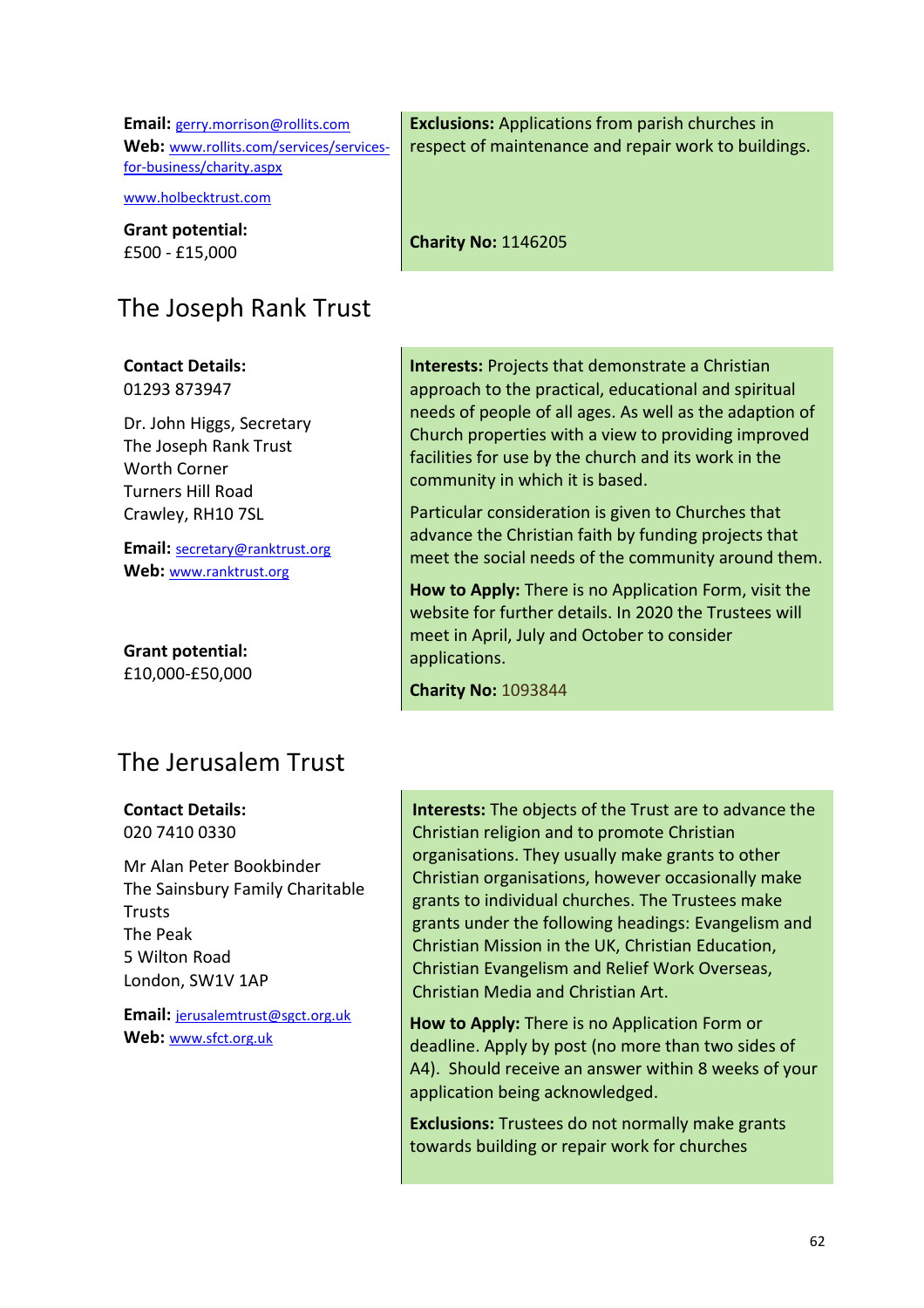**Grant potential:** £10,000 **Charity No:** 285696

# Laing Family Trust: Maurice & Hilda Laing

**Contact Details:** 020 8238 8890

Ms Belgin Wingrove Grants Manager 33 Bunns Lane

Mill Hill London, NW7 2DX

**Email:** [info@lainfamilytrusts.org.uk](mailto:info@lainfamilytrusts.org.uk) **Web:** [www.laingfamilytrusts.org.uk](http://www.laingfamilytrusts.org.uk/) **Interests:** The Laing Family Trusts are a group of four grant making trusts (Beatrice Laing Trust, Kirby Laing Foundation, Maurice & Hilda Laing Charitable Trust and Martin Laing Foundation) sharing a single administration. Therefore, an application to one is considered an application to them all. The advancement of the Christian religion including evangelistic activities, religious education, theological training, projects among young people and relief in poverty.

**How to Apply:** There is no formal application form. Application is by letter, accompanied by a concise proposal (usually about 3 - 4 pages).

**Grant potential:** £25,000-£50,000

**Charity No:** 1058109

### The Liz and Terry Bramall Foundation

#### **Contact Details:**

01423 566666

Dr Terence George Bramall C/O Raworths LLP Eton House 89 Station Parade Harrogate HG1 1HF

**Grant potential:** It varies. Average gift size is £10,000 but do give large amounts.

**Interests:** The charity supports charitable organisations that promote Christian Faith in accordance with the beliefs of the Church of England. The Foundation also supports urban or rural regeneration in areas of social/economic deprivation for the benefit of the public.

**How to Apply:** Contact the Trust.

**Charity No:** 1121670

### P F Charitable Trust

#### **Contact Details:** 020 3696 6721

The Secretary

**Interests:** The Trust makes small grants for a wide range of charitable purposes including 1) the advancement of religion and 2) the promotion of religious or racial harmony.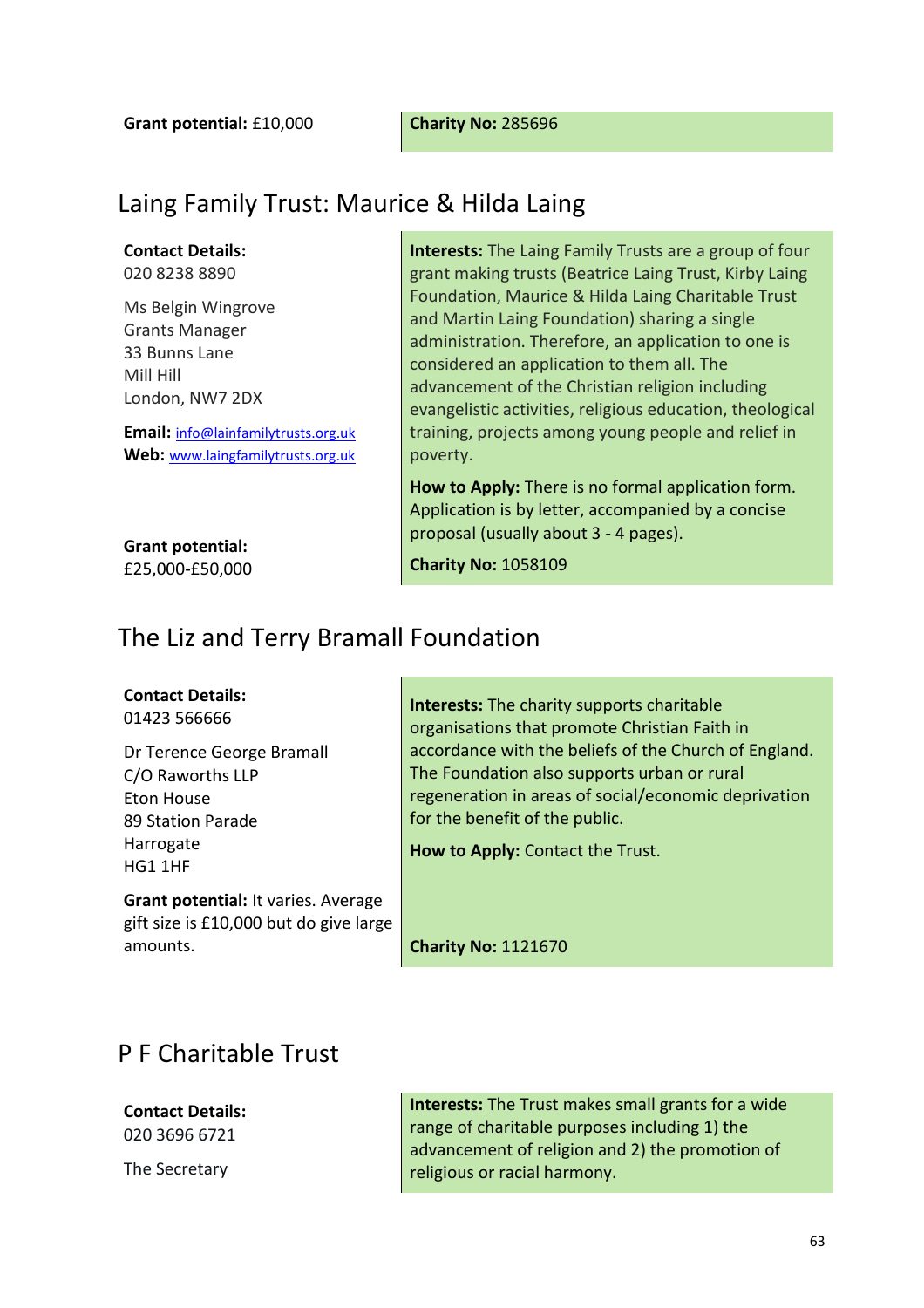P F Charitable Trust 15 Suffolk Street London SW1Y 4HG

**Grant potential:** It varies. Average gift size is £10,000 but do give larger grants of £50,000.

### Core and revenue costs are supported, but salaries of staff members are not funded.

**How to Apply:** Contact the Trust.

**Exclusions:** Trustees do not make grants towards church restoration appeals.

**Charity No:** 220124

### The Rank Foundation

**Contact Details:**

Rosamond McNulty The Rank Foundation 12 Warwick Square London, SW1V 2AA

**Email:** contactus@rankfoundation.com **Web:** [www.rankfoundation.co.uk](http://www.rankfoundation.co.uk/)

**Grant potential:** £7,000

**Interests:** Grants are given to projects improving the lives of people and their communities in the UK by: encouraging and developing leadership, promoting enterprise and innovation, caring for the disadvantaged and the marginalised, promoting the understanding of the values, traditions and practices of the Christian faith.

**How to Apply:** Applications should be submitted using an online application form, available on their website.

**Exclusions:** Church buildings, except where facilities are a part of a community appeal. You must have raised a third of your total costs.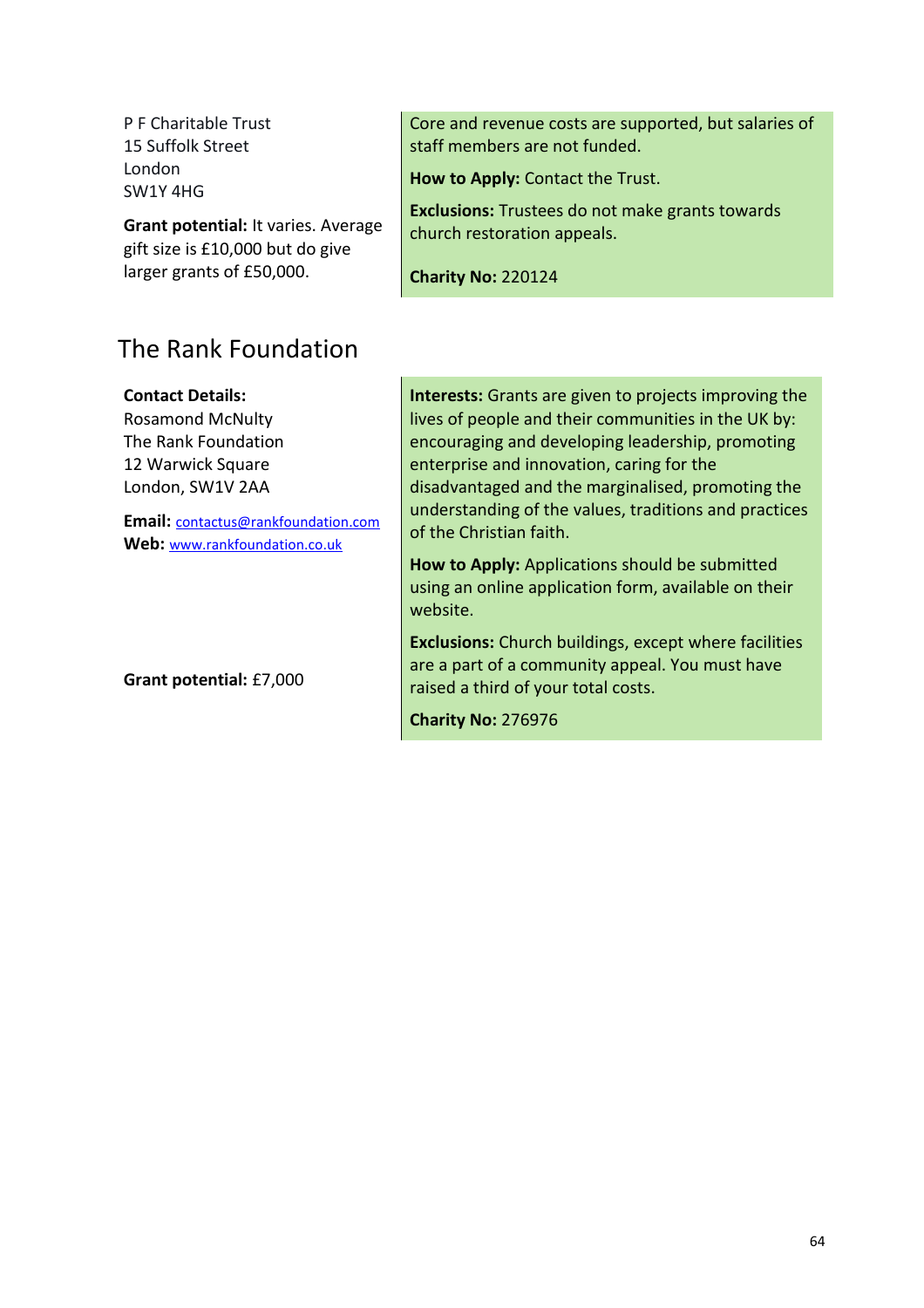# Landfill Communities Fund

Since the introduction of the Landfill Tax in 1996, a tax credit scheme called the Landfill Communities Fund (LCF) has existed to encourage landfill operators to work in partnership with environmental bodies to improve communities and the environment. Most of this funding is only available within a certain geographical radius of a particular company's site. Listed are the remaining organisations, which distribute their funds.

In most cases, the LCF are focused on the community and environmental benefit of a project. Where a church building is an accessible space available to the whole community, the enhancement of its use, or the conservation of its fabric may well fall within the grant criteria of the schemes.

The national regulator for the LCF is ENTRUST. For more information please visit their website<http://www.entrust.org.uk/>

### Biffa Award

**Contact Details:** 01636 670000

Biffa Award Royal Society of Wildlife Trusts The Kiln, Waterside Mather Road Newark Notts, NG24 1WT

Visit the website for regional Grants Manager contact details.

**Email:** biffa-award@wildlifetrusts.org **Web:** [www.biffa-award.org](http://www.biffa-award.org/)

**Grant potential:** £10,000-£75,000 Average grant £32,829 **Interests:** Projects that provide or improve community spaces, cultural facilities and places for outdoor recreation. They have four themes: Rebuilding Biodiversity, Community Buildings, Recreation and Partnership.

**How to Apply:** Complete an Expression of Interest online Form, and then apply via the website. Advise contacting the Grants Officer before applying. No deadlines.

**Exclusions:** Your church must be within 5 miles of a Biffa operation and have public access for 104 days a year. They cannot help by providing facilities for the disabled.

You will need to find a third-party contributor(s) to provide 10% of the grant you are applying for. Total project cost is less than £200,000.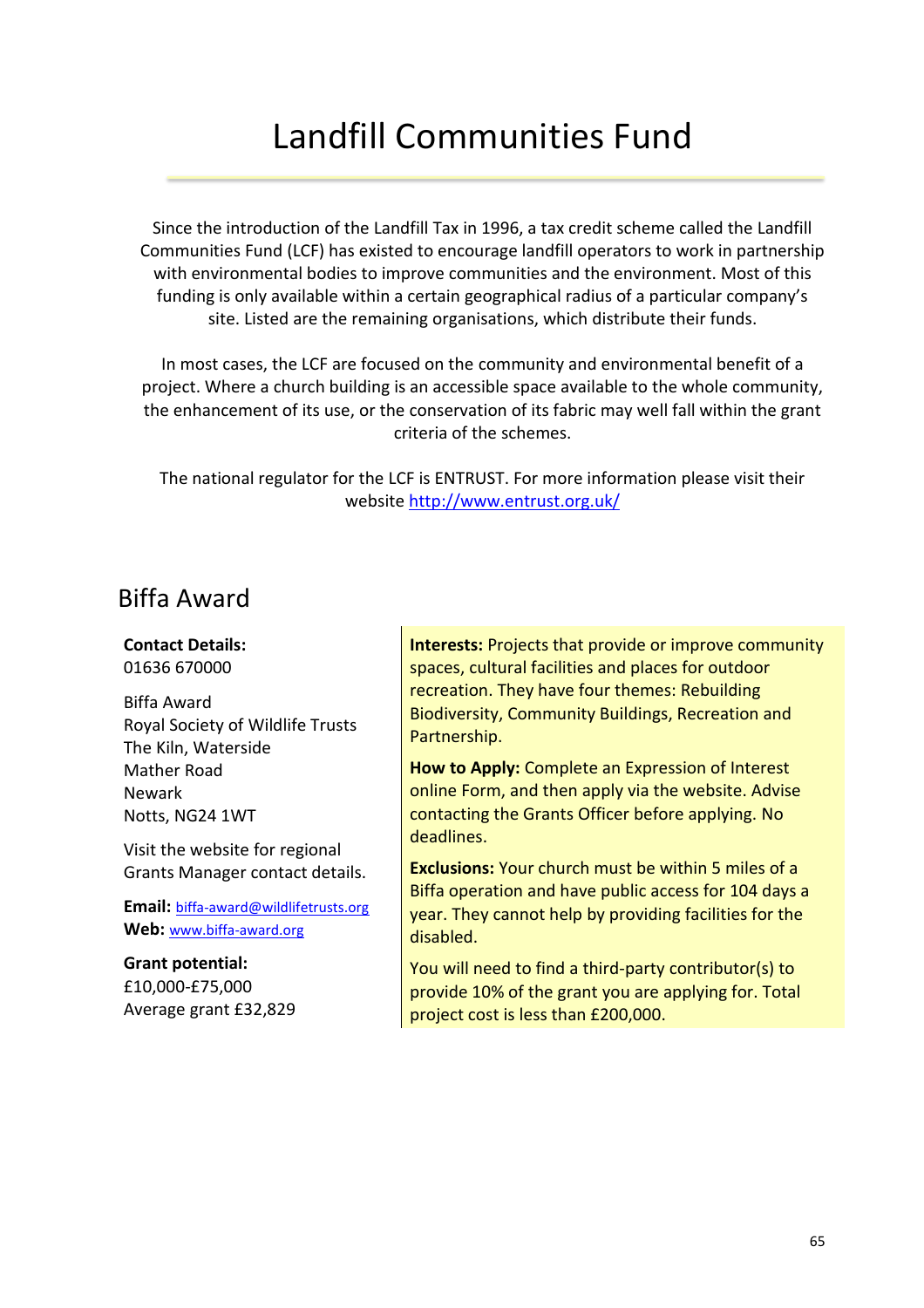# SUEZ Community Fund: Smaller Projects Fund

#### **Contact Details:** 01454 262910

SUEZ Communities Trust 301 – 304 Parkway Worle Weston-Super-Mare BS22 6WA

**Email:**  [info@suezcommunitiestrust.org.uk](mailto:info@suezcommunitiestrust.org.uk) **Web:** [www.suezcommunitiestrust.org.uk](http://www.sitatrust.org.uk/)

**Grant potential:** Awards between £1 and £20,000

**Interests:** Enhancing Communities is for community improvement projects within 3 miles of qualifying waste processing sites owned by SUEZ UK.

Projects previously supported include improvements to community amenities such as village halls, public parks and sports facilities, and improvements to historic buildings and structures.

**How to Apply:** Full applications must be made online using the online application system.

**Exclusions:** You must be 3 miles from a SUEZ UK site.

Projects must have an overall cost of no more than £40,000. You will need to find a third party contributor(s) to provide 11.5% of the grant you are applying for. You must have public access for 104 days a year.

### SUEZ Community Fund: Primary Fund

### **Contact Details:** 01454 262910

SUEZ Communities Trust SUEZ Communities Trust 301 – 304 Parkway Worle Weston-Super-Mare BS22 6WA

**Email:**  [info@suezcommunitiestrust.org.uk](mailto:info@suezcommunitiestrust.org.uk) **Web:** [www.suezcommunitiestrust.org.uk](http://www.sitatrust.org.uk/)

**Grant potential:** Awards between £1 and £50,000

**Interests:** Enhancing Communities is for community improvement projects within 3 miles of qualifying waste processing sites owned by SUEZ UK. Projects previously supported include improvements to community amenities such as village halls, public parks and sports facilities, and improvements to historic buildings and structures.

**How to Apply:** Full applications must be made online using the online application system.

**Exclusions:** You must be 3 miles from a SUEZ UK site. Projects must have an overall cost of no more than £250,000. You will need to find a third-party contributor(s) to provide 11.5% of the grant you are applying for. Public access for 104 days a year.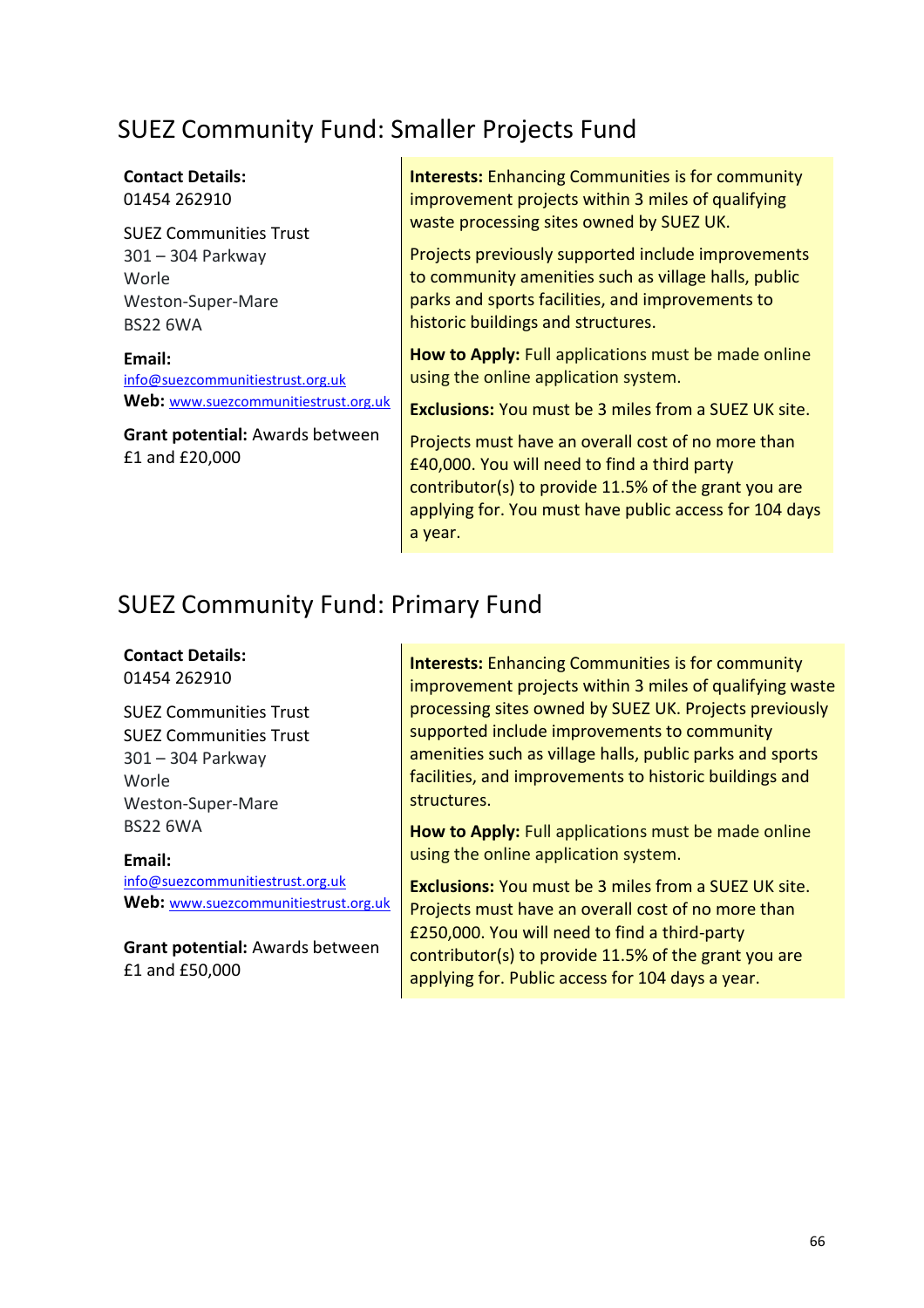# Tarmac Funding

**Contact Details:** 01629 539182

**Email:** [det@derbyshire.gov.uk](mailto:det@derbyshire.gov.uk) **Web:** [www.tarmac.com/donations/](http://www.tarmac.com/donations/) **Interests:** Tarmac Donations support a range of local groups and charitable organisations across the UK. Tarmac focus donations on groups and charities whose activities focus on skills, long-term learning, sustainability or local initiatives that benefit the wider community.

**How to Apply**: Via the website.

There are four funding rounds each year. You must be within 7 miles of a tarmac site.

**Grant potential:** £150

# The Veolia Environment Trust

### **Contact Details:**

0203 567 6820

Ruthdene Station Road Four Ashes Wolverhampton WV10 7DG

**Email:** UK.EnvironmentalTrustInfo@veolia.com **Web:** [www.veoliatrust.org](http://www.veoliatrust.org/)

**Grant potential:** £10,000-£75,000 **Interests:** The Trust fund public amenity and biodiversity projects and, when considering an application, look for evidence of: Community involvement and consultation, the use of volunteers, development of skills, benefit a wide range of users including excluded, often overlooked, deprived and hard to reach groups. Themes include: Capital improvement projects at a single site with discrete start and end dates in one of the following categories e.g. Community buildings and rooms Outdoor spaces and Play and Recreation.

**How to Apply**: Via the website.

**Exclusions:** Projects must have a total cost of under £250,000. Projects must have already secured at least 20% of the total cost. For awards of £40,000 and above, you will need to find a third-party contributor(s) to provide 10% of the grant you are applying for. You must have public access for 104 days a year. There are four funding rounds each year. You must be within 5 miles of a Veolia facility. You must have all permissions in place before applying. Projects completed within 12 months.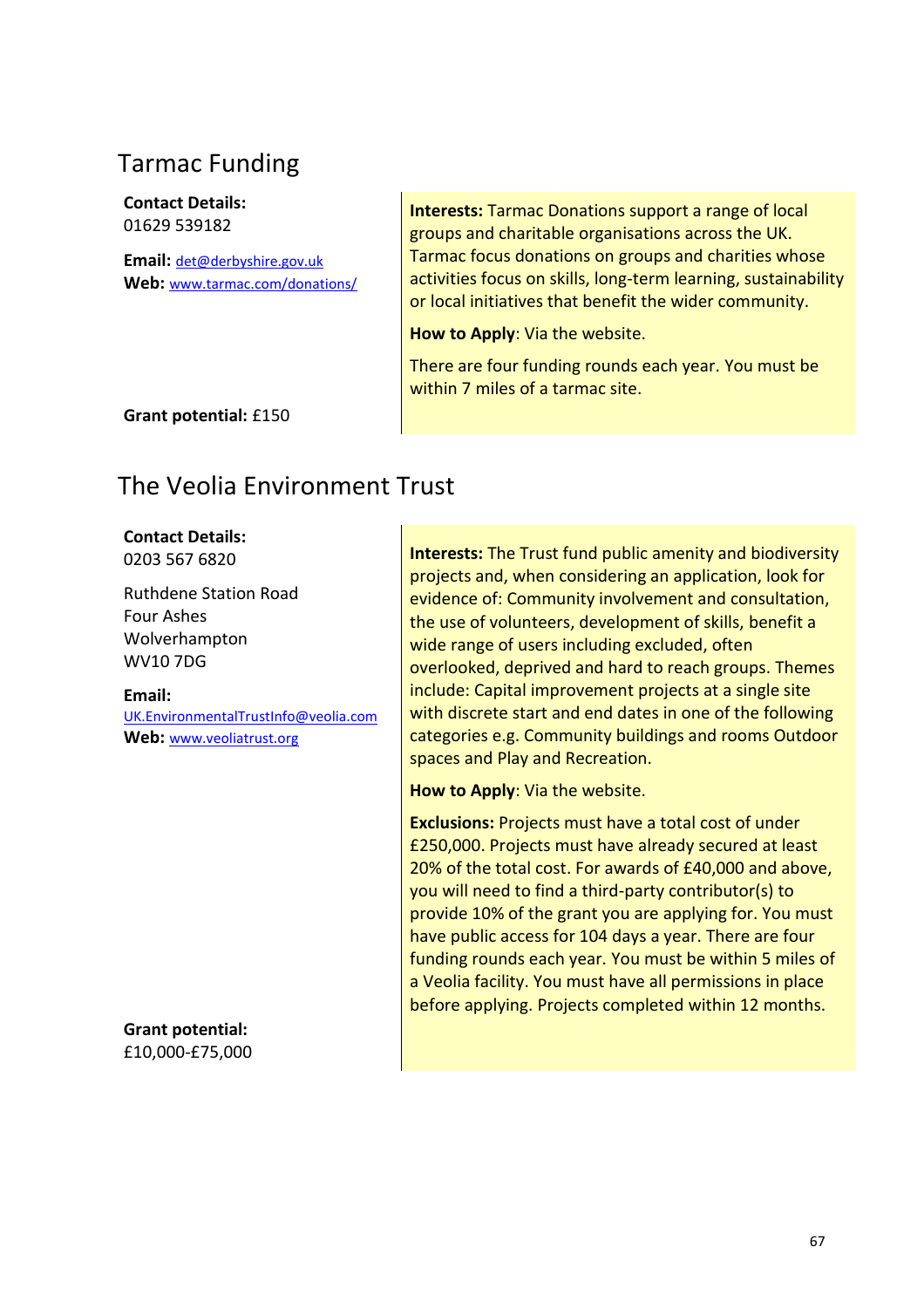# Viridor Credits Environmental Co. – Small Grants

### **Contact Details:** 01823 476476

Viridor Credits Environmental Co. First Floor, Aintree House Blackbrook Park Avenue **Taunton** Somerset TA1 2PX

**Web:** [www.viridor-credits.co.uk](http://www.viridor-credits.co.uk/)

**Grant potential:** £20,000

**Interests:** The Small Grants band is for community projects only, for grants of up to £20,000 available.

**How to Apply:** The Small Grants category will benefit from a simpler application process. Complete online application form.

**Exclusions:** Projects must be within 10 miles of an active, Viridor-managed landfill site. Small Grants projects are considered by the local Steering Groups and must start drawing down funding within three months of the offer of funding and finish within six months. You will need to find a third-party contributor(s) to provide 10% of the grant you are applying for.

### Viridor Credits Environmental Co. – Main Grants

### **Contact Details:**

01823 476476

Viridor Credits Environmental Co. First Floor, Aintree House Blackbrook Park Avenue **Taunton** Somerset TA1 2PX

**Web:** [www.viridor-credits.co.uk](http://www.viridor-credits.co.uk/)

**Grant potential:** £20,001 - £50,000 **Interests:** The Main Grants band is for Community, Heritage or Biodiversity projects, that request £20,001 - 50,000.

**How to Apply:** Complete online application form.

**Exclusions:** Projects must be within 10 miles of an active, Viridor-managed landfill site. Main grant projects are considered by the local Steering Groups and must start drawing down funding within six months of receipt of a funding decision and finish within 12 months. You will need to find a third-party contributor(s) to provide 10% of the grant you are applying for.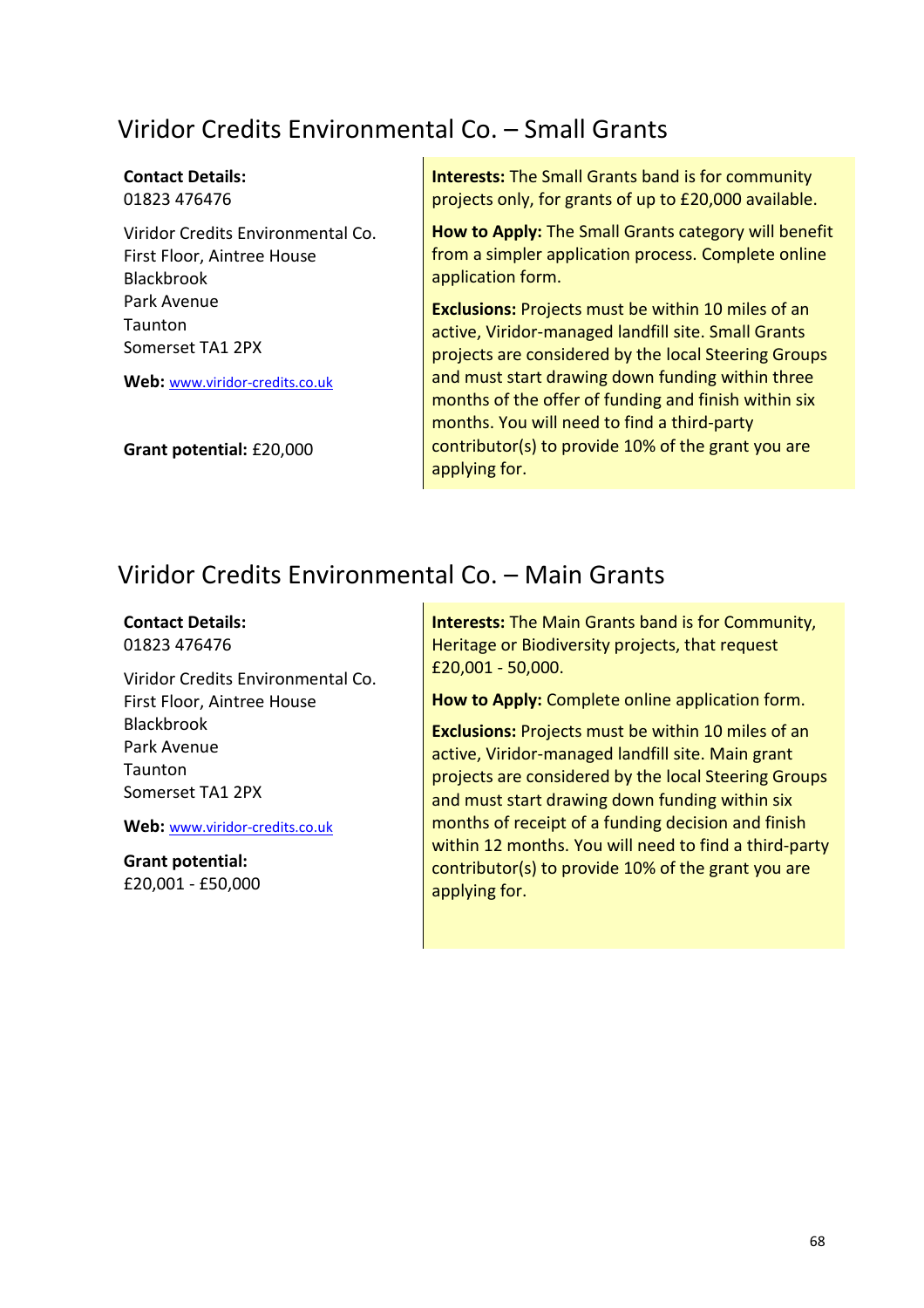# Viridor Credits Environmental Co. – Large Grants

### **Contact Details:** 01823 476476

Viridor Credits Environmental Co. First Floor, Aintree House Blackbrook Park Avenue **Taunton** Somerset TA1 2PX

**Web:** [www.viridor-credits.co.uk](http://www.viridor-credits.co.uk/)

**Grant potential:** £50,001 - £100,000 **Interests:** The Large Grants band is for Community, Heritage or Biodiversity projects, which request £50,001 - 250,000 from Viridor Credits.

**How to Apply:** Complete online application form.

**Exclusions:** Projects must be within 10 miles of an active, Viridor managed landfill site. Large grant projects are considered by the main Viridor Credits Board and must start drawing down funding within six months of receipt of a funding decision and finish within 18 months. Large Grants will be awarded in limited numbers to the best projects presented to the Viridor Credits Board. You will need to find a third-party contributor(s) to provide 10% of the grant you are applying for.

### Wren – FCC Community Action Fund

### **Contact Details:**

01953 717165

Wren, Wren House Manor Farm Bridgham Norfolk NR16 2RX

**Email:** [info@wren.org.uk](mailto:info@wren.org.uk) **Web:** [www.wren.org.uk](http://www.wren.org.uk/)

### **Grant potential:** Grants of

between £2,000 and £100,000 are available for projects with a maximum total project cost of £500,000 (including VAT).

**Interests:** WREN is a not-for-profit business that helps benefit the lives of people who live close to landfill sites by awarding grants for community, conservation and heritage projects via The Community Fund.

**How to Apply:** Via online application form.

**Exclusions:** WREN will accept applications for projects situated within 10 miles of an FCC Environment landfill site. You will need to find a third-party contributor(s) to provide 10.75% of the grant you are applying for. Projects must be completed within 12 months of their funding decision.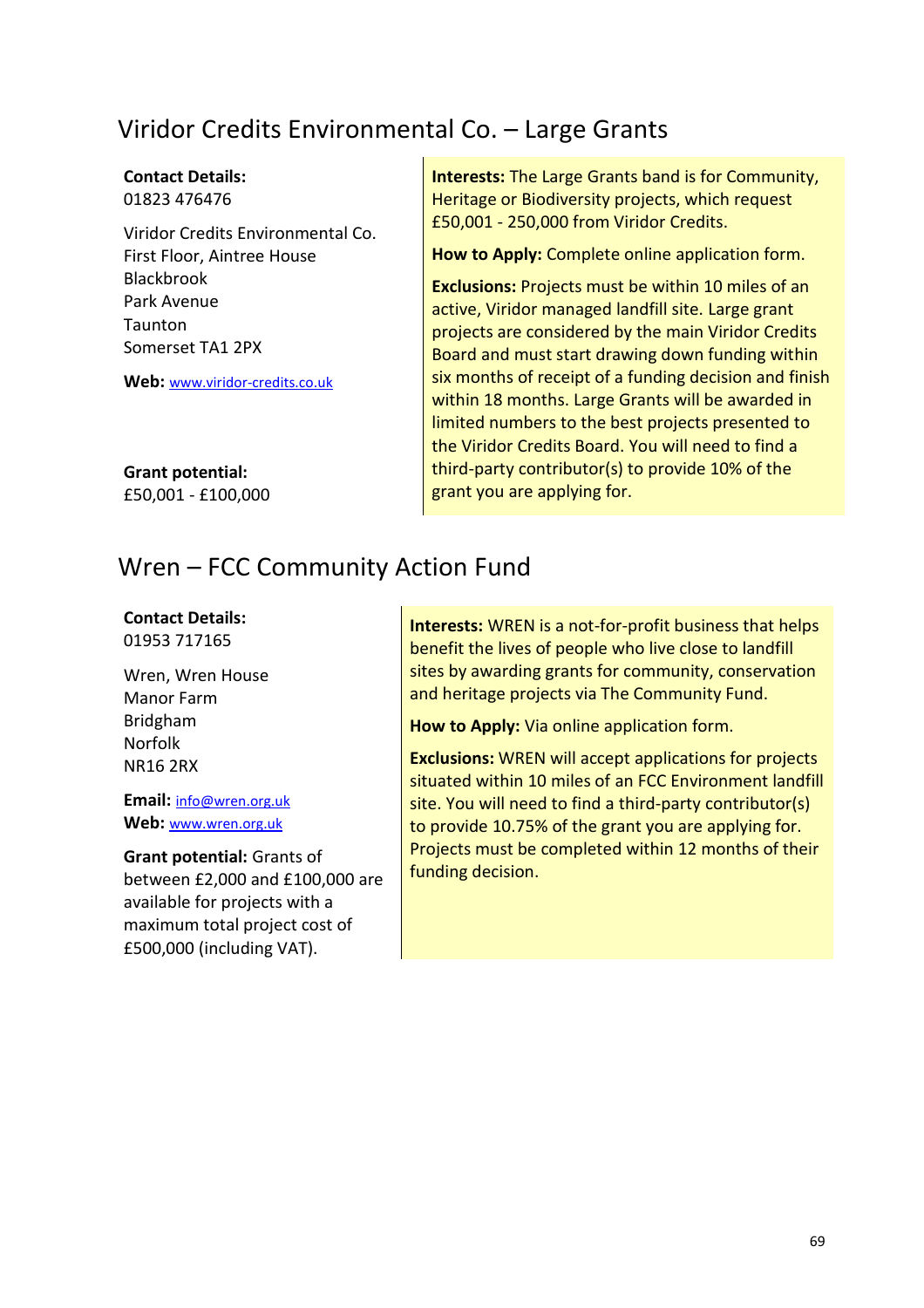# Lottery Funding Available

# Arts Council England - Lottery Projects Grants

### **Contact Details:**

0845 300 6200

**Web:** [http://www.artscouncil.org.uk](http://www.artscouncil.org.uk/)

### **Grant potential:**

Under £15,000 grants available Over £15,000 grants available (max £100,000)

**Interests:** The Council fund arts activities that engage enrich people's lives in the UK.

Lottery Project Grants fund: Audio-visual, broadcast and transmission, buildings and infrastructure, capacity building, commissioning, digital creation, diversity and equality, education and learning, exhibition, festival, organisational development, original work, participation, performance, production, professional development, publishing, research and development, sector development, talent development, touring.

**How to Apply:** Online application form via their website. Recommend contacting them first.

Grants for the Arts is a rolling programme with no deadlines. Decisions on applications fo**r** £15,000 or less take six weeks**.** Decisions on applications of over £15,000 take 12 weeks**.** 

**Charity No:** 1036733

# The National Lottery Community Fund – Awards for All (England)

**Contact Details:** 0845 410 2030

Big Lottery Fund 1 Plough Place London, EC4A 1DE

**Email:**  [general.enquiries@tnlcommunityfund.org](mailto:general.enquiries@tnlcommunityfund.org.uk) [.uk](mailto:general.enquiries@tnlcommunityfund.org.uk)

**Web:**  https://www.tnlcommunityfund.org.uk

**Grant potential:** £300-£10,000

**Interests:** Small grants of up to £10,000 are available to support small-scale community projects. These grants are for a range of projects and will cover both revenue (on-going) costs and capital (one off) costs.

See website for a full list of what they will fund.

**How to Apply:** Online application form via their website. There is no application deadline, the team aim to have a decision on your application within 10 weeks.

**Exclusions:** Project must be completed within 1 year.

They will not contribute towards building projects where the total project cost is more than £25,000.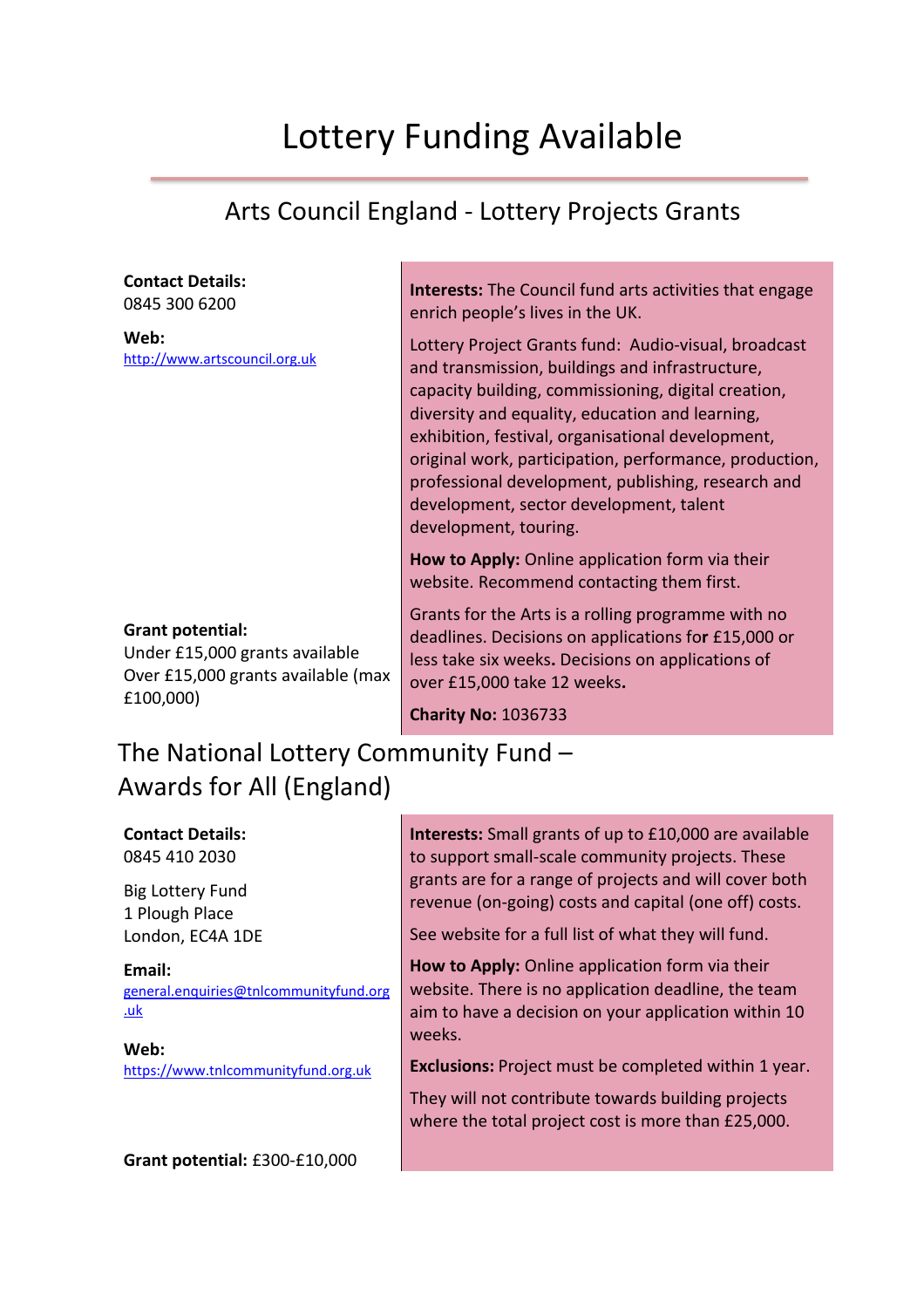# The National Lottery Community Fund - Reaching Communities

**Contact Details:** 0845 410 2030

Big Lottery Fund 1 Plough Place London, EC4A 1DE

**Email:**  [general.enquiries@tnlcommunityfund.org](mailto:general.enquiries@tnlcommunityfund.org.uk) [.uk](mailto:general.enquiries@tnlcommunityfund.org.uk)

**Web:**  https://www.tnlcommunityfund.org.uk

### **Grant potential:**

Revenue projects from £10,000 upwards (If you need more than £500,000, contact them first).

**Interests:** The Reaching Communities programme funds projects that help to improve communities and the lives of people most in need. Churches are eligible to apply as long as the project is genuinely open to the whole community and the beneficiaries are not limited to the church.

All projects must be able to meet one or more of their three funding priorities: bring people together and build strong relationships in and across communities, improve the places and spaces that matter to communities and enable more people to fulfil their potential by working to address issues at the earliest possible stage.

They will fund project activities, operating costs, organisational development and capital costs.

**How to Apply:** First step is submitting your idea – either online or by contacting your regional representative. Online application form, with a twostage application process. No deadlines.

**Exclusions:** See guidance notes and website.

# The National Lottery Community Fund – Partnership Grants

**Contact Details:** 0845 410 2030

Big Lottery Fund 1 Plough Place London, EC4A 1DE

**Email:**  [general.enquiries@tnlcommunityfund.org](mailto:general.enquiries@tnlcommunityfund.org.uk) [.uk](mailto:general.enquiries@tnlcommunityfund.org.uk)

**Web:**  https://www.tnlcommunityfund.org.uk **Interests:** Partnership funding makes grants over £10,000 for organisations who share responsibility and influence with others, who have a shared set of goals and values, and achieve their mission by starting with the bigger picture.

Churches are eligible to apply as long as the project is genuinely open to the whole community and the beneficiaries are not limited to the church.

All projects must be able to meet one or more of their three funding priorities: bring people together and build strong relationships in and across communities, improve the places and spaces that matter to communities and enable more people to fulfil their potential by working to address issues at the earliest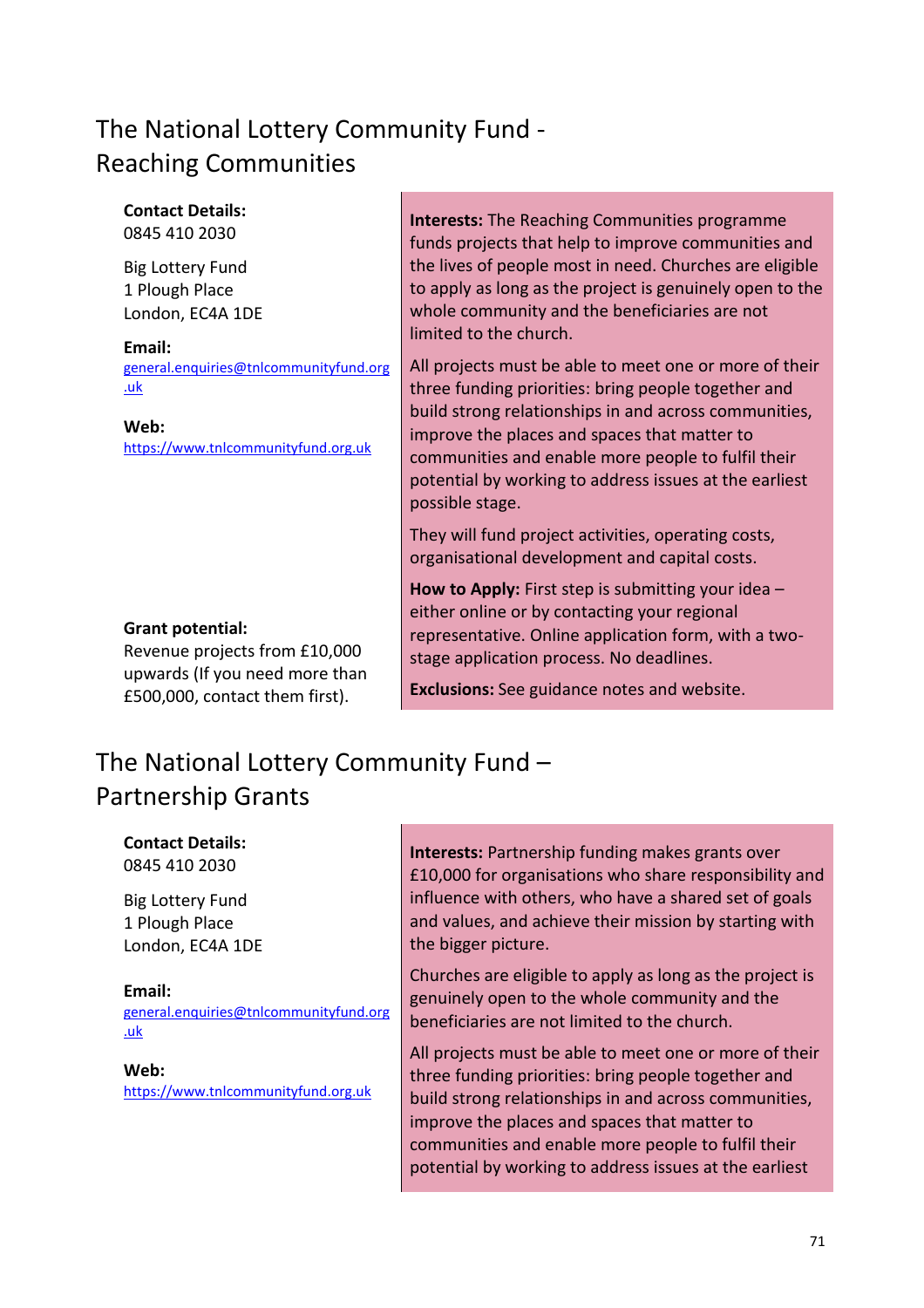possible stage.

They will fund project activities, operating costs, organisational development and capital costs.

**How to Apply:** First step is submitting your idea – either online or by contacting your regional representative. Online application form, with a twostage application process. No deadlines.

**Exclusions:** See guidance notes and website.

# National Lottery Heritage Fund – Grants for Heritage

**Contact Details:** 020 7591 6042 / 6044

first).

Heritage Lottery Fund 7 Holbein Place London, SW1W 8NR

**Email:** [enquire@hlf.org.uk](mailto:enquire@hlf.org.uk) **Web:** <https://www.heritagefund.org.uk/>

**Grant potential:** Revenue projects from £10,000 upwards (If you need more than £500,000, contact them

[https://www.heritagefund.org.uk/funding](https://www.heritagefund.org.uk/funding/national-lottery-grant-heritage) [/national-lottery-grant-heritage](https://www.heritagefund.org.uk/funding/national-lottery-grant-heritage)

**Grant potential:** £3,000 - £10,000 **Interests:** Heritage Fund (HF), formerly the Heritage Lottery Fund - fund projects that connect people and communities to the national, regional and local heritage of the UK. Heritage can mean different things to different people. It can be anything from the past that you value and want to pass on to future generations.

At this grant level, HF can also fund activities to support a group taking on new responsibility for heritage, or to build new skills and capacity in organisations.

They describe the difference they want to make through a set of nine outcomes. The number of outcomes you achieve will depend on what you want to deliver and should be proportionate to the size of grant you are requesting or the specific focus of your project. All projects must achieve the 'wider range of people will be involved in heritage' outcome as a minimum.

**How to Apply:** Applications made online via their Application Portal. You can complete a Project Enquiry Form before you apply to receive free advice & develop your idea. There are no application deadlines. You will receive a decision within 8 weeks.

**Exclusions:** They will only fund projects that: 1) have a clear plan with a defined start, middle and end, 2) have not already started 3) and will last up to one year.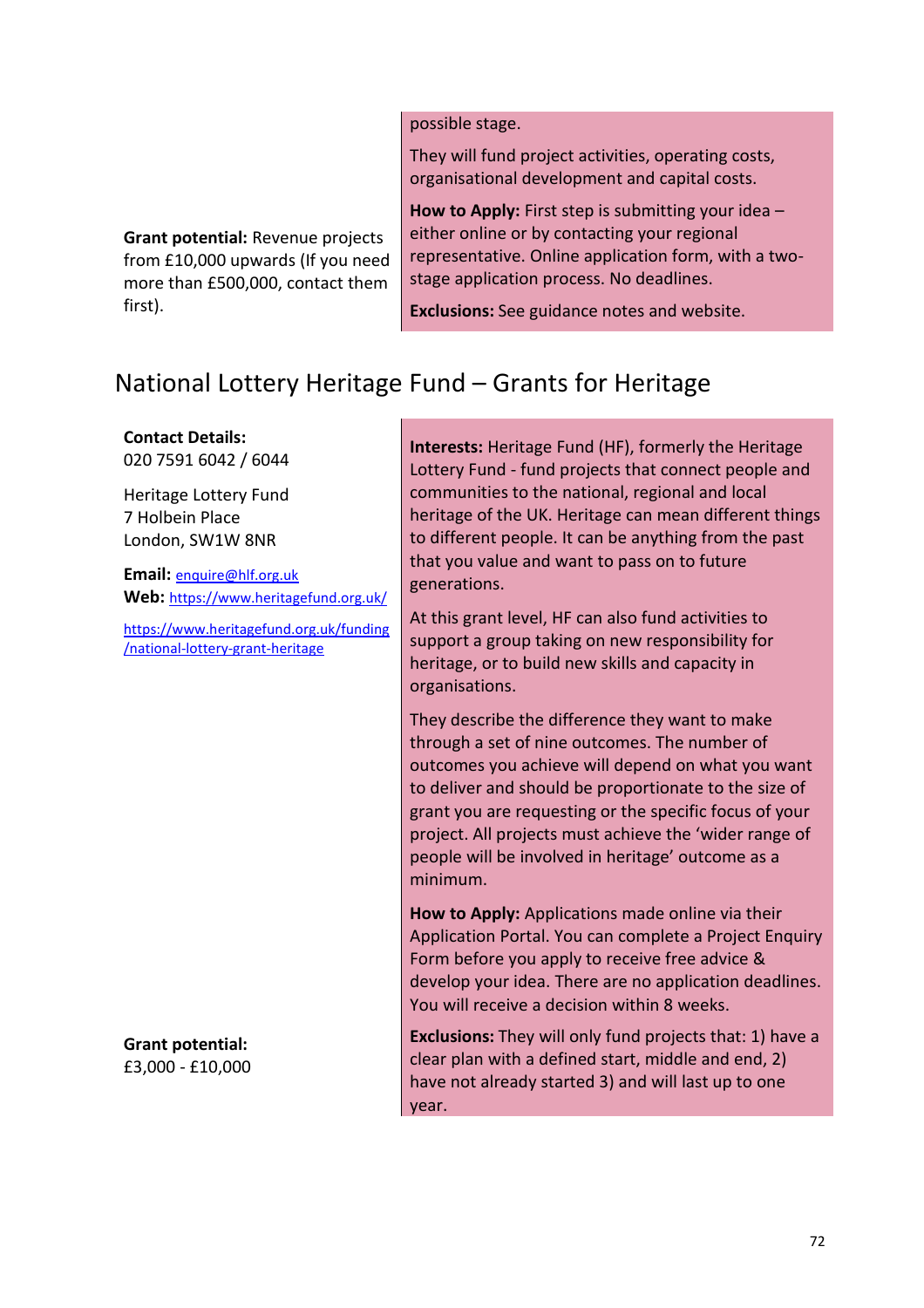## National Lottery Heritage Fund – Grants for Heritage

#### **Contact Details:** 020 7591 6042 / 6044

Heritage Lottery Fund 7 Holbein Place London, SW1W 8NR

**Email:** [enquire@hlf.org.uk](mailto:enquire@hlf.org.uk) **Web:** <https://www.heritagefund.org.uk/>

[https://www.heritagefund.org.uk/funding](https://www.heritagefund.org.uk/funding/national-lottery-grant-heritage) [/national-lottery-grant-heritage](https://www.heritagefund.org.uk/funding/national-lottery-grant-heritage)

**Interests:** Heritage Fund (HF), formerly the Heritage Lottery Fund - fund projects that connect people and communities to the national, regional and local heritage of the UK. Heritage can mean different things to different people. It can be anything from the past that you value and want to pass on to future generations.

At this grant level, they can also fund activities to support a group taking on new responsibility for heritage, or to build new skills and capacity in organisations.

They describe the difference they want to make through a set of nine outcomes. The number of outcomes you achieve will depend on what you want to deliver and should be proportionate to the size of grant you are requesting or the specific focus of your project. All projects must achieve the 'wider range of people will be involved in heritage' outcome as a minimum.

**How to Apply:** Applications made online via their Application Portal. You can complete a Project Enquiry Form before you apply to receive free advice & develop your idea. There are no application deadlines. You will receive a decision within 8 weeks.

**Exclusions:** They will only fund projects that: 1) have a clear plan with a defined start, middle and end, 2) have not already started 3) and will last up to five years.

#### **Grant potential:** £10,000 - £100,000

#### National Lottery Heritage Fund – Grants for Heritage

#### **Contact Details:**

020 7591 6042 / 6044

Heritage Lottery Fund 7 Holbein Place London, SW1W 8NR

**Email:** [enquire@hlf.org.uk](mailto:enquire@hlf.org.uk) **Web:** <https://www.heritagefund.org.uk/>

[https://www.heritagefund.org.uk/funding](https://www.heritagefund.org.uk/funding/national-lottery-grant-heritage) [/national-lottery-grant-heritage](https://www.heritagefund.org.uk/funding/national-lottery-grant-heritage)

**Interests:** Heritage Fund (HF), formerly the Heritage Lottery Fund - fund projects that connect people and communities to the national, regional and local heritage of the UK. Heritage can mean different things to different people. It can be anything from the past that you value and want to pass on to future generations.

At this grant level, they can also fund activities to support a group taking on new responsibility for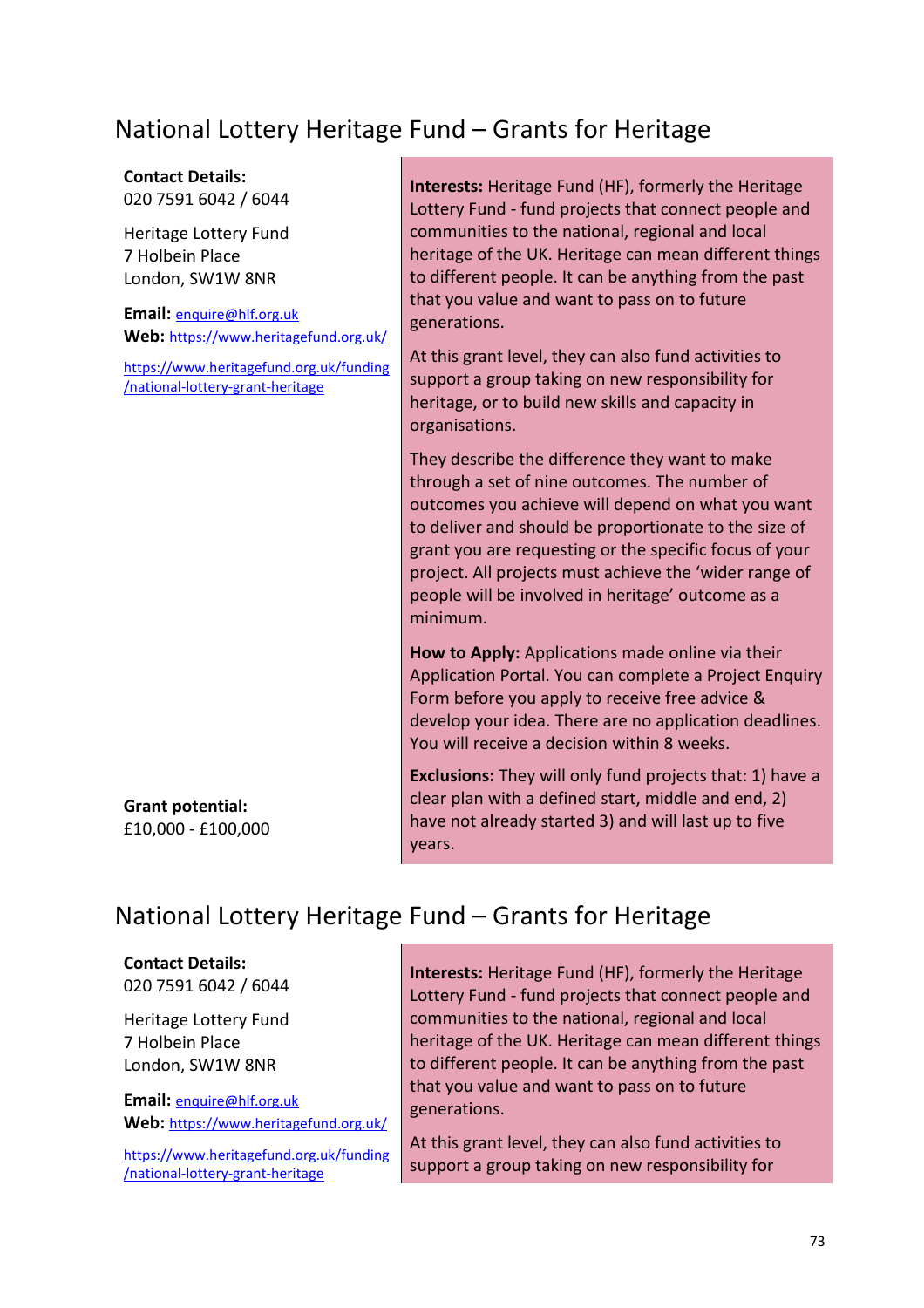heritage, or to build new skills and capacity in organisations.

They describe the difference they want to make through a set of nine outcomes. The number of outcomes you achieve will depend on what you want to deliver and should be proportionate to the size of grant you are requesting or the specific focus of your project. All projects must achieve the 'wider range of people will be involved in heritage' outcome as a minimum.

**How to Apply:** Applications made online via their Application Portal. You can complete a Project Enquiry Form before you apply to receive free advice & develop your idea. Deadlines are quarterly (5<sup>th</sup> March, 28<sup>th</sup> May, 20<sup>th</sup> August, 19<sup>th</sup> November). You will receive a decision within 12 weeks. You must contribute at least 5% of your project costs.

**Exclusions:** They will only fund projects that: 1) have a clear plan with a defined start, middle and end, 2) have not already started 3) and will last up to five years.

**Grant potential:** £100,000-£250,000

#### National Lottery Heritage Fund –Heritage Enterprise

#### **Contact Details:**

020 7591 6042 / 6044

Heritage Lottery Fund 7 Holbein Place London, SW1W 8NR

**Email:** [enquire@hlf.org.uk](mailto:enquire@hlf.org.uk) **Web:** <https://www.heritagefund.org.uk/>

[https://www.heritagefund.org.uk/funding](https://www.heritagefund.org.uk/funding/national-lottery-grant-heritage) [/national-lottery-grant-heritage](https://www.heritagefund.org.uk/funding/national-lottery-grant-heritage)

Heritage Fund (HF), formerly the Heritage Lottery Fund have introduced the Heritage Enterprise Grant **for projects that are focusing on:**

Bringing a neglected historic building back in to a financially viable use; Responding to local economic and social needs. The case for grant funding will depend on the conservation deficit. This is where the existing value of a heritage asset plus the cost of bringing it back into use is greater than the value of the asset after development.

They describe the difference they want to make through a set of nine outcomes. The number of outcomes you achieve will depend on what you want to deliver and should be proportionate to the size of grant you are requesting or the specific focus of your project. All projects must achieve the 'wider range of people will be involved in heritage' outcome as a minimum.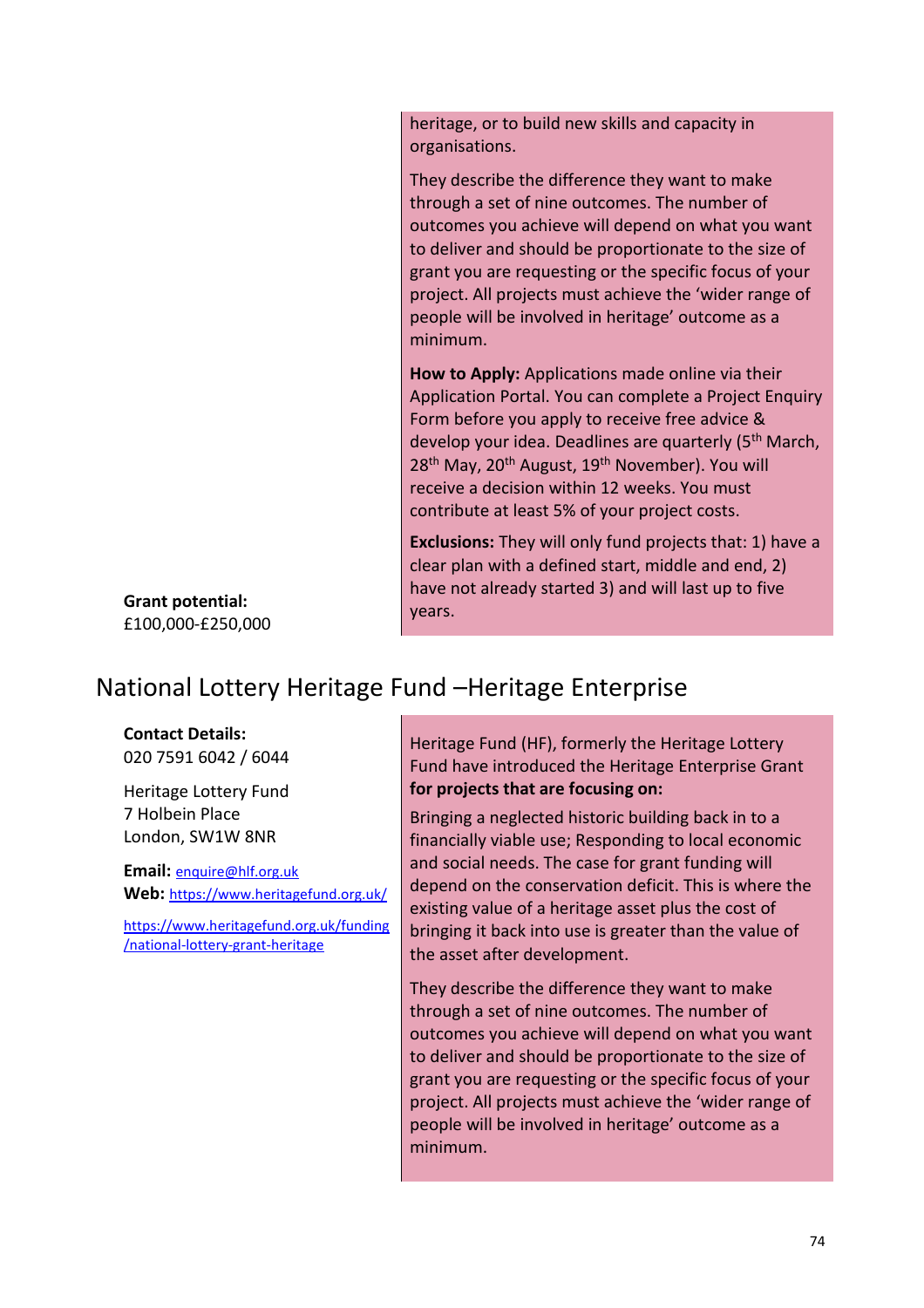**How to Apply:** Applications made online via their Application Portal. You must submit an expression of interest (EOI) form and they will notify you if you are invited to apply. You will be notified as to whether you are invited to apply within 20 days. Deadlines are quarterly (5<sup>th</sup> March, 28<sup>th</sup> May, 20<sup>th</sup> August, 19<sup>th</sup> November). You will receive a decision within 12 weeks. You must contribute at least 5% of your project costs for grants up to £1million and at least 10% for grants of £1m or more.

**Exclusions:** They will only fund projects that: 1) have a clear plan with a defined start, middle and end, 2) have not already started 3) include a development phase that will last up to two years 4) include a delivery phase that will last up to five years.

**Grant potential:** £250,000 - £5 million

#### People's Postcode Lottery Trust – Small Project Grants

**Contact Details:** 01313 229 377

28 Charlotte Square Edinburgh, EH2 4ET

**Email:** [info@postcodetrust.org.uk](mailto:info@postcodetrust.org.uk) **Web**: [www.postcodetrust.org.uk](http://www.postcodetrust.org.uk/)

**Grant potential:** £500-£20,000

**Interests:** Current funding themes are 1. Improving Community health and wellbeing, 2. Arts and physical recreation, 3. Reducing isolation.

**How to Apply:** This is a 2 stage application process. Submit an Expression of Interest before full online application form. Round 1 Stage  $1.6<sup>th</sup> - 20<sup>th</sup>$  February, Round 2 Stage 1 31st July  $-14$ <sup>th</sup> August.

**Exclusions:** Building renovation / general refurbishment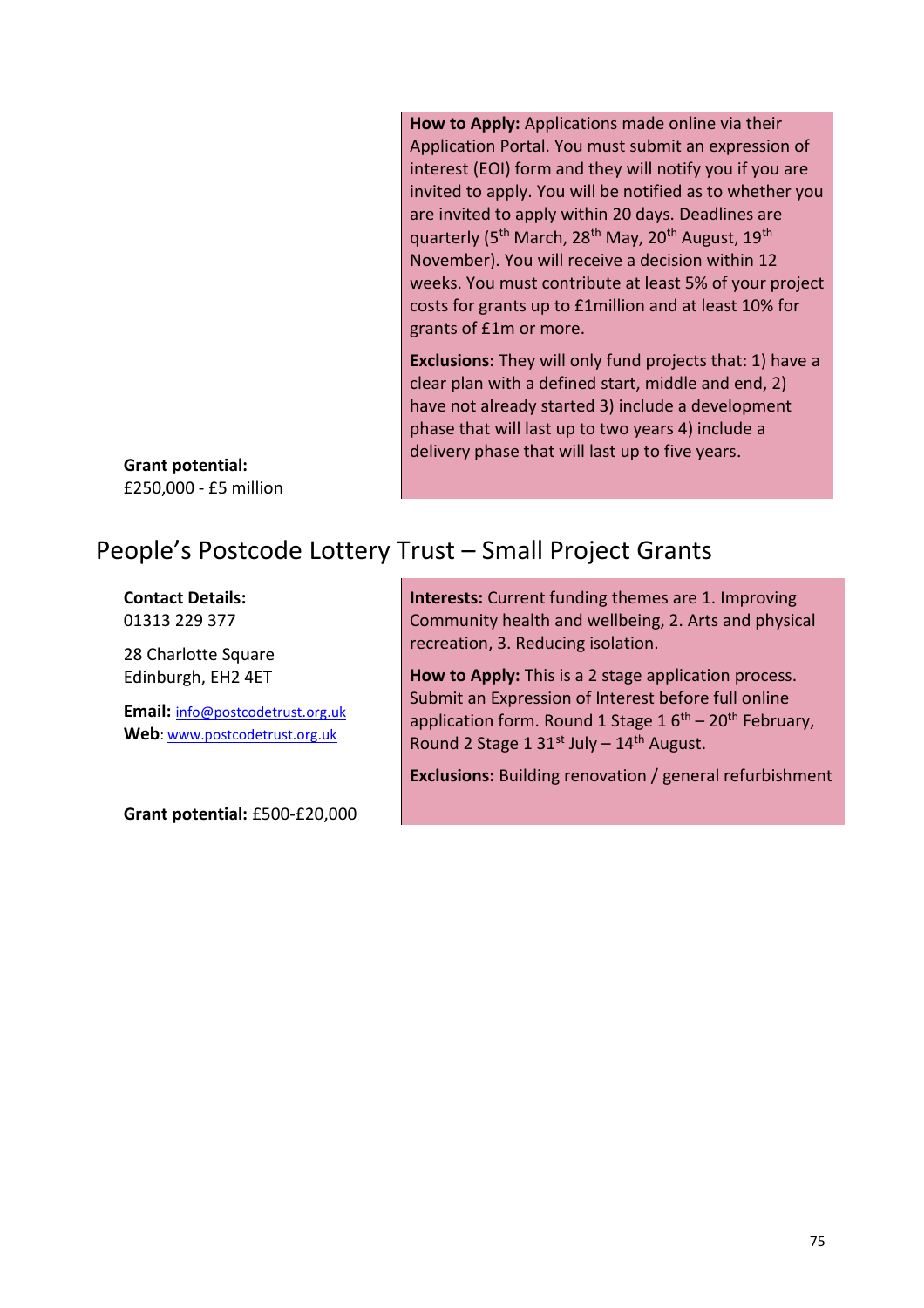## Charity Commission

The Charity Commission website includes the Register of charities that can be browsed and used to highlight trusts by name, objective and area of benefit. It also provides all contact details and past annual accounts where you can review recent grant making. <http://apps.charitycommission.gov.uk/showcharity/registerofcharities/RegisterHomePage.aspx>

## Church Buildings Project

If your church is considering undertaking a building project you will find a wealth of information, guidance and templates on this free website. They also have a new publication called 'Buildings for Mission' which can be purchased on their website for £20.00. www.churchbuildingprojects.co.uk

## ChurchCare

ChurchCare is the comprehensive source of information for everyone managing a church building. They provide information on their various grants programmes and list other sources of funding to help your fundraising. [www.churchcare.co.uk](http://www.churchcare.co.uk/)

# Council for Voluntary Service (CVS)

A Council for Voluntary Service (CVS) is a type of charity in England. CVSs are "the place at which local voluntary and community organisations speak to each other". They offer a wide variety of services and support for local organisations, for example training, or advice on funding.

## Crossing the Threshold Toolkit

The toolkit was produced by the Diocese of Hereford and funded by English Heritage, in response to a demand from parishes at the start of their journey down this road towards returning their buildings to their communities. This is an easy to follow step-by-step resource containing information any parish will need to know.

[www.hereford.anglican.org/Crossingthethresholdtoolkit/](http://www.hereford.anglican.org/Crossingthethresholdtoolkit/)

# Funding Central

The Funding Central is a free resource for charities, voluntary organisations and social enterprises based in England. They list thousands of funding and finance opportunities, plus a wealth of tools and information supporting you to develop a sustainable income strategy. Sign up to their newsletter to get the latest updates on available grants and application deadlines. [www.fundingcentral.org.uk](http://www.fundingcentral.org.uk/)